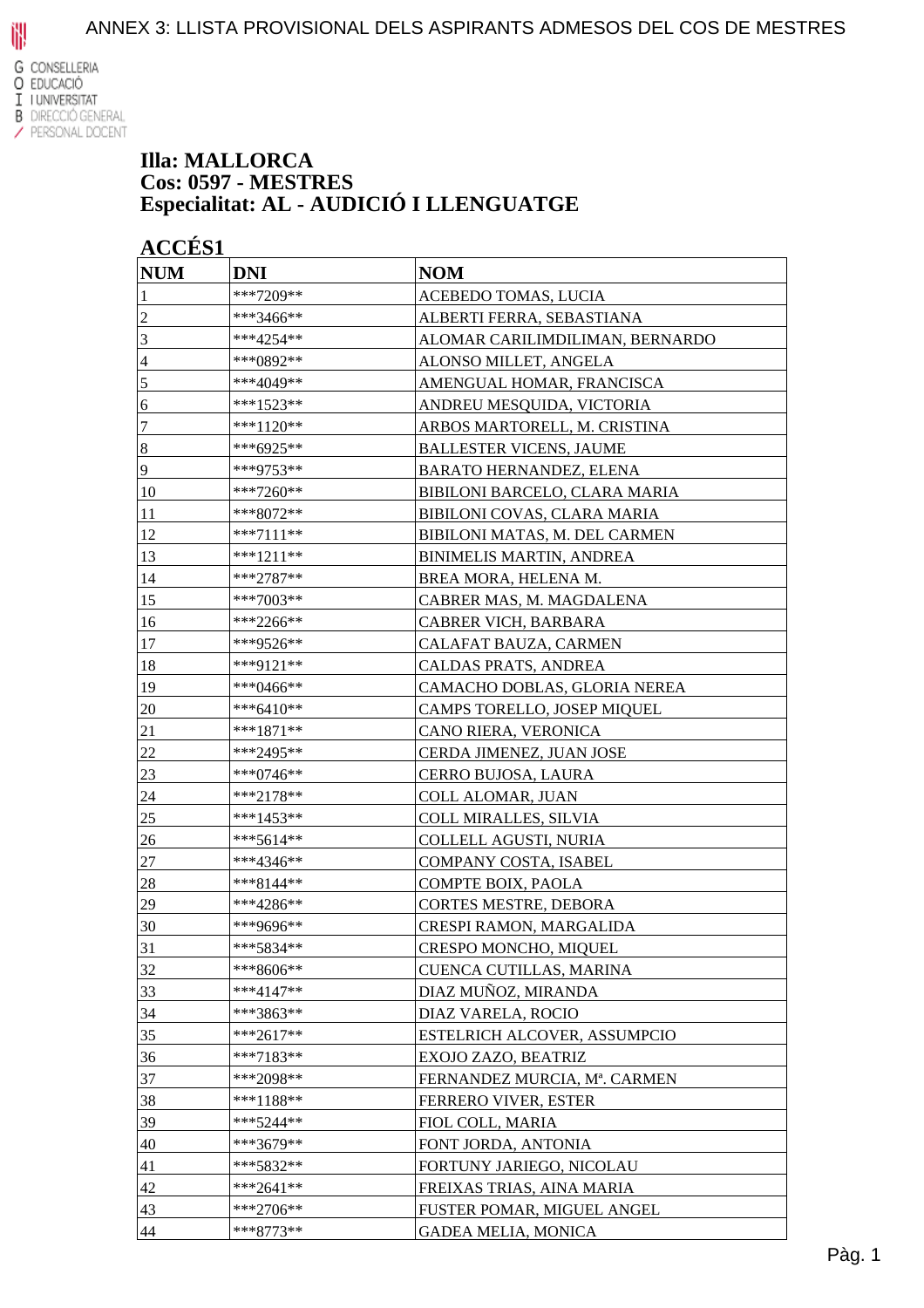| 45 | ***5821**   | GALVEZ NUÑEZ, EVA MARIA          |        |
|----|-------------|----------------------------------|--------|
| 46 | $***1750**$ | GAMUNDI PALOMINA, CATALINA MARIA |        |
| 47 | ***2440**   | <b>GARAU CASTELL, MARINA</b>     |        |
| 48 | ***4298**   | GARCIA CANALS, JUANA MARIA       |        |
| 49 | $***6155**$ | GARCIA GONZALEZ, CAROLINA        |        |
| 50 | ***6339**   | <b>GARCIA SALAS, MARINA</b>      |        |
| 51 | ***3598**   | GARI HERRANZ, MARIA CRISTINA     |        |
| 52 | ***9941**   | GARICANO SESARINO, ANA VICTORIA  |        |
| 53 | ***8012**   | GELABERT AMOROS, FRANCISCO       |        |
| 54 | ***8083**   | GELABERT GONZALEZ, CRISTINA      |        |
| 55 | ***3927**   | <b>GIL VILLALONGA, MAITE</b>     |        |
| 56 | ***9598**   | GOMEZ CUSSO, M. CARMEN           |        |
| 57 | ***7052**   | GONZALEZ LOBATO, MARTA           |        |
| 58 | ***1950**   | GRIMALT BERNAL, MARINA           |        |
| 59 | ***2092**   | GUARDIOLA HINOJOSA, ANTONIA      |        |
| 60 | ***2894**   | IGLESIAS GARCIA, NOELIA          |        |
| 61 | ***1895**   | JABALERA GONZALEZ, LAURA         |        |
| 62 | ***7879**   | JAEN LUCHORO, ANGELA             |        |
| 63 | ***2532**   | JAUME MUNAR, MARGARITA           |        |
| 64 | ***8125**   | JIMENEZ ALEMANY, LAURA           |        |
| 65 | $***1442**$ | JORDA OLIVER, CRISTINA           |        |
| 66 | $***7078**$ | JUAN SASTRE, ANTONIA M.          |        |
| 67 | ***7005**   | JUAN VALLESPIR, CATALINA MARIA   |        |
| 68 | ***1406**   | LLABRES BENEJAM, IRENE           |        |
|    |             |                                  |        |
| 69 | ***1763**   | LLABRES BISQUERRA, MAGDALENA     |        |
| 70 | ***8633**   | LLODRA PUIGROS, MARGALIDA        |        |
| 71 | ***4233**   | LLODRA RIOS, CATALINA V.         |        |
| 72 | ***1794**   | MANERA FELIU, AINA               |        |
| 73 | ***5862**   | MARI JUAN, M. NIEVES             |        |
| 74 | $***5144**$ | <b>MARTI FERRA, AINA</b>         |        |
| 75 | $***2167**$ | MARTI SANSO, ISABEL ANTONIA      |        |
| 76 | $***1803**$ | MARTORELL BARCELO, MARGALIDA     |        |
| 77 | $***1626**$ | MAS MONSERRAT, FRANCISCA         |        |
| 78 | ***7697**   | MENA ANDRES, JENNIFER MARIA      |        |
| 79 | ***6237**   | MIQUEL SALOM, MARINA             |        |
| 80 | $***4087**$ | MONTIEL LLABRES, VICTORIA        |        |
| 81 | ***8373**   | MORAGUES MARTI, CLAUDIA          |        |
| 82 | ***5949**   | MORALES MARTINEZ, NURIA          |        |
| 83 | ***4290**   | MORENO GARCIA, GEMMA             |        |
| 84 | ***3564**   | MORILLO OLIVER, SILVIA           |        |
| 85 | ***7289**   | MOYA PALACIOS, M. MAGDALENA      |        |
| 86 | $***5087**$ | MOYA RUIZ, MARIA ALEJANDR        |        |
| 87 | $***1281**$ | MURILLO ANGELES, LORENA          |        |
| 88 | $***7118**$ | NAVAS MARTINEZ, ESTEFANIA        |        |
| 89 | ***1978**   | OCAÑA FERRAGUT, MARTA            |        |
| 90 | ***7406**   | OLIVER GALEA, ISABEL             |        |
| 91 | ***6908**   | OLIVER TONELLI, MARGARITA        |        |
| 92 | $***2258**$ | ORELL LLINAS, JOAN               |        |
| 93 | ***7828**   | ORS FERRAGUT, MARGA              |        |
| 94 | ***8633**   | PALAO PEIRO, JOSEFA DOLORES      |        |
| 95 | ***4073**   | PALMER PEREZ, M. PILAR           |        |
| 96 | ***5053**   | PAYERAS GUASP, M- ANTONIA        |        |
| 97 | ***1993**   | PEREZAGUA DURAN, MARTA           |        |
| 98 | $***7176**$ | PIRA TUGORES, M. AGUEDA          |        |
| 99 | $***2656**$ | PIZA VIDAL, FRANCISCA MARI       | Pàg. 2 |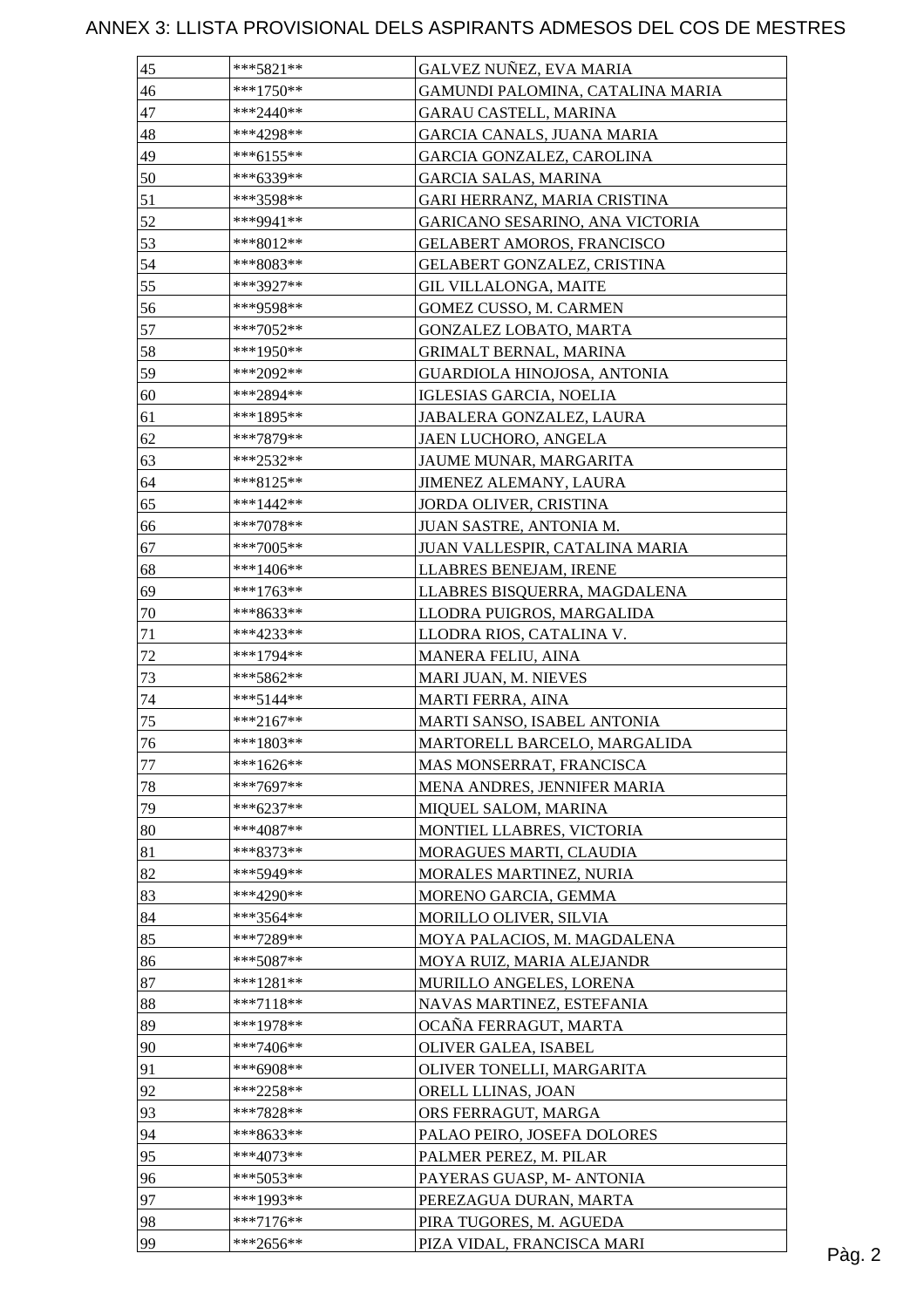| 100 | $***1317**$ | POMAR BARCELO, LAURA               |
|-----|-------------|------------------------------------|
| 101 | ***7361**   | POMAR MARTINEZ, Mª FRANCISCA       |
| 102 | $***1811**$ | PONS MAS, MIQUELA MARIA            |
| 103 | ***8391**   | PONT ANTONA, MARTA                 |
| 104 | ***9893**   | QUETGLAS PONCELL, MARTA            |
| 105 | ***8244**   | <b>QUIROGA SANTOS, MARCOS</b>      |
| 106 | ***1040**   | RAMIS PAYERAS, M. MAGDALENA        |
| 107 | ***2973**   | RAMIS VELLIBRE, MARIA DELS ANG     |
| 108 | ***3085**   | RIVERO, AGUSTINA                   |
| 109 | ***9648**   | RODRIGO ALONSO, ALBA               |
| 110 | ***2891**   | SABATER DE LA FUENTE, ANA          |
| 111 | ***6117**   | SALVA CARDELL, MARGARITA           |
| 112 | ***9482**   | SAMPOL PERELLO, CATALINA           |
| 113 | $***7448**$ | SANCHO PASCUAL, MARIA MAGDALEN     |
| 114 | ***4046**   | SANS LLABRES, CARLA IRAIDA         |
| 115 | $***1654**$ | SANSO BALLESTER, CATALINA BENVI    |
| 116 | ***2243**   | SEGUI AMENGUAL, CATALINA           |
| 117 | ***0530**   | SERRANO BENITO, ALBA MARIA         |
| 118 | ***3997**   | SERVERA SANTANDREU, CATALINA PILAR |
| 119 | ***6614**   | TINEO CUADRADO, ANGELA             |
| 120 | ***9408**   | TOMAS RAMIS, JOANA                 |
| 121 | $***5300**$ | TOUS ISABEL, ELENA                 |
| 122 | ***8350**   | TOVAR MOREY, MARINA                |
| 123 | ***1916**   | TUR ARLANDIS, MARIA                |
| 124 | ***3672**   | VAQUER RIERA, M. ANTONIA           |
| 125 | ***8407**   | VELASCO PUIGROS, FRANCINA          |
| 126 | $***7116**$ | VERGE IBERNON, RAQUEL              |
| 127 | ***4898**   | VEY ESCALAS, JOAN                  |
| 128 | ***9201**   | YERA ALORDA, INMACULADA            |
| 129 | $***3697**$ | YERPES SANCHEZ, M. ARGENTINA       |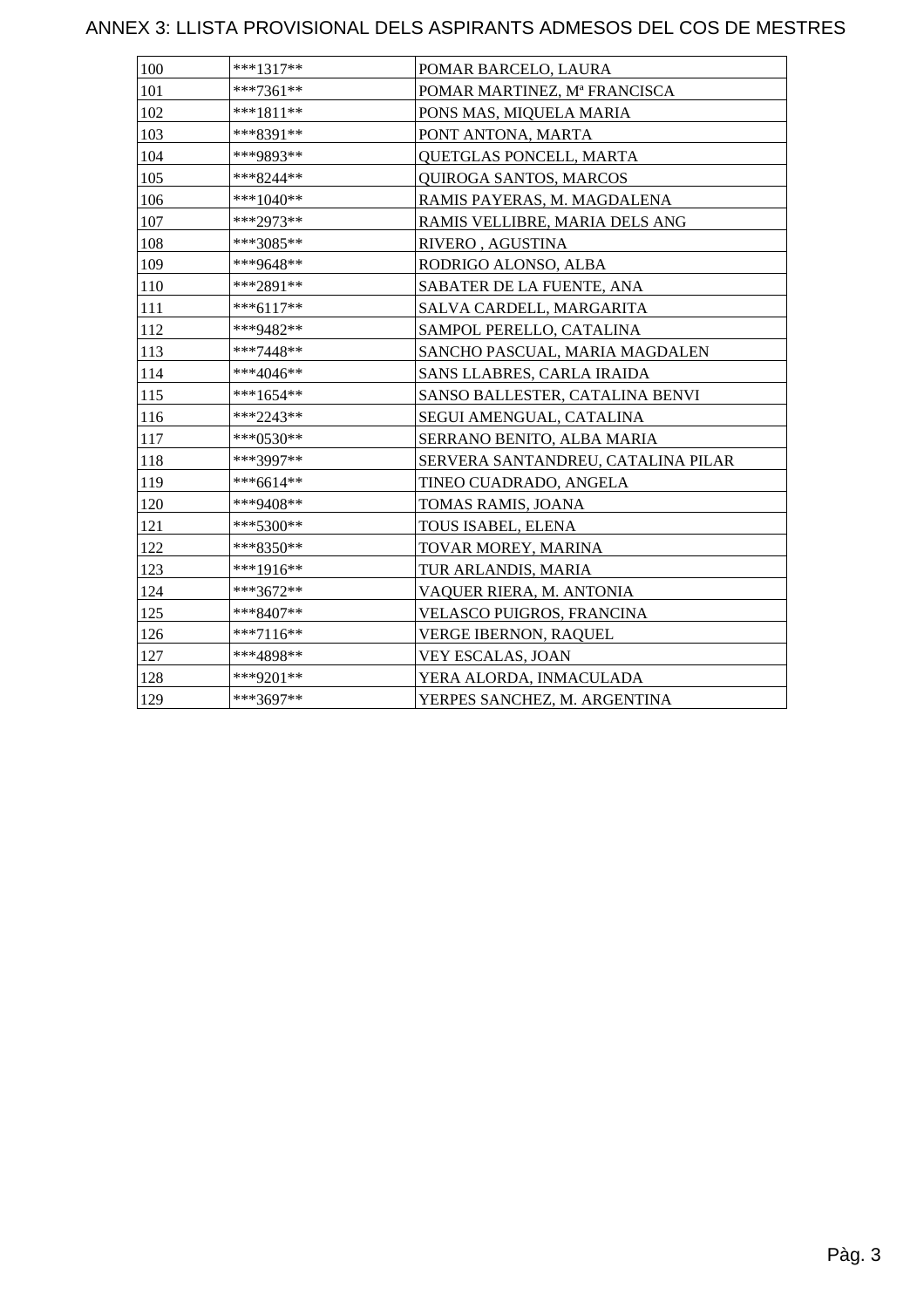# **Illa: MALLORCA** Cos: 0597 - MESTRES<br>Especialitat: AL - AUDICIÓ I LLENGUATGE

ACCÉS<sub>2</sub>

| <b>NUM</b> | <b>DNI</b>      | <b>NOM</b>                  |
|------------|-----------------|-----------------------------|
|            | $*^{***}0858**$ | <b>ALICIA</b><br>BOSCH POL. |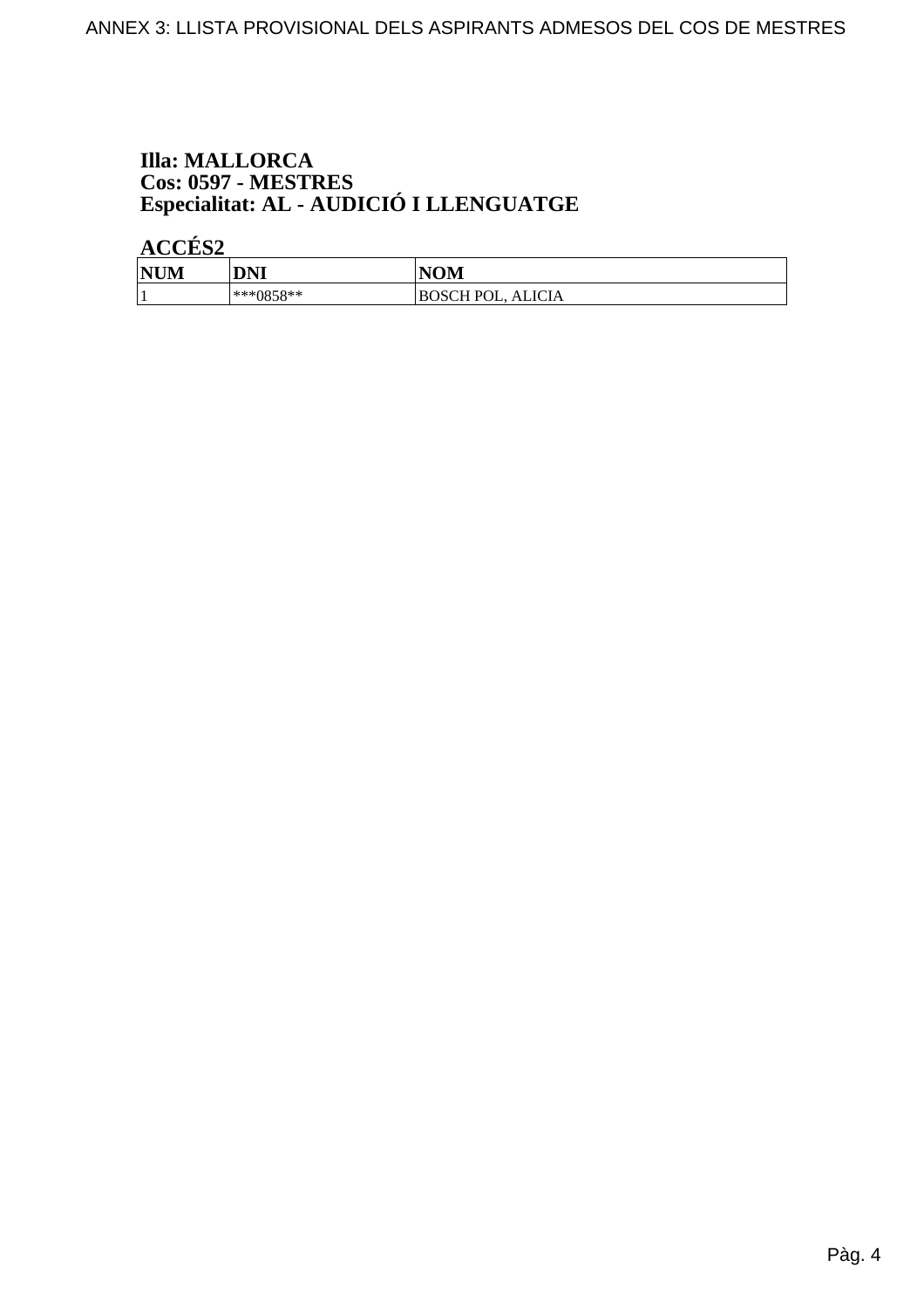# **Illa: MALLORCA** Cos: 0597 - MESTRES<br>Especialitat: AL - AUDICIÓ I LLENGUATGE

ACCÉS 5

| <b>NUM</b> | DNI       | <b>NOM</b>                           |
|------------|-----------|--------------------------------------|
|            | ***?730** | <b>ROTGER GELABERT, EVA</b>          |
|            | ***1273** | <b>SABATER MESTRE, MARIA DEL MAR</b> |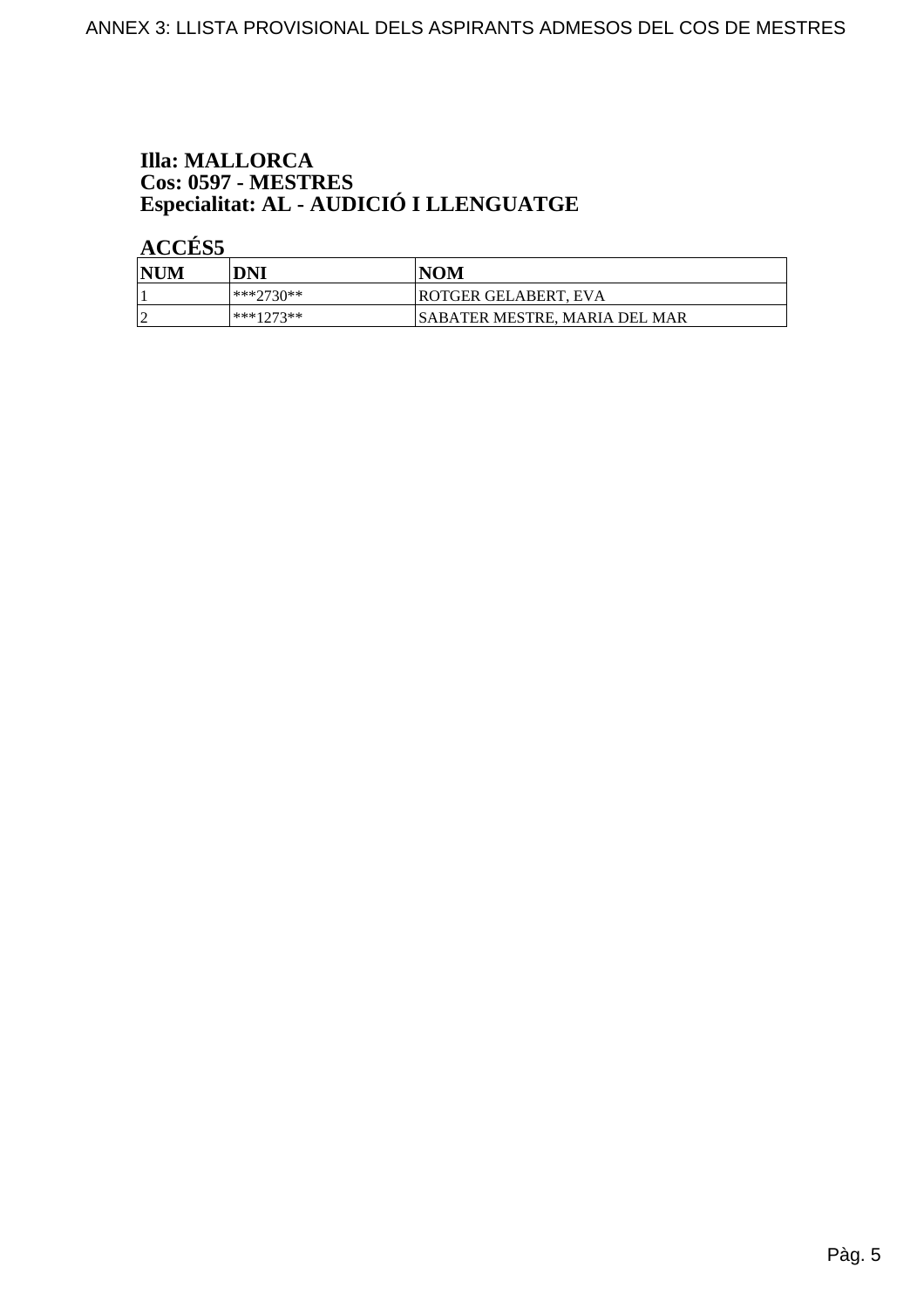# **Illa: MENORCA** Cos: 0597 - MESTRES<br>Especialitat: AL - AUDICIÓ I LLENGUATGE

**ACCÉS 1** 

| NUM            | DNI           | <b>NOM</b>                     |
|----------------|---------------|--------------------------------|
|                | $***1147**$   | ALBA VERGER, CATERINA          |
| $\overline{c}$ | $***4793**$   | <b>BOSCH MIR, CLARA</b>        |
| 3              | ***3989**     | CABANILLES LOZANO, JOSE        |
| 4              | $***0727**$   | <b>CUESTA MARCO, LAURA</b>     |
| $\overline{5}$ | $***0581**$   | DOMINGUEZ CAMPS, SUSANA        |
| 16             | $***4435**$   | MARQUES BORRAS, MIRIAM         |
| 7              | ***4623**     | MOLL TORRES, MARIA ANTONIA     |
| 8              | ***7768**     | PITARCH BALAGUER, ELENA        |
| 19             | $***4550**$   | PRADO LLITERAS, ADRIAN         |
| 10             | $***3727**$   | REUS COLI, CATALINA M.         |
| 11             | $***2272**$   | RIATOS CASABAYO, GEMMA         |
| 12             | *** $0476$ ** | <b>SALORT GALMES, A. ESTER</b> |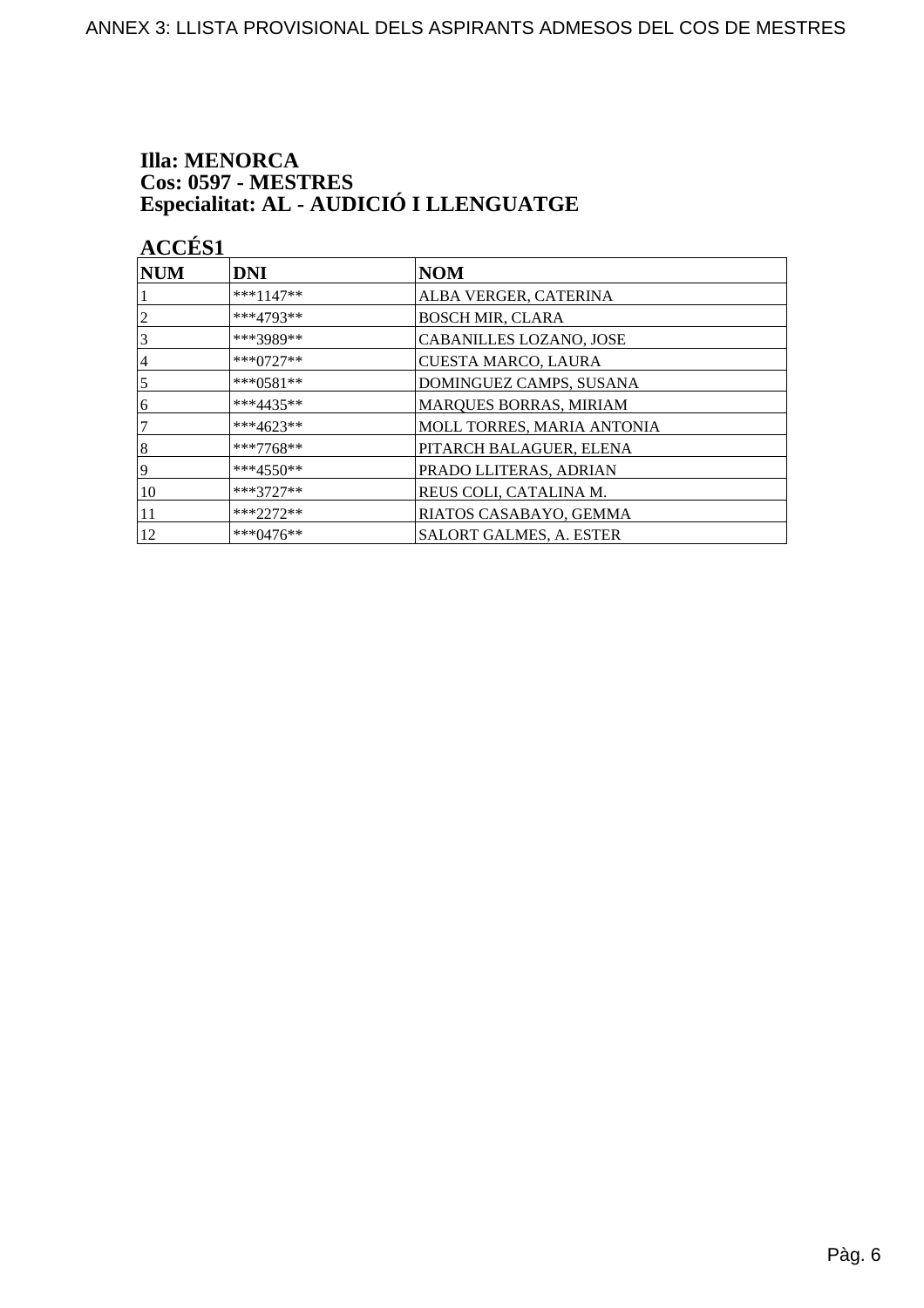#### Illa: EIVISSA Cos: 0597 - MESTRES Especialitat: AL - AUDICIÓ I LLENGUATGE

**ACCÉS 1 NUM DNI NOM** \*\*\*5609\*\* **BAR BUSTOS, ELENA**  $***8346**$  $\overline{2}$ **BARCELO ESTELRICH, AINA**  $\overline{3}$ \*\*\*3999\*\* **CABANILLES LOZANO, RUBEN**  $\overline{4}$  $***8571**$ CEBRIA ALEGRE, NOELIA  $\overline{5}$ \*\*\*5362\*\* CIRER FERRA, LLUCIA  $\overline{6}$  $***6068**$ FERNANDEZ SAMPAYO, ELIZABETH  $\overline{7}$ \*\*\*0741\*\* **GONZALEZ MARTINEZ, CELIA** 8  $***5194**$ **IGLESIAS CARRASCO, ISABEL MARIA**  $\overline{9}$ \*\*\*3104\*\* **ISERN TORRES, MARINA** 10  $***5573**$ **MARI RUIZ, M. ROSARIO** 11 \*\*\*5824\*\* **MARI VIDAL, RUTH** 12 \*\*\*1505\*\* MARTORELL SALVA, MARIA ANGELS \*\*\*7302\*\* 13 MORENO VIDAL, GISELA  $14$ \*\*\*5478\*\* PINAR ROIG, PATRICIA 15 \*\*\*9272\*\* PONS MOLINA, LAURA 16 \*\*\*5821\*\* PRATS GUISADO, M. ASUNCION 17  $***7069**$ QUESADA ROSSELLO, VICTOR 18 \*\*\*5145\*\* TORRES TORRES, SANDRA 19  $***3071**$ TUR CARDONA, ANDREA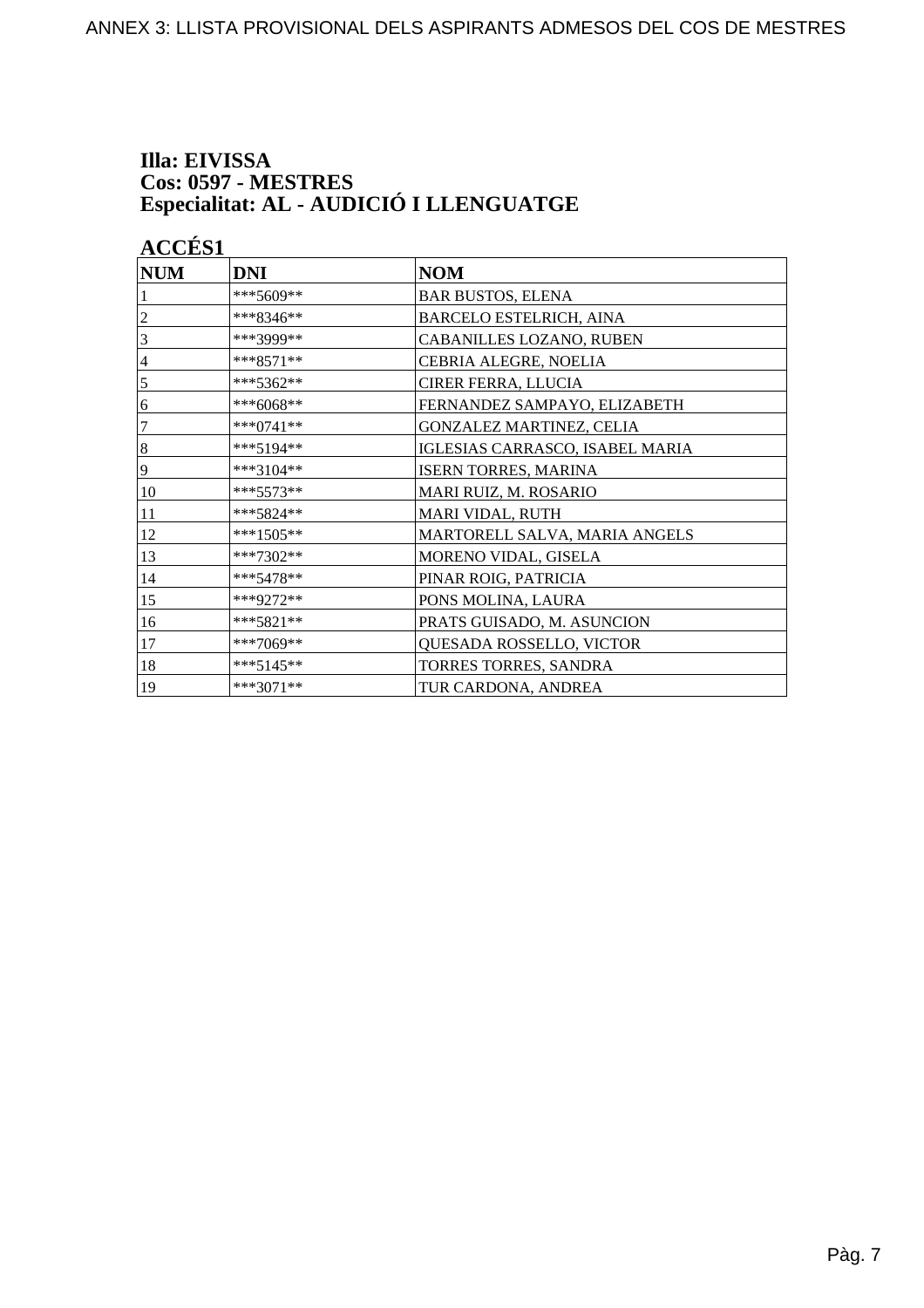# Illa: EIVISSA Cos: 0597 - MESTRES<br>Especialitat: AL - AUDICIÓ I LLENGUATGE

**ACCÉS 5** 

| <b>NUM</b> | <b>DNI</b>  | <b>NOM</b>            |
|------------|-------------|-----------------------|
|            | $***4781**$ | SEMPERE SEGUI, EVA M. |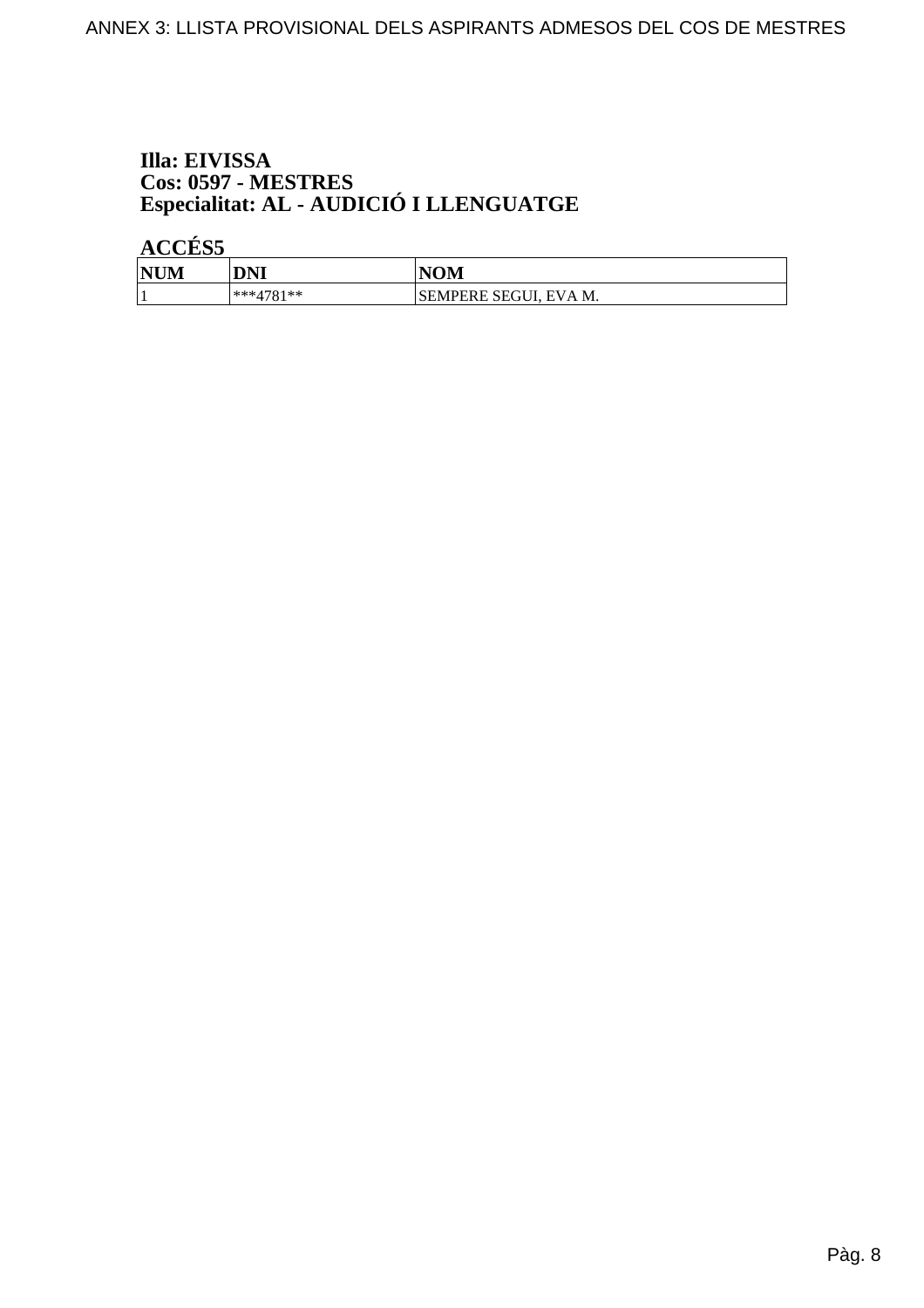#### **Illa: MALLORCA Cos: 0597 - MESTRES Especialitat: EF - EDUCACIÓ FÍSICA**

| <b>NUM</b>       | <b>DNI</b>  | <b>NOM</b>                        |
|------------------|-------------|-----------------------------------|
| 1                | ***2727**   | ALENTADO MUÑOZ, SANDRA            |
| $\overline{c}$   | ***4765**   | ALOMAR AYALA, JAUME               |
| 3                | ***2485**   | AMER SEGUI, CATALINA              |
| 4                | ***3544**   | BARCELO SUREDA, PEDRO DAMIAN      |
| 5                | ***3791**   | BENNASSAR SASTRE, MARIA           |
| 6                | ***1495**   | <b>BIBILONI BORRAS, JAUME</b>     |
| 7                | ***6554**   | <b>BONNIN BALLESTER, CARLOS</b>   |
| $\boldsymbol{8}$ | ***3211**   | <b>BOSCH ALBERTI, JOAN</b>        |
| 9                | ***4488**   | BOVER CARBONELL, MARGALIDA M.     |
| 10               | ***7230**   | BUENDIA ARAGALL, JOSEP MARIA      |
| 11               | ***7479**   | CALDENTEY RIERA, LAURA            |
| 12               | ***3648**   | CALVIÑO LLINAS, CARME             |
| 13               | ***9913**   | CANO CABRERA, LAURA               |
| 14               | ***0199**   | CANO GOZALBO, RUBEN MARCOS        |
| 15               | ***4554**   | CAPLLONCH BIBILONI, MATEU         |
| 16               | ***3256**   | CARRIO TRUJILLO, JUAN MIGUEL      |
| 17               | ***3971**   | CASTELLANO DURAN, MAGDALENA       |
| 18               | ***4399**   | CASTRO BLECUA, ENRIQUE            |
| 19               | ***7731**   | CAZORLA CALVO, IRENE              |
| 20               | ***7311**   | CENTENO, FABIAN MARTIN            |
| 21               | ***8872**   | <b>CLADERA GUASP, BARTOMEU</b>    |
| 22               | ***2695**   | CLADERA PONS, JUAN JOSE           |
| 23               | ***0066**   | <b>CORNELL COMAS, SONIA</b>       |
| 24               | ***3370**   | CRESPI HEREDIA, ALEJANDRO         |
| 25               | ***9347**   | CRESPI ROIG, SEBASTIAN            |
| 26               | $***1126**$ | <b>CRIADO ESCANDELL, IRENE</b>    |
| $27\,$           | ***4792**   | CUELLAR GARCIA, DANIEL            |
| 28               | ***3932**   | DIONIS CARBONELL, ANNA            |
| 29               | ***3705**   | DURAN GARCIA, JOSE                |
| 30               | ***8614**   | EGIDOS EXPOSITO. ANTONI           |
| 31               | ***1667**   | ENRIQUEZ RODRIGUEZ, ANTONIO       |
| 32               | ***8443**   | ENSENYAT PALMER, GUILLEM          |
| 33               | $***5116**$ | FERNANDEZ MATEU, MONTSERRAT       |
| 34               | $***6642**$ | FERRAGUT VALLCANERAS, GABRIEL     |
| 35               | $***1627**$ | FIGUEROLA MORENO, MARIA DOLORS    |
| 36               | ***3886**   | FIOL SERRA, MIQUEL ANGEL          |
| 37               | ***3363**   | FONTIRROIG OLIVER, MIGUEL ANGEL   |
| 38               | $***1541**$ | FORTEZA SUREDA, FRANCISCA         |
| 39               | ***2206**   | <b>GARAU GARCIA, JUAN</b>         |
| 40               | ***2134**   | <b>GARAU SASTRE, MATEU</b>        |
| 41               | ***5144**   | <b>GARCIA FERNANDEZ, VICTOR</b>   |
| 42               | ***5663**   | <b>GARCIA SBERT, JOSE ALBERTO</b> |
| 43               | $***4319**$ | <b>GARCIA VILLARINO, JORGE</b>    |
| 44               | ***6424**   | GARCIA-DELGADO JOY, NURIA         |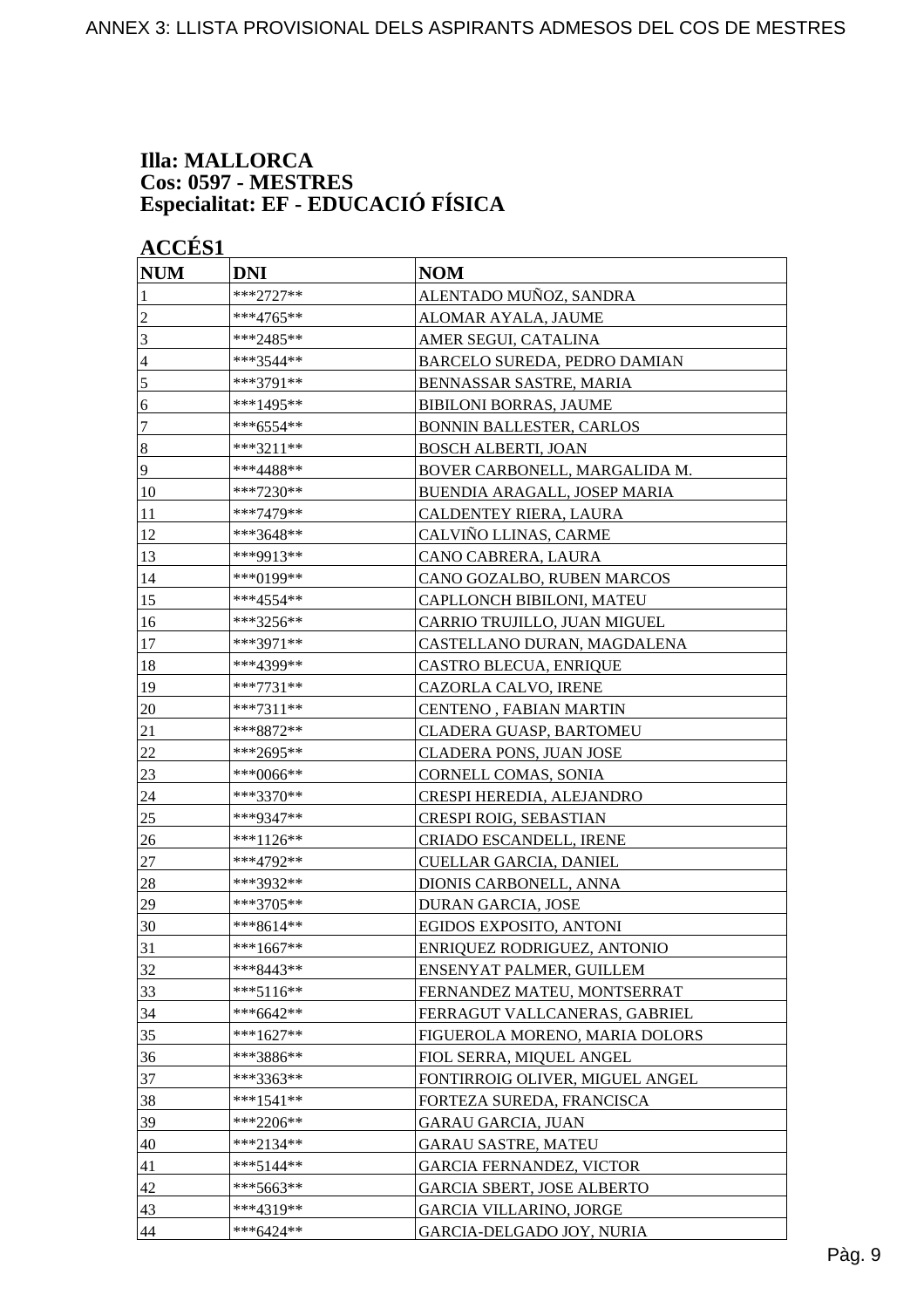| 45 | ***7931**    | GAVIÑO CARDONA, EDUARD             |  |
|----|--------------|------------------------------------|--|
| 46 | $***2435**$  | <b>GOMEZ ALOMAR, FRANCISCO</b>     |  |
| 47 | ***6905**    | <b>GOMEZ COSTA, VICTOR</b>         |  |
| 48 | $***0747**$  | <b>GONZALEZ FERRERES, JESSICA</b>  |  |
| 49 | $***2457**$  | HORRACH MARI, JUAN FRANCISCO       |  |
| 50 | ***1920**    | HOYAS CERRO, MANUEL                |  |
| 51 | ***3329**    | JAUME VIDAL, MARIA                 |  |
| 52 | $***1861**$  | JIMENEZ RIERA, M. CRISTINA         |  |
| 53 | $***2710**$  | JUAN TORRENS, JOANA                |  |
| 54 | ***3895**    | LEON GRIMALT, MANUEL               |  |
| 55 | ***9657**    | LLABRES COSTA, SEBASTIANA          |  |
| 56 | ***2341**    | LLITERAS BRUNET, JUAN              |  |
| 57 | ***7843**    | LLITERAS CARBONELL, PEDRO LUIS     |  |
| 58 | ***3479**    | LOPERA CALIZ, MARIA                |  |
| 59 | ***9664**    | LOPEZ COSTA, CARLOS                |  |
| 60 | ***8391**    | LOZANO ORTIZ, ANA BELEN            |  |
| 61 | ***1706**    | MAÑA DOMES, MARCEL                 |  |
| 62 | ***2199**    | MAS NICOLAU, COLOMA                |  |
| 63 | ***5905**    | MASCARO TERRASA, RAUL              |  |
| 64 | $***2445**$  | MAYOL ARBONA, ANTONI JOAN          |  |
| 65 | ***1607**    | MERCADAL BERG, ERNESTO JUAN        |  |
| 66 | ***7949**    | MINUESA BARCELO, LORENA            |  |
|    |              |                                    |  |
| 67 | ***2348**    | MIQUEL PASCUAL, RAFEL              |  |
| 68 | $***1555***$ | MONSERRAT VIDAL, MARIA             |  |
| 69 | ***9936**    | MONTSERRAT ROSSELLO, MARIA DEL MAR |  |
| 70 | $***6154**$  | MORENO ORDINAS, ANTONIO MIGUEL     |  |
| 71 | ***4968**    | MOTA LEIVA, ALBERTO F.             |  |
| 72 | $***7647**$  | MOYA PELLICER, DAVID               |  |
| 73 | ***2711**    | NARANJO RUIZ, DIEGO                |  |
| 74 | ***6969**    | NAVARRO MASCARO, JOAN MIQUEL       |  |
| 75 | $***0276**$  | OLMEDA MOCHALES, CARLOS            |  |
| 76 | ***0240**    | PAÑEGO CATALA, VICENTE             |  |
| 77 | ***6219**    | PARETS AMENGUAL, JOSEP             |  |
| 78 | $***1600**$  | PASCUAL BELTRAN, PEDRO             |  |
| 79 | ***8936**    | PERELLO COMAS, LLORENÇ             |  |
| 80 | $***1207**$  | PERELLO SEGUI, MARTINA             |  |
| 81 | ***9857**    | PITARCH NOGUERA, MARC              |  |
| 82 | $***7263**$  | PLANAS GARCIA, JUAN FRANCISCO      |  |
| 83 | $***5114**$  | PONS MOGER, RAFEL                  |  |
| 84 | ***7863**    | POZO HERNANDEZ, ROSANA             |  |
| 85 | ***0811**    | PRIETO HERNANDO, MARGARITA         |  |
| 86 | $***7488**$  | PROVENSAL LORENTE, JUAN ANDRES     |  |
| 87 | $***2800**$  | QUETGLAS MELLADO, LLUIS            |  |
| 88 | $***1659**$  | QUINTANA CARO, CARLOS              |  |
| 89 | ***6839**    | RAMIS ROSSELLO, ANTONI             |  |
| 90 | ***3849**    | REDONDO VERGARA, DAVID             |  |
| 91 | ***5692**    | REVIRIEGO LARA, SERGIO             |  |
| 92 | $***2444**$  | REYES SANO, YEIFRY EMMANUE         |  |
| 93 | $***1715**$  | ROLDAN SERRA, CATALINA             |  |
| 94 | $***0187**$  | ROSSELLO ROIG, M. ELENA            |  |
| 95 | $***5908**$  | ROTGER MORRO, GABRIEL              |  |
| 96 | $***6391**$  | RUNZA OCHOGAVIA, JOAN              |  |
| 97 | ***5946**    | SABATER RODRIGUEZ, M. CRISTINA     |  |
| 98 | $***6015**$  | SALVA MARI, SARA ANA               |  |
| 99 | ***3542**    | SALVADOR LOZANO, NATALIA           |  |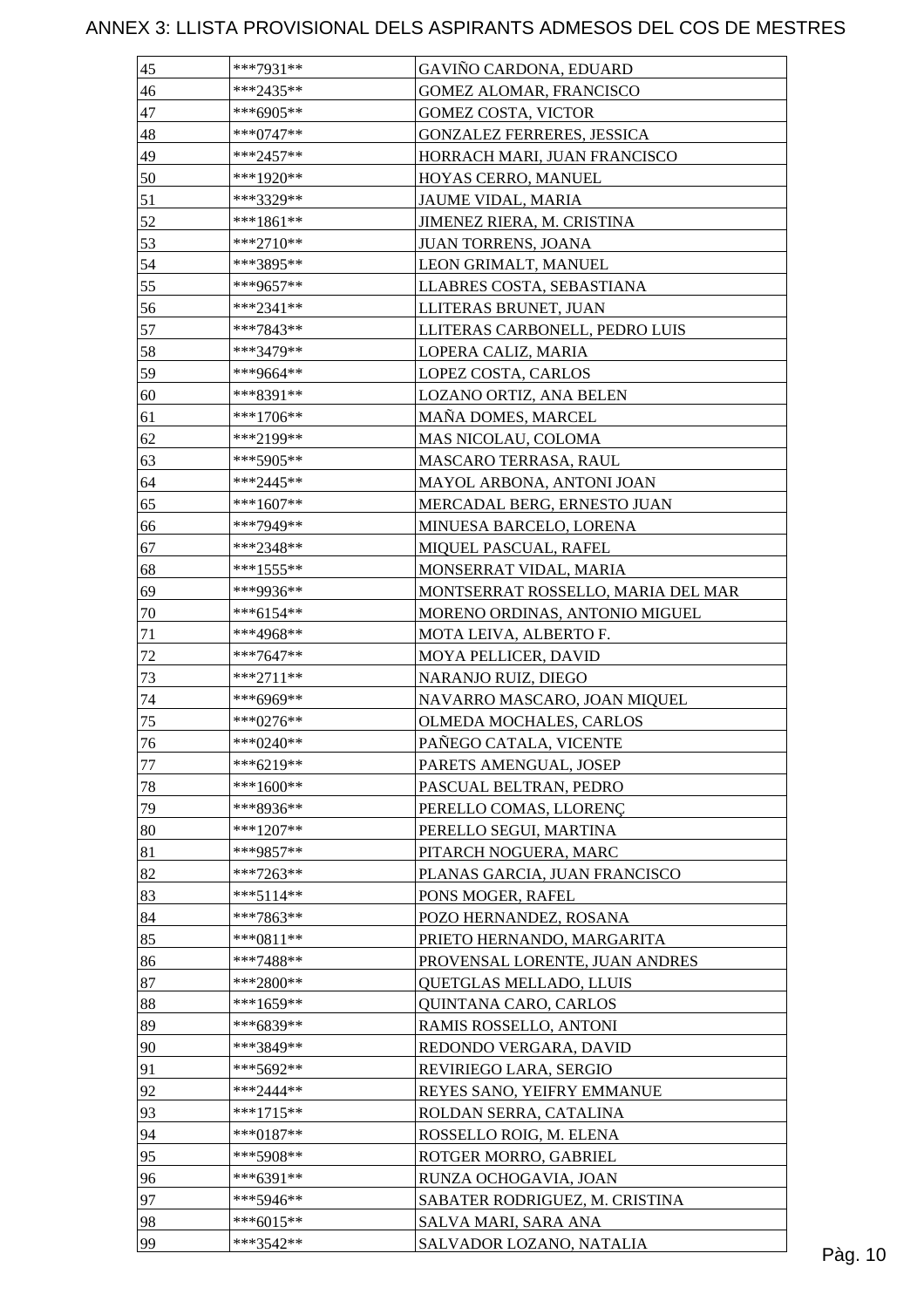| 100 | ***8128**   | SANCHEZ ARQUES, M. CARMEN        |
|-----|-------------|----------------------------------|
| 101 | ***0458**   | SANCHEZ NIEVAS, VICTOR ANDRES    |
| 102 | $***6084**$ | SANCHEZ SOLANO, ALEJANDRO        |
| 103 | ***3750**   | SANSO BARCELO, MARIA MAGDALEN    |
| 104 | ***1394**   | SANTAEUFEMIA VICH, JUANA MARIA   |
| 105 | ***0731**   | SBERT BALLE, FEDERICO A.         |
| 106 | ***9036**   | SEGUI TUGORES, MARC              |
| 107 | ***4642**   | <b>SERVERA RAMON, XAVIER</b>     |
| 108 | $***2225**$ | <b>SOLER BINIMELIS, SEBASTIA</b> |
| 109 | ***5369**   | TORRENTS TAHULL, JACINT          |
| 110 | ***9339**   | TORRES RODRIGUEZ, TAMARA         |
| 111 | ***9114**   | TOVAR GALMES, MATEO              |
| 112 | ***3624**   | VERDUGO BUZON, JOSE MANUEL       |
| 113 | ***1307**   | VICENS ABAD, JACINT              |
| 114 | ***6317**   | VILLALONGA CAMPINS, JUAN MATIAS  |
| 115 | ***1992**   | VILLALONGA MAIRATA, JOAN TONI    |
| 116 | ***2333**   | VIVES MAYOL, XAVIER              |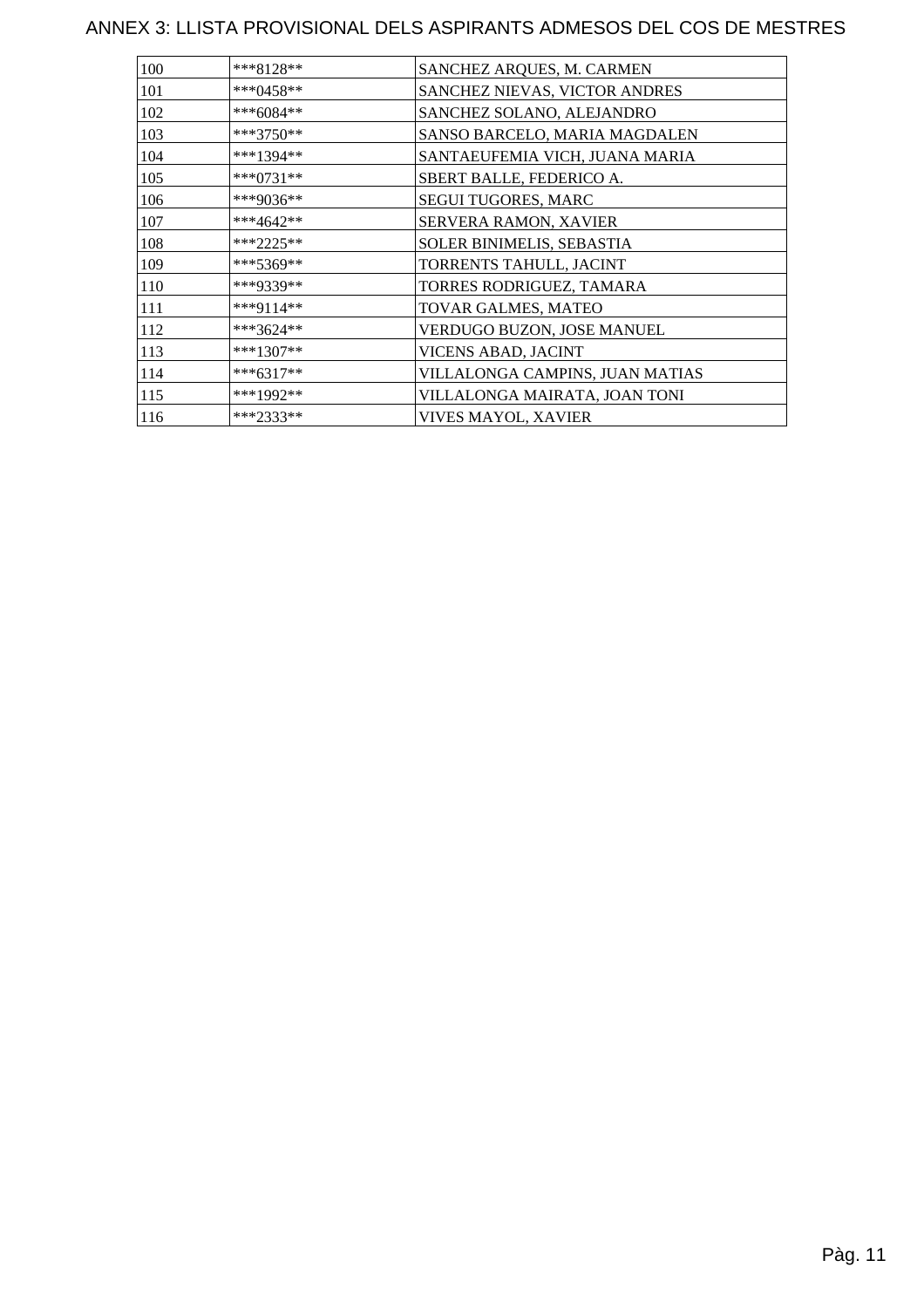# **Illa: MALLORCA** Cos: 0597 - MESTRES<br>Especialitat: EF - EDUCACIÓ FÍSICA

ACCÉS<sub>2</sub>

| <b>NUM</b><br>$\mathbf{1}$ | <b>DNI</b>        | <b>IOM</b>                                       |
|----------------------------|-------------------|--------------------------------------------------|
|                            | $***3761**$<br>υı | \STRE CATALA<br>ANTONIA<br>$A_{\Delta}$<br>MARIA |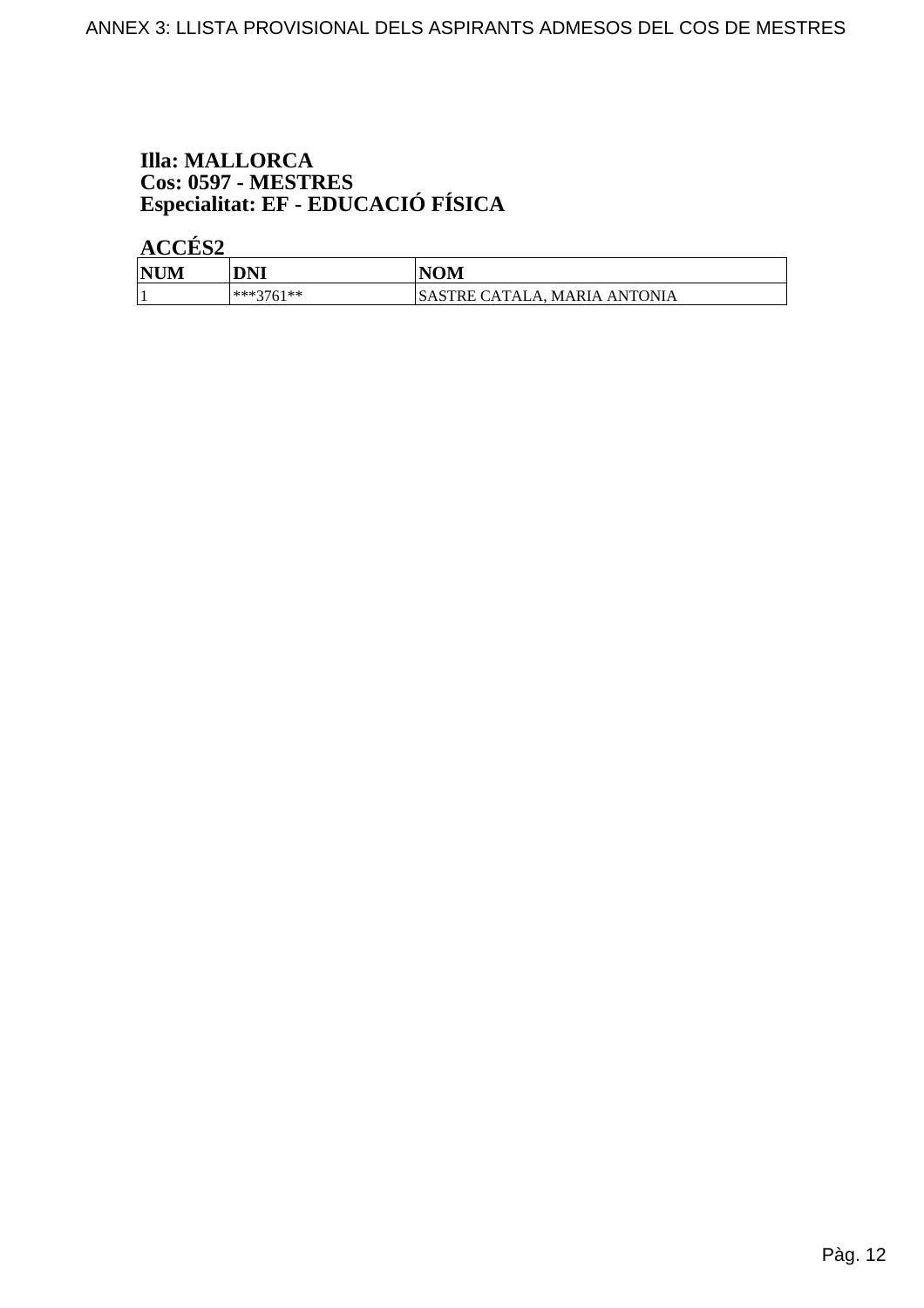#### **Illa: MALLORCA Cos: 0597 - MESTRES Especialitat: EI - EDUCACIÓ INFANTIL**

| <b>ACCÉS 1</b><br><b>NUM</b> | <b>DNI</b>  | <b>NOM</b>                      |
|------------------------------|-------------|---------------------------------|
| 1                            | ***6112**   | ADROVER AMER, MARGARITA         |
| $\overline{c}$               | ***1483**   | ADROVER CATALA, NEUS            |
| 3                            | ***2171**   | ADROVER LLINAS, JOANA Mª        |
| 4                            | ***9963**   | AGUADO SANCHEZ, NOELIA          |
| 5                            | ***1934**   | AGUILERA CARO, M. DEL CARMEN    |
| 6                            | ***8509**   | AGUILERA CORRAL, MARTA          |
| 7                            | ***8933**   | AGUILERA VANRELL, ELISENDA      |
| $\boldsymbol{8}$             | ***2671**   | ALEMANY SEGUI, AINA             |
| 9                            | ***2142**   | ALOMAR CRESPI, ROSA             |
| 10                           | ***3867**   | ALZAMORA BOTELLES, ANTONIA      |
| 11                           | ***8737**   | ALZANILLAS LLANERAS, RAQUEL     |
| 12                           | ***3793**   | ALZINA SOLER, MIREIA            |
| 13                           | ***6568**   | AMENGUAL BAUZA, GUIDA           |
| 14                           | ***5823**   | AMENGUAL CAPO, AINA MARIA       |
| 15                           | ***4024**   | AMENGUAL GARAU, MARIA           |
| 16                           | ***1867**   | AMER SERRA, CATALINA            |
| 17                           | ***0923**   | ANGUIANO GONZALEZ, JESSICA      |
| 18                           | ***4624**   | APARICIO SERRA, LAURA           |
| 19                           | ***7403**   | ARBONA MULET, JOANA MARIA       |
| 20                           | ***4749**   | ARBONA SAGRERAS, FRANCISCA      |
| 21                           | ***3509**   | ARCAS GOMEZ, MARIA              |
| 22                           | ***7141**   | ARROYO MANRESA, JUDITH MARIA    |
| 23                           | ***9475**   | ARROYO MARTIN, M. ANGELES       |
| 24                           | ***7597**   | AVILA CABALLERO, ESTEFANIA      |
| 25                           | ***1352**   | BALLESTER SOLIVELLAS, CATALINA  |
| 26                           | ***2145**   | BARBERENA VADELL, CRISTINA      |
| 27                           | ***3523**   | BARCELO BLEDA, ANA ISABEL       |
| 28                           | ***2299**   | <b>BARCELO GARCIA, APOLONIA</b> |
| 29                           | ***1875**   | <b>BARCELO LLINAS, NEUS</b>     |
| 30                           | ***7300**   | BARCELO MARQUEZ, MARIA SOLEDAD  |
| 31                           | $***7273**$ | BARCELO PASCUAL, MARGALIDA M.   |
| 32                           | $***3756**$ | BARCELO ROSSELLO, BARBARA       |
| 33                           | $***5913**$ | BARCELO RUBIO, MARIA MAGDALEN   |
| 34                           | $***2210**$ | BARCELO SUÑER, M. ANTONIA       |
| 35                           | ***3565**   | BARCIA FERNANDEZ, MARIA VANESSA |
| 36                           | $***5908**$ | <b>BARRERA COSTA, INES</b>      |
| 37                           | ***4017**   | BARTOLOMEY ADROVER, ANA         |
| 38                           | ***5845**   | BASTIDA TIMONER, MARTA          |
| 39                           | ***8653**   | <b>BATLLE SASTRE, MARTA</b>     |
| 40                           | ***2376**   | <b>BAUZA MORA, AINA</b>         |
| 41                           | ***1333**   | BEADE VAZQUEZ, BENJAMIN         |
| 42                           | ***3560**   | <b>BELMONTE PORCEL, LAURA</b>   |
| 43                           | $***6994**$ | BENNASAR BORRAS, RAQUEL         |
| 44                           | $***1907**$ | BENNASSAR SAMPOL, ANTONIA       |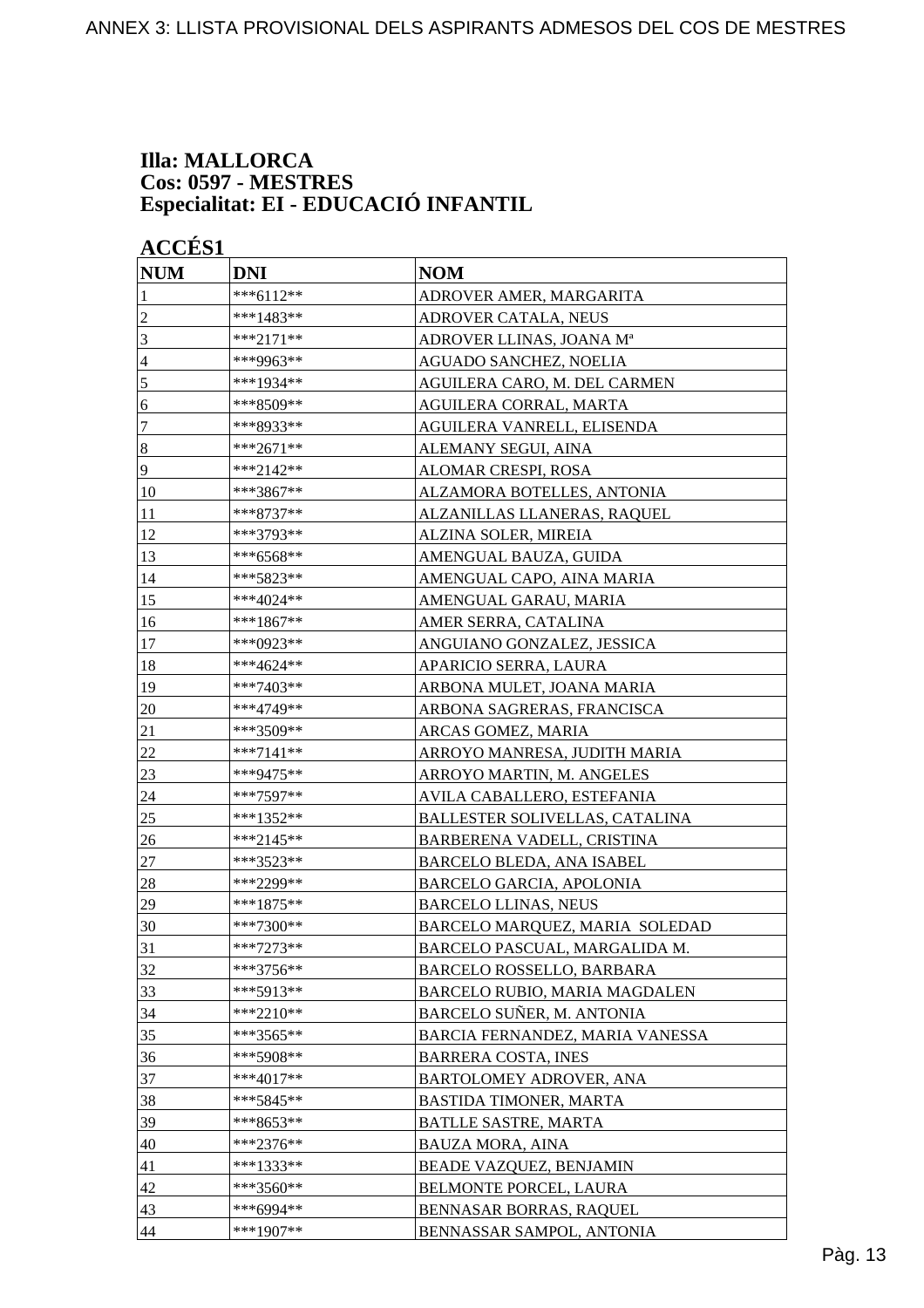| 45       | ***3964**   | BERGAS COLL, ANGELA              |         |
|----------|-------------|----------------------------------|---------|
| 46       | $***1941**$ | BERGAS MARQUES, MARTA            |         |
| 47       | $***7064**$ | BERGAS ROTGER, MARTA             |         |
| 48       | ***7023**   | BIBILONI CASTILLO, M. MAGDALENA  |         |
| 49       | ***4449**   | BIBILONI COLL, MARIA DEL MAR     |         |
| 50       | ***4065**   | BIBILONI MATEU, CATALINA M.      |         |
| 51       | ***9713**   | BIBILONI TORRENS, MARIA MAGDALEN |         |
| 52       | ***6383**   | BIBILONI VALLCANERAS, ANTONIA    |         |
| 53       | ***2091**   | BLANCO CLADERA, M. AMALIA        |         |
| 54       | $***2775**$ | <b>BLANES GARCIA, RAQUEL</b>     |         |
| 55       | ***5379**   | <b>BONED NUÑEZ, ANDREA</b>       |         |
| 56       | ***1589**   | BONET GOMEZ, ESTEFANIA           |         |
| 57       | ***5540**   | BORDOY GARI, JOANA MARIA         |         |
| 58       | $***0401**$ | BOSCH ANDREU, CATALINA           |         |
| 59       | ***6497**   | BOSCH GARAU, ROSA MARIA DOL      |         |
| 60       | ***6199**   | BOTA SALORT, MARGARITA           |         |
| 61       | ***8024**   | <b>BOXBERGER COLOM, PILAR</b>    |         |
| 62       | ***1521**   | <b>BRAZO FERRER, NURIA</b>       |         |
| 63       | ***9568**   | <b>BUELE ZAMORA, SILVIA</b>      |         |
| 64       | $***3547**$ | BURGUERA NAVARRO, CATALINA       |         |
| 65       | ***3961**   | CABALLERO LOPEZ, INMACULADA      |         |
| 66       | ***3986**   | CABEZAS CHINCHILLA, FERI         |         |
| 67       | $***1873**$ | CABOT CAPO, SARA                 |         |
| 68       | ***7107**   | CABOT MATAS, MARIA TERESA        |         |
| 69       | ***8873**   | CABOT MIR, MARTA                 |         |
|          | ***4282**   | CABOT RIPOLL, MARIA DEL MAR      |         |
| 70       | $***0773**$ |                                  |         |
| 71<br>72 |             | CABRERA BEJARANO, IRATXE         |         |
|          | $***8561**$ | CABRERA XUMET, AINA              |         |
| 73       | ***1132**   | CALAFAT CASTILLO, MARIA MAGDALEN |         |
| 74       | ***0081**   | CALATRAVA YUSTA, DIANA LAURA     |         |
| 75       | $***3742**$ | CALVO ALONSO, M. OLGA            |         |
| 76       | $***1841**$ | CANO CORRAL, ROSA M              |         |
| $77\,$   | $***6631**$ | CANO SABIDO, TATIANA             |         |
| 78       | $***2275**$ | CANTARELLAS SANCHO, BARTOMEU     |         |
| 79       | ***3166**   | CANTO AVELLA, M. ELENA           |         |
| 80       | ***1927**   | CANYELLES DURAN, CATALINA M.     |         |
| 81       | $***7267**$ | CANYELLES OLIVER, MIREIA         |         |
| 82       | ***1653**   | CAÑAMERO RIGO, MARGALIDA         |         |
| 83       | ***7034**   | CAÑELLAS MOREY, ESPERANZA        |         |
| 84       | $***7534**$ | CAÑELLAS RAMIS, MARTA            |         |
| 85       | ***1995**   | CAPELLA PONS, CATALINA           |         |
| 86       | ***3949**   | CAPO GALMES, FRANCISCA           |         |
| 87       | ***3528**   | CAPO GONZALEZ, TANIA             |         |
| 88       | $***4203**$ | CAPO LENOBLE, CRISTINA           |         |
| 89       | ***2118**   | CAPO NICOLAU, M. NEUS            |         |
| 90       | ***3609**   | CAPO ROIG, M. MAGDALENA          |         |
| 91       | $***1840**$ | CAPO TAULER, MARGARITA           |         |
| 92       | $***2117**$ | CARBONELL BENNASAR, ELIONOR      |         |
| 93       | $***7654**$ | CARBONELL GILI, M. ANTONIA       |         |
| 94       | $***4127**$ | CARBONELL SOCIAS, AINA MARIA     |         |
| 95       | ***1621**   | CARDELL VIDAL, M. MAGDALENA      |         |
| 96       | $***7163**$ | CARDONA MIRO, CRISTINA           |         |
| 97       | $***8147**$ | CARMONA GENOVART, AIDA           |         |
| 98       | ***5902**   | CARRIO CAPELLA, ANTONIA          |         |
| 99       | ***8105**   | CARRIQUI ALCOVER, BLANCA         | Pàg. 14 |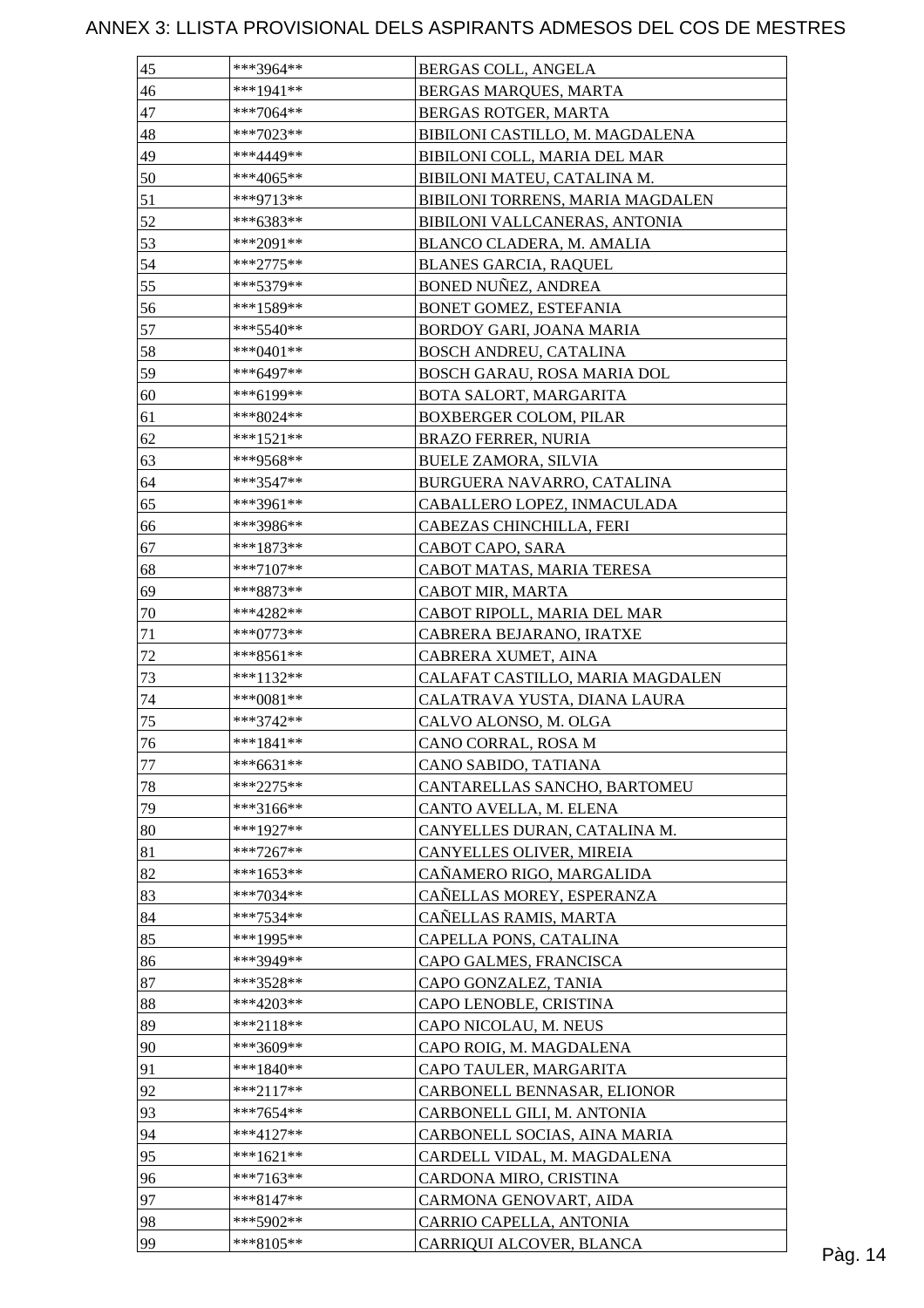| 100 | $***4051**$ | CASADESUS CASTAÑO, MARIA DEL MAR    |         |
|-----|-------------|-------------------------------------|---------|
| 101 | $***6583**$ | CASTAÑOS REBOLLO, LAURA             |         |
| 102 | ***7913**   | CASTRO NAVARRO, FABIOLA             |         |
| 103 | ***2753**   | CAVALLER SOLER, MARINA              |         |
| 104 | ***2559**   | CAZORLA COLL, MARIA DEL MAR         |         |
| 105 | $***3551**$ | CERDA CERDA, ANTONIA MARIA          |         |
| 106 | ***5017**   | CERDA COLOMBAS, MARTA               |         |
| 107 | ***9533**   | CERDA MARTIN, BEATRIZ               |         |
| 108 | $***6750**$ | CERDA VIDAL, M. MAGDALENA           |         |
| 109 | ***1290**   | CERVERA GOMEZ, ALBA                 |         |
| 110 | ***2439**   | CIFRE MALONDRA, AINA                |         |
| 111 | $***4061**$ | CLADERA RUIZ, SONIA                 |         |
| 112 | ***3564**   | CLAR ISERN, MARIA GRACIA            |         |
| 113 | $***1455**$ | CLAR PICON, MARGARITA               |         |
| 114 | ***9331**   | COLL AMENGUAL, MAGDALENA            |         |
| 115 | ***6853**   | COLL BERNAT, ANTONIA MARIA          |         |
| 116 | ***4452**   | <b>COLL FERRER, MERCEDES</b>        |         |
| 117 | ***1970**   | COLL GUAL, FRANCESCA                |         |
| 118 | ***2410**   | COLL HORRACH, FRANCINA              |         |
| 119 | ***4198**   | COLOMBRAM OLIVER, Mª MAGDALENA      |         |
| 120 | ***4822**   | COMAS FERRER, JUANA M.              |         |
| 121 | ***1120**   | COMPANY ARCAS, M. VICTORIA          |         |
| 122 | ***2398**   |                                     |         |
|     |             | COMPANY SABATER, MARGARITA          |         |
| 123 | ***7528**   | COR GARAU, AINA                     |         |
| 124 | ***1462**   | CORRAL COSTA, MARTA                 |         |
| 125 | ***8585**   | COSTA GARCIA, LAIA                  |         |
| 126 | ***8583**   | COVAS MEDINA, LUCIA                 |         |
| 127 | ***3679**   | COVAS VALLERIOLA, ALICIA            |         |
| 128 | $***7111**$ | CRESPI GIMENEZ, ANA ISABEL          |         |
| 129 | $***7555**$ | CRESPI SASTRE, ISABEL VICTORI       |         |
| 130 | ***3877**   | CRUZ PONS, ANTONIA                  |         |
| 131 | ***2150**   | CUENCA RODRIGUEZ, TANIA             |         |
| 132 | $***4468**$ | CUNILL ALEMANY, NOELIA              |         |
| 133 | ***2755**   | DE MATA GONZALEZ, INES              |         |
| 134 | $***1644**$ | DE UNZUETA ALCOVER, CRISTINA        |         |
| 135 | ***2116**   | DEL CAMPO ORTS, GLORIA              |         |
| 136 | ***0181**   | DEL CASTILLO BENOIT, INES MAGDALENA |         |
| 137 | $***7245**$ | DELGADO FIOL, ANTONIA               |         |
| 138 | ***6865**   | DIAZ GINEL, CRISTINA                |         |
| 139 | ***2859**   | DIAZ LOPEZ, SONIA                   |         |
| 140 | $***1547**$ | DIEZ FERNANDEZ, ANA                 |         |
| 141 | ***3757**   | DIEZ SANZ, M. DEL PILAR             |         |
| 142 | ***8867**   | DOMINGUEZ CRUZ, LAURA MARIA         |         |
| 143 | $***1887**$ | DOMINGUEZ OLIVER, ISABEL EUGENIA    |         |
| 144 | ***3274**   | DURAN SOBRINO, MARIA JESUS          |         |
| 145 | ***0650**   | ENTRENA ALZAMORA, JESICA            |         |
| 146 | ***0594**   | <b>ESCALAS CAPO, NEUS</b>           |         |
| 147 | ***2484**   | ESCALAS RUIZ, ANTONIA               |         |
| 148 | ***0523**   | ESCANDELL CABELLO, FRANCISCO JOSE   |         |
| 149 | $***4486**$ | ESCANDELL ESCANDELL, EMMA           |         |
| 150 | ***9710**   | ESCAPA LUZARDO, MARIA VICTORIA      |         |
| 151 | ***6099**   | ESCOBAR BONET, SILVIA               |         |
| 152 | ***4359**   | <b>ESCOBEDO CIFRE, MARTA</b>        |         |
| 153 | ***4663**   | ESCODA BALAGUERO, GEORGINA CARLA    |         |
| 154 | $***2674**$ | ESCUDERO GARCIA, ELVIRA             | Pàg. 15 |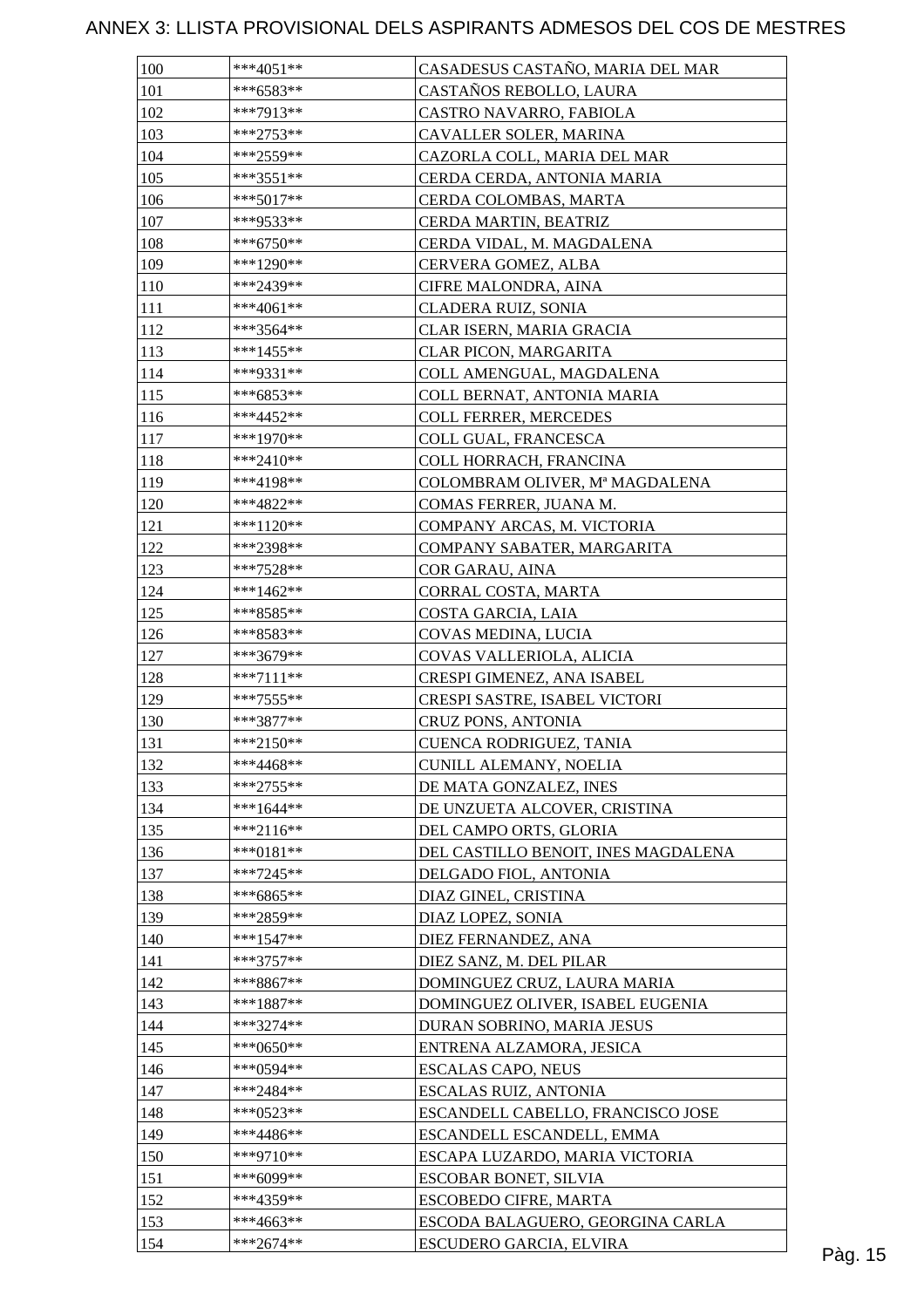| 155 | ***2897**   | ESTARAS FIDALGO, MONICA            |         |
|-----|-------------|------------------------------------|---------|
| 156 | ***0882**   | ESTRADES BAUZA, AINA               |         |
| 157 | ***7162**   | ESTRANY SERRA, PAULA               |         |
| 158 | ***5153**   | FABREGUES QUETGLAS, ANTONIA        |         |
| 159 | $***7244**$ | FERNANDEZ CALVO, TAMARA            |         |
| 160 | ***9918**   | FERNANDEZ DOMINGUEZ, JOSE MANUEL   |         |
| 161 | ***5876**   | FERNANDEZ GUTIERREZ, LAURA         |         |
| 162 | ***3209**   | FERNANDEZ RAYAS, IRENE             |         |
| 163 | ***0253**   | FERNANDEZ SANCHEZ, ANA I.          |         |
| 164 | $***4174**$ | FERNANDEZ TRAVE, MERCEDES          |         |
| 165 | ***8507**   | FERRA MATAS, FRANCISCA             |         |
| 166 | ***7333**   | FERRA VEGA, BLANCA                 |         |
| 167 | ***3847**   | FERRAGUT JAUME, MARIA LAURA        |         |
| 168 | ***9089**   | FERRER CALDENTEY, ANA M.           |         |
| 169 | ***1644**   | FERRER CERDA, MIQUELA MARIA        |         |
| 170 | ***8763**   | FERRER JORDA, AINA                 |         |
| 171 | $***3751**$ | FERRER MARTINEZ, CAROLINA          |         |
| 172 | ***8272**   | FERRER MAS, NURIA                  |         |
| 173 | $***5764**$ | FERRIOL BENNASAR, M. MAGDALENA     |         |
| 174 | ***3927**   | FERRIOL MIR, CATALINA              |         |
| 175 | $***2670**$ | FIOL COLL, TERESA                  |         |
| 176 | ***6902**   | FIOL REUS, OMAYRA F.               |         |
| 177 | ***2596**   | FIOL SUREDA, ANGELA                |         |
|     |             |                                    |         |
| 178 | ***1100**   | <b>FLORES FLORES, RUTH</b>         |         |
| 179 | ***6820**   | FONT BALAGUER, MARGARITA           |         |
| 180 | ***5929**   | FONT BERLAND, BEATRIZ              |         |
| 181 | ***9239**   | FONT BOSCH, M. CRISTINA            |         |
| 182 | ***9867**   | FONT CUESTA, MARIA INES            |         |
| 183 | $***5171**$ | FONT ORTIGOSA, CATALINA M.         |         |
| 184 | $***6154**$ | FONTIRROIG ROSSELLO, MAGDALENA     |         |
| 185 | ***2438**   | FORNES ESTARELLAS, MARIA           |         |
| 186 | ***3944**   | FORTEZA ELVIRA, RAQUEL             |         |
| 187 | $***0841**$ | FRANCISCO FORTEZA, JOSEFA          |         |
| 188 | ***3555**   | FRANCO MARTORELL, SANDRA           |         |
| 189 | $***1841**$ | FRONTERA PONT, ANTONIA             |         |
| 190 | $***7741**$ | FRONTERA SANTAMARIA, VICTORIA      |         |
| 191 | $***1873**$ | FUENTESPINA LLOMPART, ESPERANÇA M. |         |
| 192 | ***6849**   | FULLANA COMPANY, MARIA             |         |
| 193 | ***3985**   | FUSTER AGUDO, MARIA ANTONIA        |         |
| 194 | ***4868**   | FUSTER LLOFRIU, CRISTINA           |         |
| 195 | ***1589**   | FUSTER MEZQUITA, M. ELENA          |         |
| 196 | ***0568**   | <b>GALERA GARCIA, MARTA</b>        |         |
| 197 | $***2020**$ | <b>GALINDO RAMIS, LAURA</b>        |         |
| 198 | ***8482**   | GALMES FEBRER, M. SEBASTIANA       |         |
| 199 | ***2614**   | GAMERO SANCHEZ, M. ISABEL          |         |
| 200 | ***1210**   | GAMUNDI BORRAS, M. MAGDALENA       |         |
| 201 | $***5971**$ | GARCIA BONILLA, M. MARGARITA       |         |
| 202 | ***9404**   | GARCIA FERRER, MARIA LORETO        |         |
| 203 | ***5552**   | <b>GARCIA GARCIA, HELENA</b>       |         |
| 204 | $***0771**$ | <b>GARCIA GARCIA, MARTA</b>        |         |
| 205 | ***2091**   | GARCIA LLOBERA, FRANCISCA AINA     |         |
| 206 | ***1518**   | <b>GARCIA LOPEZ, ISABEL</b>        |         |
| 207 | $***8011**$ | <b>GARCIA MARTINEZ, ESTHER</b>     |         |
| 208 | $***5740**$ | <b>GARCIAS SEGUI, AUBA</b>         |         |
| 209 | ***5309**   | GARI CALAFELL, MARGALIDA           | Pàg. 16 |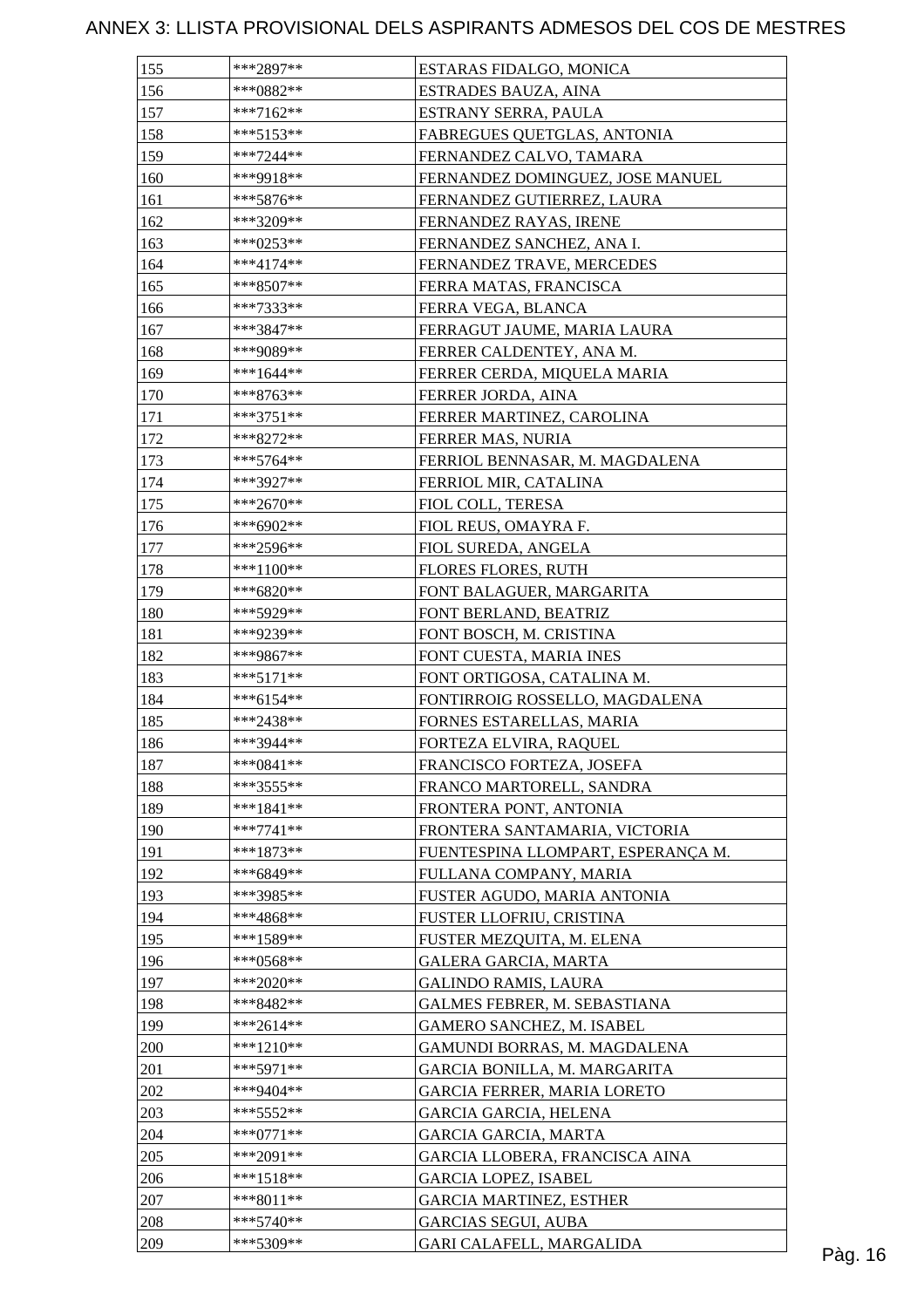| 210 | ***1917**   | GARI MAIRATA, JOANA MARIA         |         |
|-----|-------------|-----------------------------------|---------|
| 211 | $***6684**$ | GARNES ALCALDE, CRISTINA          |         |
| 212 | ***2833**   | <b>GARNES FERNANDEZ, ALBA</b>     |         |
| 213 | $***7303**$ | GAYA MASCARO, VICTORIA            |         |
| 214 | ***8747**   | <b>GELABERT MATEO, MARTA</b>      |         |
| 215 | ***7460**   | GELABERT VIDAL, MARGARITA         |         |
| 216 | ***1803**   | <b>GIL ADROVER, APOLONIA</b>      |         |
| 217 | $***3745**$ | <b>GIL MARTINEZ, ANGELES</b>      |         |
| 218 | ***3788**   | <b>GIL SANCHEZ, CAROLINA</b>      |         |
| 219 | ***6695**   | GILI PAYERAS, MAGDALENA           |         |
| 220 | ***7191**   | <b>GINARD ESTEVA, MARIA</b>       |         |
| 221 | ***1694**   | <b>GINARD FERON, CRISTINA</b>     |         |
| 222 | ***6579**   | GOMEZ MUÑOZ, MARTA                |         |
| 223 | ***1393**   | GOMEZ RECHE, M. DEL CARMEN        |         |
| 224 | ***0957**   | <b>GOMEZ SINTES, MARTA</b>        |         |
| 225 | ***0252**   | GONZALEZ ESTEPA, ANA M.           |         |
| 226 | ***9363**   | GONZALEZ LEBRON, ISABEL MARIA     |         |
| 227 | $***1412**$ | <b>GONZALEZ MARIN, LAURA</b>      |         |
| 228 | ***5805**   | GONZALEZ PEDREGAL, FLORENCIA      |         |
| 229 | $***2808**$ | GONZALEZ PONS, M. FRANCISCA       |         |
| 230 | ***9852**   | GONZALEZ ROSADO, ROCIO INMACULA   |         |
| 231 |             |                                   |         |
|     | $***5166**$ | GONZALEZ SANCHEZ, M. ISABEL       |         |
| 232 | $***1655**$ | <b>GONZALEZ TERRASA, IRIS</b>     |         |
| 233 | ***2278**   | <b>GORNALS ESTELRICH, M. MAR</b>  |         |
| 234 | ***3212**   | GOST CRESPI, APOLONIA MARIA       |         |
| 235 | $***2527**$ | <b>GOST FIOL, MARGALIDA</b>       |         |
| 236 | ***9575**   | <b>GOST FIOL, ROSA MARIA</b>      |         |
| 237 | ***0958**   | <b>GRANADO NIETO, MIRIAM</b>      |         |
| 238 | $***6137**$ | <b>GRIMALT ARCO, ZULEMA</b>       |         |
| 239 | ***7746**   | GRIMALT SAMPEDRO, MARGALIDA       |         |
| 240 | $***6742**$ | GUAL PALOU, M. MAGDALENA          |         |
| 241 | $***0870**$ | <b>GUAL PERELLO, CATALINA</b>     |         |
| 242 | ***3713**   | GUARDIOLA MULET, FRANCISCA        |         |
| 243 | ***9430**   | <b>GUASP FAR, MARIA DE LLUC</b>   |         |
| 244 | $***2025**$ | HERMOSO DE MENDOZA CAMPILLO, ANNA |         |
| 245 | ***0258**   | HERNANDEZ PARDO, MONICA           |         |
| 246 | ***3815**   | HERNANDEZ VICO, SALVADORA         |         |
| 247 | $***3612**$ | HIDALGO MOLINA, JUANA M.          |         |
| 248 | ***0053**   | HIGUERO KANTOLA, ALICIA BENITA    |         |
| 249 | $***4060**$ | HINAREJOS VENY, M. DEL MAR        |         |
| 250 | $***4110**$ | HOMAR GELABERT, MARGARITA         |         |
| 251 | ***4633**   | HUERTA MASCARELL, MIREIA          |         |
| 252 | $***1911**$ | JANER CALAFAT, PATRICIA           |         |
| 253 | $***4101**$ | JAUME RIERA, MARGARITA            |         |
| 254 | ***4194**   | JIMENEZ ALOMAR, IRENE             |         |
| 255 | $***7977**$ | JIMENEZ ROMERO, ALEXANDRA         |         |
| 256 | $***7744**$ | <b>JOVAL MAS, ESTHER</b>          |         |
| 257 | ***3415**   | JUAN MOLL, M. ROSA                |         |
| 258 | $***6403**$ | <b>JUAN QUILES, NEUS</b>          |         |
| 259 | $***1231**$ | <b>JULIA SERRA, LUCIA</b>         |         |
| 260 | ***7494**   | LALLEMENT DOSSIN, MANON           |         |
| 261 | $***5251**$ | LARRENUA VEGARA, TERESA           |         |
| 262 | ***2835**   | LEONES CARBONELL, DEYANIRA        |         |
| 263 | $***1770**$ | LLABRES CATALA, JUANA ANA         |         |
| 264 | ***7786**   | LLABRES FERRAGUT, FRANCISCA       | Pàg. 17 |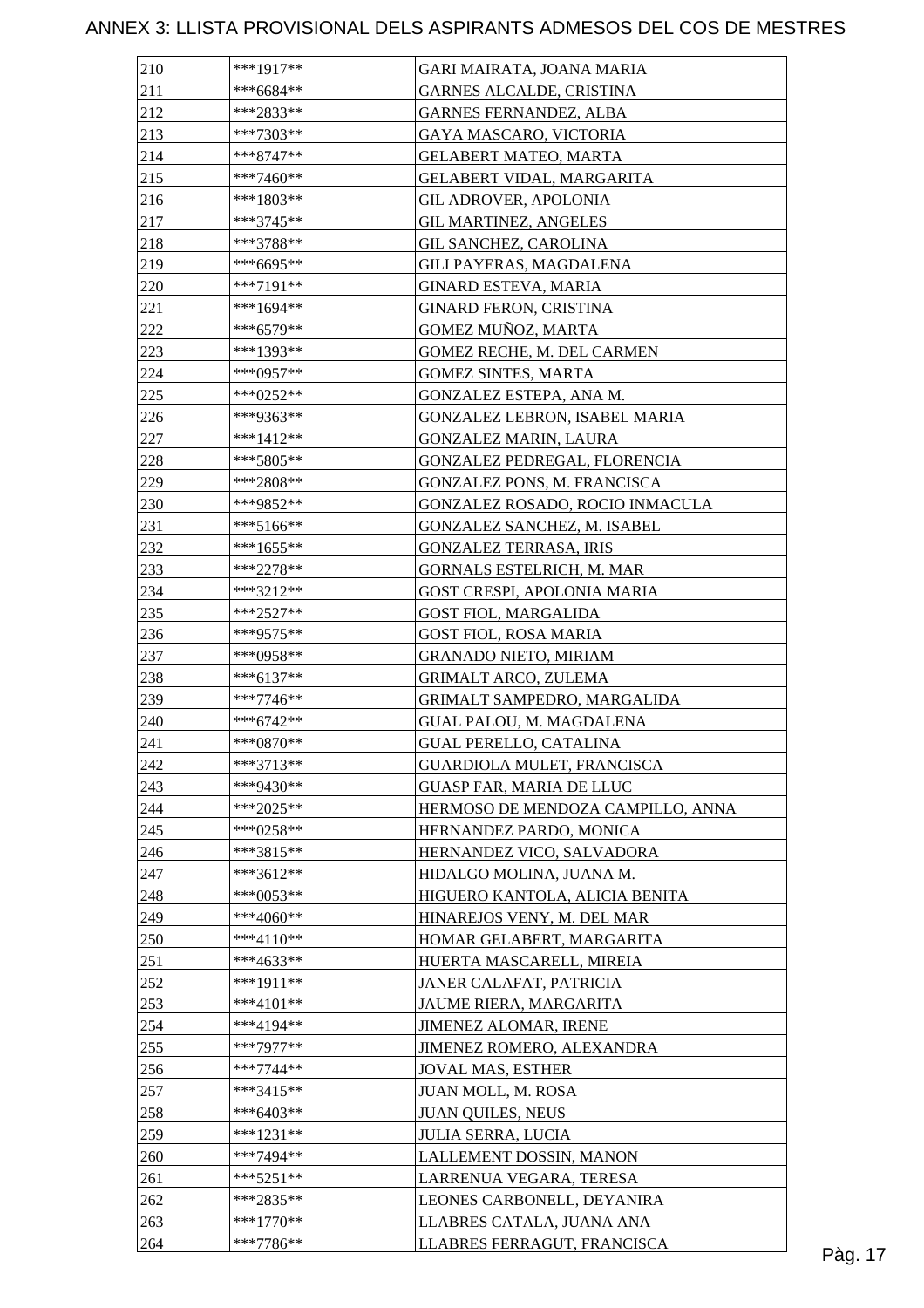| 265 | ***0979**    | LLADO BONET, FRANCISCA              |  |
|-----|--------------|-------------------------------------|--|
| 266 | ***2098**    | LLADO SALAS, INES                   |  |
| 267 | $***1504**$  | LLANERAS BALLESTER, MARIA COLOMA    |  |
| 268 | $***4275**$  | LLANERAS GAZQUEZ, YOLANDA           |  |
| 269 | ***8962**    | LLOBERA PARDO, M. ESPERANZA         |  |
| 270 | $***5088**$  | LLOBERA PLOMER, MARIA ANGELS        |  |
| 271 | ***9750**    | LLODRA GONZALEZ, EVA MARIA          |  |
| 272 | ***2394**    | LLORENTE PARDO, MARINA              |  |
| 273 | ***3793**    | LLULL CABRER, PETRA M.              |  |
| 274 | $***8451**$  | LLULL SERRA, ANTONIA                |  |
| 275 | ***9644**    | LOPEZ ADEBJÄR, IRENE GABRIELA       |  |
| 276 | ***8397**    | LOPEZ CARRASCO, NOELIA              |  |
| 277 | $***2210**$  | LOPEZ HERNANDEZ, DIANA              |  |
| 278 | $***8143**$  | LOPEZ MATAS, M. CARMEN              |  |
| 279 | $***8401**$  | LOPEZ ORIHUELA, PATRICIA            |  |
| 280 | $***1988**$  | LORA ROMERO, IESSICA                |  |
| 281 | $***1984**$  | LORENZO FERNANDEZ, LAURA            |  |
| 282 | $***7916**$  | LUQUE MUT, SANDRA                   |  |
| 283 | ***3584**    | MAIMO MOLINA, ANTONIA               |  |
| 284 | ***3754**    | MAIMO ROIG, CATALINA A.             |  |
| 285 | ***8334**    | MALDONADO GARRIDO, GLORIA           |  |
| 286 | ***1739**    | <b>MANRESA FONT, RITA</b>           |  |
|     |              |                                     |  |
| 287 | ***6397**    | MARCH BALLESTER, NOEMI              |  |
| 288 | ***8293**    | MARIN MARI, CRISTINA                |  |
| 289 | ***7553**    | MARQUES ROLDAN, M. ESPERANZA        |  |
| 290 | ***4014**    | MARROIG MORA, MARGARITA             |  |
| 291 | ***3736**    | MARTI ANGEL, AINA                   |  |
| 292 | $***1705**$  | MARTI REIG, FRANCESCA               |  |
| 293 | ***9816**    | MARTI SOCIAS, MARIA DE LLUC         |  |
| 294 | ***5972**    | MARTIN DIEGUEZ, ESTRELLA DESEA      |  |
| 295 | ***7079**    | MARTIN MOLANO, SANDRA               |  |
| 296 | $***4659**$  | MARTIN PONS, YOLANDA                |  |
| 297 | $***8470**$  | MARTINEZ MORENO, MªMAGDALENA        |  |
| 298 | $***3572**$  | MARTORELL BAUZA, ANTONIA            |  |
| 299 | ***8813**    | MARTORELL BORDOY, COLOMA CHARLOT    |  |
| 300 | ***1925**    | MARTORELL MATEU, M. ANGELS          |  |
| 301 | ***7249**    | MARTORELL TRISTAN, CATALINA MARIA   |  |
| 302 | $***1705**$  | MAS PERELLO, M. FRANCESCA           |  |
| 303 | ***6156**    | MAS PUJOL, AINA MARIA               |  |
| 304 | ***5629**    | <b>MAS TRUJILLO, LAURA</b>          |  |
| 305 | ***9507**    | MASANA ROTGER, MARTA                |  |
| 306 | $***7207**$  | MASCARO BAUZA, MARIA NEUS           |  |
| 307 | $***7671**$  | MASSOT SASTRE, MARGALIDA            |  |
| 308 | $***7523**$  | MATA PUJADAS, LAURA                 |  |
| 309 | ***2346**    | MATAMALAS ARTIGUES, MIGUEL          |  |
| 310 | ***9583**    | MATEOS COSTILLA, ANA                |  |
| 311 | ***8375**    | MATEU ESTARELLAS, JOANA MARIA       |  |
| 312 | ***8592**    | MATEU PONS, MAGDALENA               |  |
| 313 | ***8954**    | MAYANS COMPANY, MARINA              |  |
| 314 | $***4704**$  | MAYOL BLANCO, MARIA ANTONIA         |  |
| 315 | $***8270**$  | MEDINA MENENDEZ, MARTA              |  |
| 316 | ***8864**    | MEDINA ROVIRA, ANNA                 |  |
| 317 | $***1555***$ | MELIS MIR, CRISTINA                 |  |
|     |              |                                     |  |
| 318 | $***7040**$  | MENENDEZ DE LA VEGA DIAZ, ALEJANDRA |  |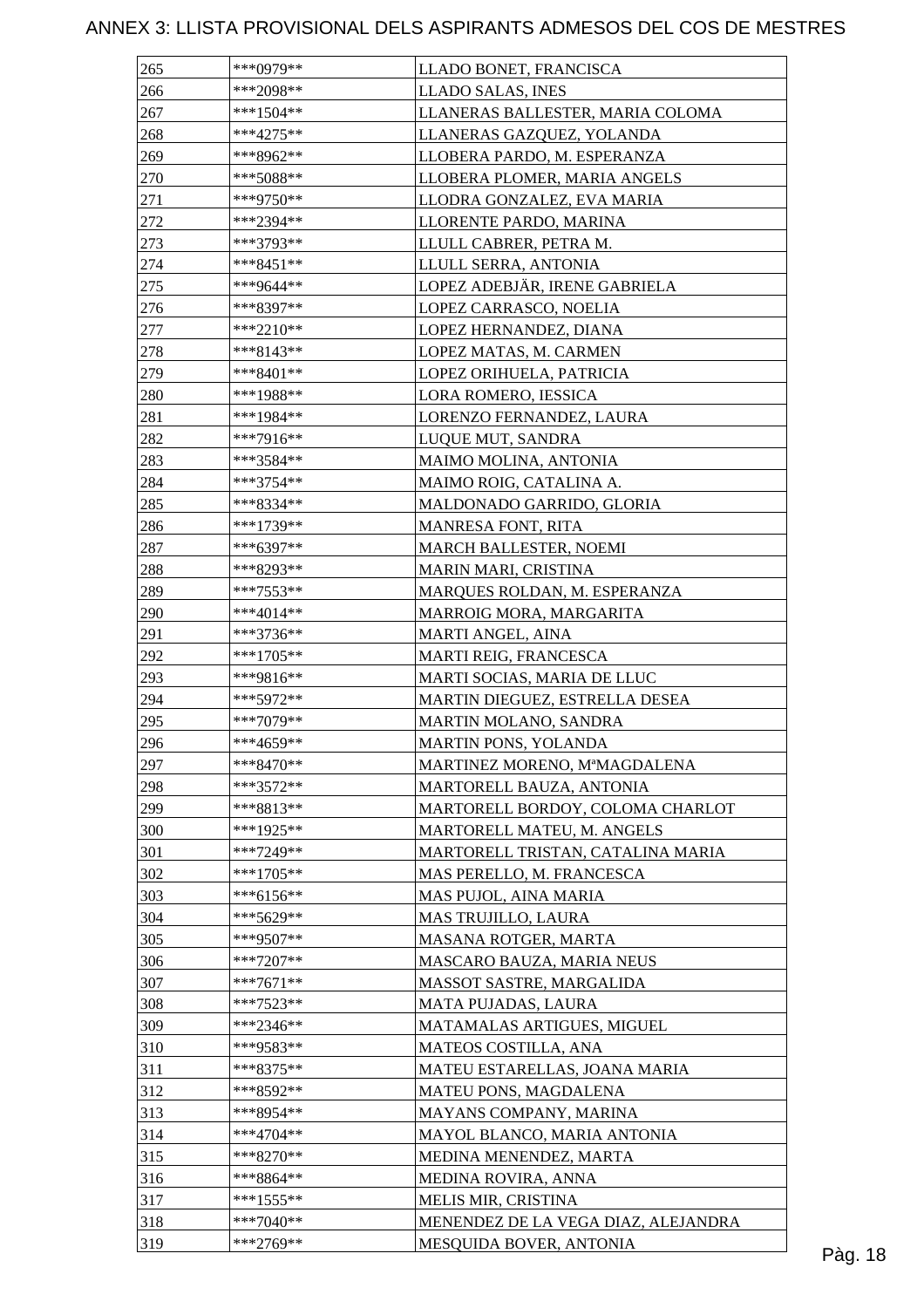| 320 | ***0672**   | MESQUIDA ORDINAS, MARGARITA         |  |
|-----|-------------|-------------------------------------|--|
| 321 | $***2287**$ | MESQUIDA VICENS, M. SEBASTIANA      |  |
| 322 | ***7060**   | <b>MESTRE MANRESA, MIQUELA</b>      |  |
| 323 | ***2654**   | MIR MATAS, AINA                     |  |
| 324 | $***7471**$ | MIR SASTRE, IRENE                   |  |
| 325 | ***1719**   | <b>MOJER GOMEZ, LAURA</b>           |  |
| 326 | ***2466**   | MOLERO CANO, JUANA MARIA            |  |
| 327 | ***8472**   | MOLL RAMIS, BEATRIZ                 |  |
| 328 | $***1506**$ | MONTESERIN GOMEZ, DEBORA ZARA       |  |
| 329 | ***2020**   | MONTORO LUCAS, OLGA                 |  |
| 330 | ***9453**   | MORA ARIAS, ALBA                    |  |
| 331 | ***4886**   | MORAGUES BONET, CATALINA            |  |
| 332 | ***4167**   | MORALES GUISCAFRE, M. DEL MAR       |  |
| 333 | $***6644**$ | MORALES TRUJILLO, ROSA MARIA        |  |
| 334 | $***3541**$ | MORELL REBASSA, ISABEL MARIA        |  |
| 335 | ***0584**   | MORENO BARCELO, JOAQUINA            |  |
| 336 | ***4519**   | MORENO ESTEVEZ, MARIA ELENA         |  |
| 337 | $***2604**$ | MORENO SANTA-OLAYA, LORENA          |  |
| 338 | $***3514**$ | MOREY CORTES, CATALINA              |  |
| 339 | $***1842**$ | MOREY CRU, M. MAGDALENA             |  |
| 340 | ***3325**   | MOREY FONT, MARTA                   |  |
| 341 | ***1898**   |                                     |  |
|     | ***3343**   | MOREY LLADO, ALEXANDRA              |  |
| 342 |             | MOREY SOBERATS, PAU                 |  |
| 343 | ***1175**   | MORRO MESQUIDA, ANT. BEATRIZ        |  |
| 344 | ***4937**   | MORRO RIUTORT, CATALINA             |  |
| 345 | ***3890**   | MUNAR ADROVER, MARIA ANTONIA        |  |
| 346 | ***2238**   | MUÑOZ ACEDO, M. TERESA              |  |
| 347 | ***0055**   | MUÑOZ BELLIDO, SILVIA MARIA         |  |
| 348 | ***8981**   | MUÑOZ SOLIVELLAS, LIDIA             |  |
| 349 | $***7007**$ | NADAL PEREZ, MARIA DEL CARM         |  |
| 350 | $***1978**$ | NAGARRO ZAMUDIO, ANGELA DANIELA     |  |
| 351 | ***1982**   | NARANJO JIMENEZ, SANDRA             |  |
| 352 | ***6850**   | NAVARREDONDA PERELLO, MARIA DEL MAR |  |
| 353 | ***3497**   | NAVARRO PLANAS, IRENE MARIA         |  |
| 354 | $***4540**$ | NICOLAU DAHL, ANA CRISTINA          |  |
| 355 | ***1120**   | NIELL JAUME, M. ESPERANÇA           |  |
| 356 | $***7093**$ | NIETO NAVIO, LAURA                  |  |
| 357 | ***8264**   | NIETO PARRA, OLGA                   |  |
| 358 | ***2546**   | NOGALES GONZALEZ, IGNACIO           |  |
| 359 | ***8558**   | NOGUERA ARCHELA, MARINA             |  |
| 360 | ***6334**   | NOGUERA CERDA, MARGALIDA            |  |
| 361 | ***8009**   | NUÑEZ MARI, CAROLINA                |  |
| 362 | ***1710**   | OBRADOR BURGUERA, MARIA PAU         |  |
| 363 | ***4189**   | OBRADOR FERRER, EVA MARIA           |  |
| 364 | $***1947**$ | OBRADOR MAESTRE, MARINA             |  |
| 365 | $***7002**$ | OBRADOR MANRESA, CATALINA           |  |
| 366 | ***2064**   | OBRADOR SORELL, CARME               |  |
| 367 | $***5191**$ | OLIVARES SANMARTIN, ANA             |  |
| 368 | ***2919**   | OLIVER MARTORELL, MARGARITA         |  |
| 369 | $***6662**$ | OLIVER POMAR, VICTORIA              |  |
| 370 | ***1982**   | OLIVER PUJOL, MARIA                 |  |
| 371 | ***9802**   | OLIVER RUBERT, CRISTINA             |  |
| 372 | ***3585**   | OLIVER VICENS, MAGDALENA            |  |
| 373 | ***9546**   | ORFILA ABADIA, M. DEL MAR           |  |
| 374 | $***0056**$ | ORTEGA ALORDA, MARIA                |  |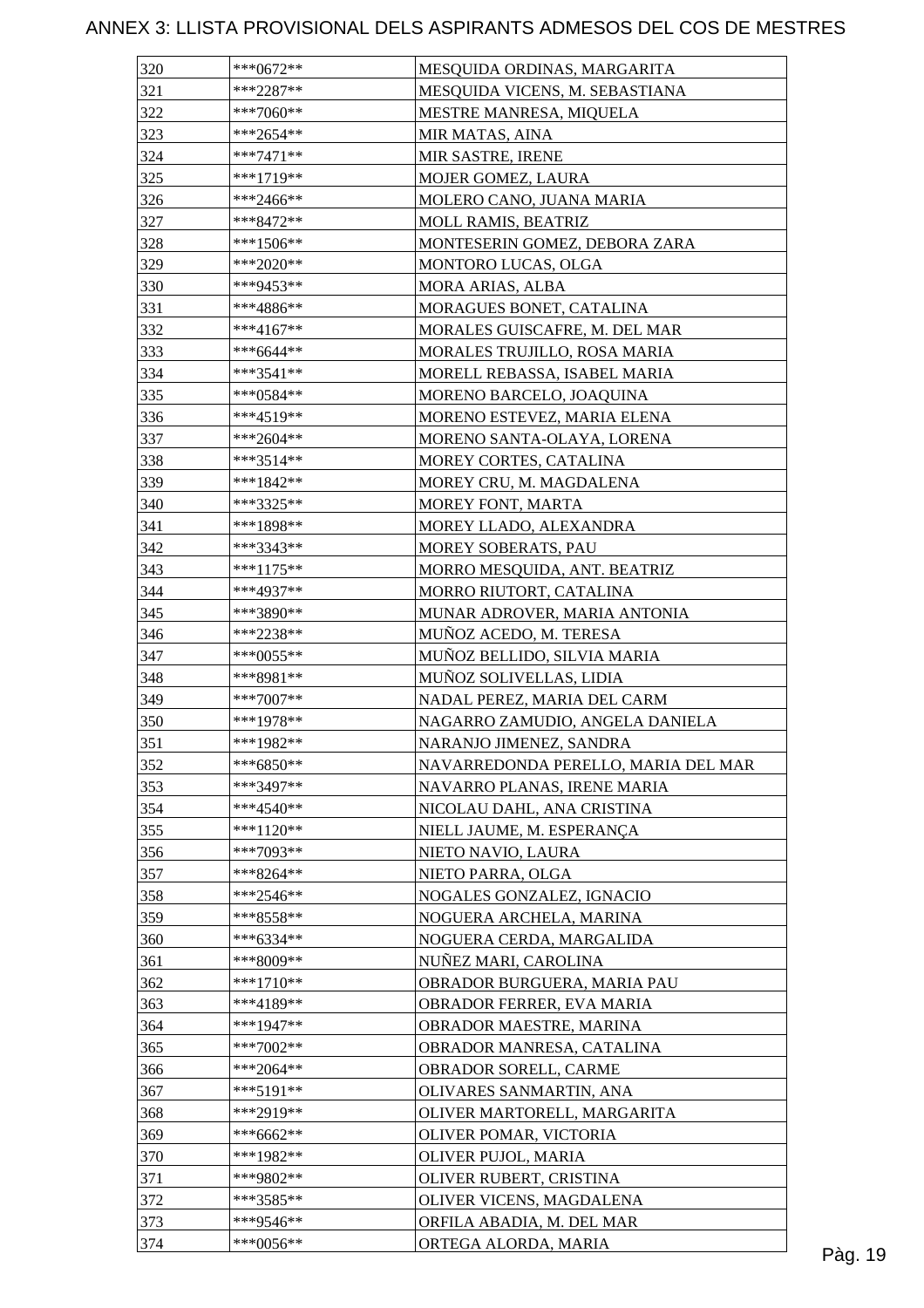| 375 | $***6604**$              | PALACIOS MARTINEZ, NURIA ESTHER |         |
|-----|--------------------------|---------------------------------|---------|
| 376 | $***3105**$              | PALMER HOMAR, ROSA MARIA        |         |
| 377 | ***1135**                | PALMER MONTOJO, MARIA           |         |
| 378 | ***8596**                | PALOU CANALS, MARGARITA         |         |
| 379 | ***3608**                | PARDO VENY, MARIA DEL MAR       |         |
| 380 | ***3991**                | PARERA LLODRA, JOANA MARIA      |         |
| 381 | ***3967**                | PARERA PIZA, LAURA              |         |
| 382 | ***9615**                | PASCUAL BESTARD, AIDA           |         |
| 383 | ***9937**                | PASCUAL CABOT, FRANCISCA        |         |
| 384 | $***1869**$              | PASCUAL MIR, FRANCISCA          |         |
| 385 | $***5019**$              | PASCUAL MIRALLES, ALICIA        |         |
| 386 | $***7719**$              | PASCUAL ROSSELLO, BARBARA       |         |
| 387 | $***8701**$              | PAYERAS CLADERA, CATERINA       |         |
| 388 | $***1520**$              | PAYERAS CLADERA, MARTINA        |         |
| 389 | ***3935**                | PAYERAS PONS, ANTONIA           |         |
| 390 | ***3935**                | PAYERAS PONS, PEDRONA           |         |
| 391 | $***6744**$              | PAYERAS RAYO, CATALINA M.       |         |
| 392 | $***7344**$              | PERELLO COMPANY, MARIA DEL MAR  |         |
| 393 | $***4724**$              | PERELLO PALOU, ANTONI           |         |
| 394 | $***7193**$              | PEREZ ANDUJAR, MARIA ARACELI    |         |
| 395 | $***2642**$              | PEREZ AZNAR, MARIA DE LAS M     |         |
| 396 | ***7769**                | PEREZ BARCELO, AIDA             |         |
| 397 | $***5469**$              | PEREZ BUSTOS, RAQUEL            |         |
|     |                          |                                 |         |
| 398 | ***0861**<br>$***1650**$ | PEREZ FLORIDO, EVA              |         |
| 399 |                          | PEREZ MORELL, MARIA             |         |
| 400 | ***1688**                | PEREZ NIETO, LORENA             |         |
| 401 | ***8282**                | PEREZ PEREZ, MAGDALENA          |         |
| 402 | ***7960**                | PEREZ RAMON, SORAYA             |         |
| 403 | $***4271**$              | PERICAS MARIN, JOANA MARIA      |         |
| 404 | $***5588**$              | PERICAS OLIVER, ELENA FRANCISC  |         |
| 405 | $***2411**$              | PESO GUZMAN, MARTA              |         |
| 406 | $***0345**$              | PETRO PIZA, CATALINA ANA        |         |
| 407 | ***3999**                | PIÑA GUTIERREZ, MARTA           |         |
| 408 | $***0254**$              | PIZA CRESPI, FRANCISCA          |         |
| 409 | $***1458**$              | PLAZA ARCO, ELENA               |         |
| 410 | ***3837**                | PLAZA GARCIA, MARIA DEL CARM    |         |
| 411 | ***3734**                | POL CABANELLAS, JOANA MARIA     |         |
| 412 | $***6773**$              | POL LOPEZ, CARME                |         |
| 413 | ***6012**                | POMAR BARCELO, ANTONIO ANGEL    |         |
| 414 | ***8308**                | PONS GARCIA, VICTORIA           |         |
| 415 | ***7269**                | PONS GOMEZ, NEUS                |         |
| 416 | ***9569**                | PORCEL FERMOSELLE, MARIA        |         |
| 417 | ***2952**                | POU DE VICENTE, TERESA          |         |
| 418 | ***9466**                | PRADES RIGBY, NURIA             |         |
| 419 | ***6212**                | PRAT ROCA, M. LORENA            |         |
| 420 | ***0173**                | PRATS MORRO, AINA               |         |
| 421 | ***2170**                | PROHENS BENITO, SONIA           |         |
| 422 | ***8552**                | PUENTES GONZALEZ, SHEILA        |         |
| 423 | ***9362**                | PUIG COMAS, PAULA MARIA         |         |
| 424 | $***8500**$              | PUIG ESTELRICH, MARGALIDA       |         |
| 425 | ***8623**                | PUIG SUÑER, MARGALIDA Mª        |         |
| 426 | ***7579**                | PUIGROS CRESPI, JUANA MARIA     |         |
| 427 | $***2404**$              | PUJADAS MESTRE, JOANA MARIA     |         |
| 428 | $***0328**$              | PUJOL MARBA, RAQUEL             |         |
| 429 | ***8872**                | PUJOL MARTINEZ, LAURA           | Pàg. 20 |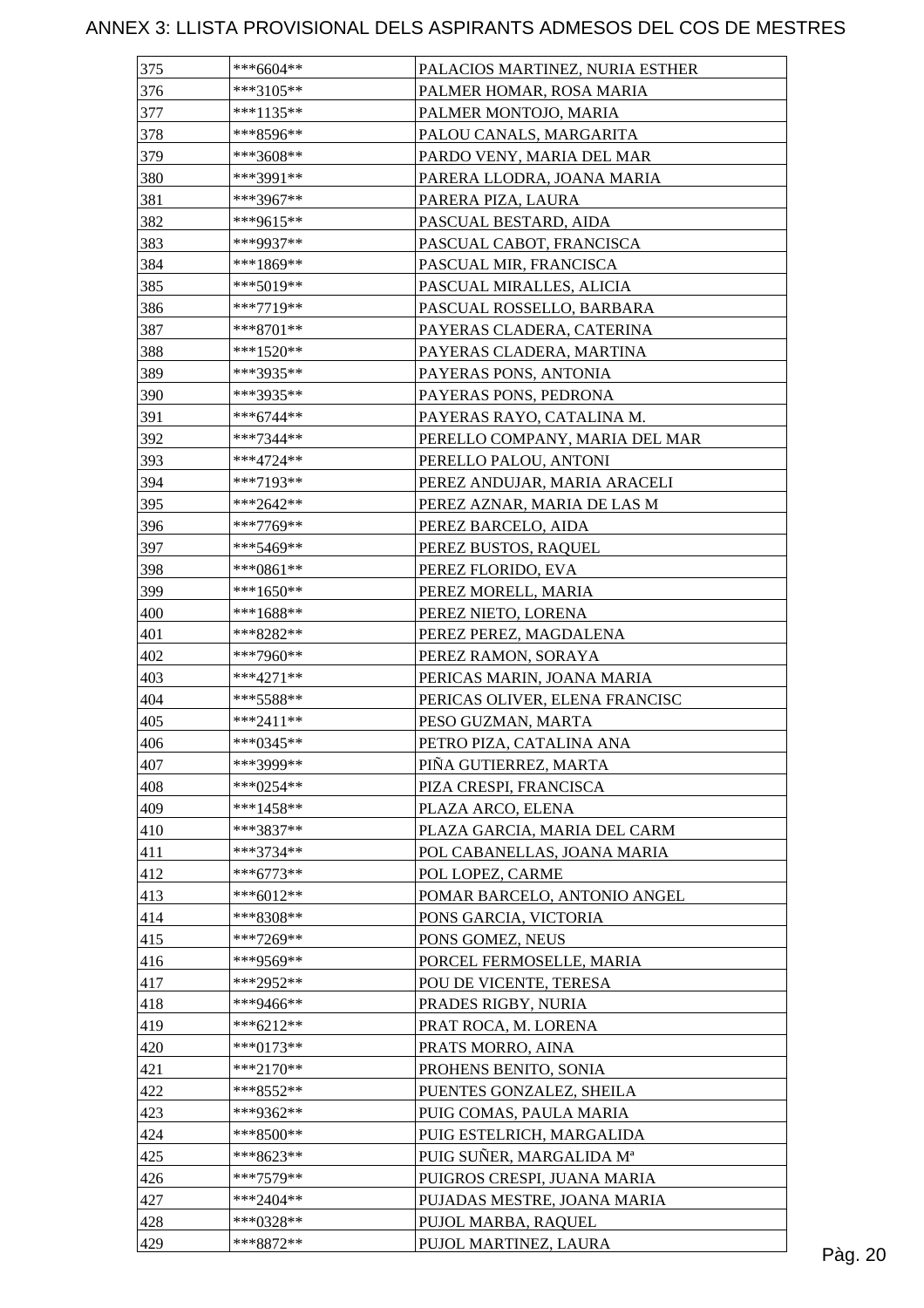| 430 | ***3930**              | <b>OUETGLAS PARERA, ANTONIA MARIA</b> |         |
|-----|------------------------|---------------------------------------|---------|
| 431 | ***3754**              | QUETGLAS TUGORES, MARGARITA           |         |
| 432 | $***1545**$            | RAMIREZ GARAU, ELENA                  |         |
| 433 | $***1554**$            | RAMIREZ RUIZ, EVA                     |         |
| 434 | ***1910**              | RAMIS AGUILO, JOANA MARIA             |         |
| 435 | $***1015**$            | RAMIS DE MIGUEL, M. MAR               |         |
| 436 | ***2638**              | RAMIS FONT, CATALINA M.               |         |
| 437 | ***9920**              | RAMIS MUÑOZ, VANESA                   |         |
| 438 | ***7907**              | RAMIS RAMIS, CATALINA                 |         |
| 439 | ***3705**              | RASERO GENOVART, CATALINA             |         |
| 440 | $***4159**$            | REGADERA PINEDA, MAGDALENA            |         |
| 441 | ***1200**              | REINES MARTORELL, MARGALIDA           |         |
| 442 | $***1738**$            | REUS AUGUSTO, SUSANA                  |         |
| 443 | $***2133**$            | REUS ESCALAS, AURORA                  |         |
| 444 | $***1520**$            | REVERTE EXOJO, LYDIA                  |         |
| 445 | ***8446**              | RIBAS NADAL, MARINA                   |         |
| 446 | $***7050**$            | RIBER BENNASAR, PALMIRA               |         |
| 447 | ***7929**              | RIBOT BERRUGUETE, TAMARA              |         |
| 448 | ***3600**              | RIBOT MESTRE, ANTONIA                 |         |
| 449 | ***6539**              | RIBOT NICOLAU, M. TERESA              |         |
| 450 | ***7291**              | RIERA BAUZA, CATALINA                 |         |
| 451 | ***1160**              | RIERA MATAS, MARGALIDA I.             |         |
| 452 | ***2328**              | RIERA SALOM, MARGALIDA                |         |
| 453 | $***2474**$            | RIERA TALAVERA, ALICIA                |         |
| 454 | ***1638**              | RIPOLL CAÑELLAS, FRANCISCA MARI       |         |
| 455 | $***0411**$            |                                       |         |
| 456 |                        | RIPOLL FULLANA, M. MAGDALENA          |         |
|     | ***6425**<br>***4132** | RIPOLL LLABRES, ELISABET              |         |
| 457 |                        | RIVAS JIMENEZ, ISABEL                 |         |
| 458 | ***7846**              | ROBLES MAESTRO, MARTA                 |         |
| 459 | ***1570**              | ROCA MONJO, MARGARIDA                 |         |
| 460 | ***2679**              | RODRIGUEZ ESCANDELL, LAURA            |         |
| 461 | ***4335**              | RODRIGUEZ GARCIA, DEBORA              |         |
| 462 | ***7873**              | RODRIGUEZ LLOFRIU, TERESA             |         |
| 463 | ***6355**              | RODRIGUEZ MARTINEZ, MARINA            |         |
| 464 | ***9982**              | RODRIGUEZ POU, MARGALIDA              |         |
| 465 | ***1197**              | RODRIGUEZ VERDEJO, LAURA              |         |
| 466 | ***6799**              | ROIG TORRENS, ANA MARIA               |         |
| 467 | ***2749**              | ROLDAN ADROVER, CATALINA MARIA        |         |
| 468 | $***1422**$            | ROMAN GALAN, M. VICTORIA              |         |
| 469 | $***4303**$            | ROMAN SAEZ, CRISTINA                  |         |
| 470 | ***4938**              | ROMERO MEDINA, M. DEL CARMEN          |         |
| 471 | ***8440**              | ROMEU CASTRO, ROSARIO                 |         |
| 472 | ***2108**              | RONDA PERIAGO, AGUSTINA MARIA         |         |
| 473 | $***7206**$            | ROSSELLO BESTARD, MARTA               |         |
| 474 | ***2257**              | ROSSELLO ROSSELLO, CARME              |         |
| 475 | ***8506**              | ROTGER CAÑELLAS, M. DEL MAR           |         |
| 476 | ***9510**              | ROTGER COLOM, CATALINA                |         |
| 477 | ***4212**              | ROTGER FRONTERA, CATALINA             |         |
| 478 | ***9580**              | ROTGER NUÑEZ, FRANCESCA               |         |
| 479 | $***7265**$            | RUIZ BLAZQUEZ, LAURA                  |         |
| 480 | ***4574**              | RUIZ CAMPILLO, JUANA MARIA            |         |
| 481 | ***3812**              | RUIZ GONZALEZ, CLARA                  |         |
| 482 | $***6710**$            | RUIZ GONZALEZ, CRISTINA               |         |
| 483 | ***8552**              | RUIZ TABERNER, CLARA                  |         |
| 484 | $***7577**$            | RUIZ TEJADA, MARIA ANGELES            | Pàg. 21 |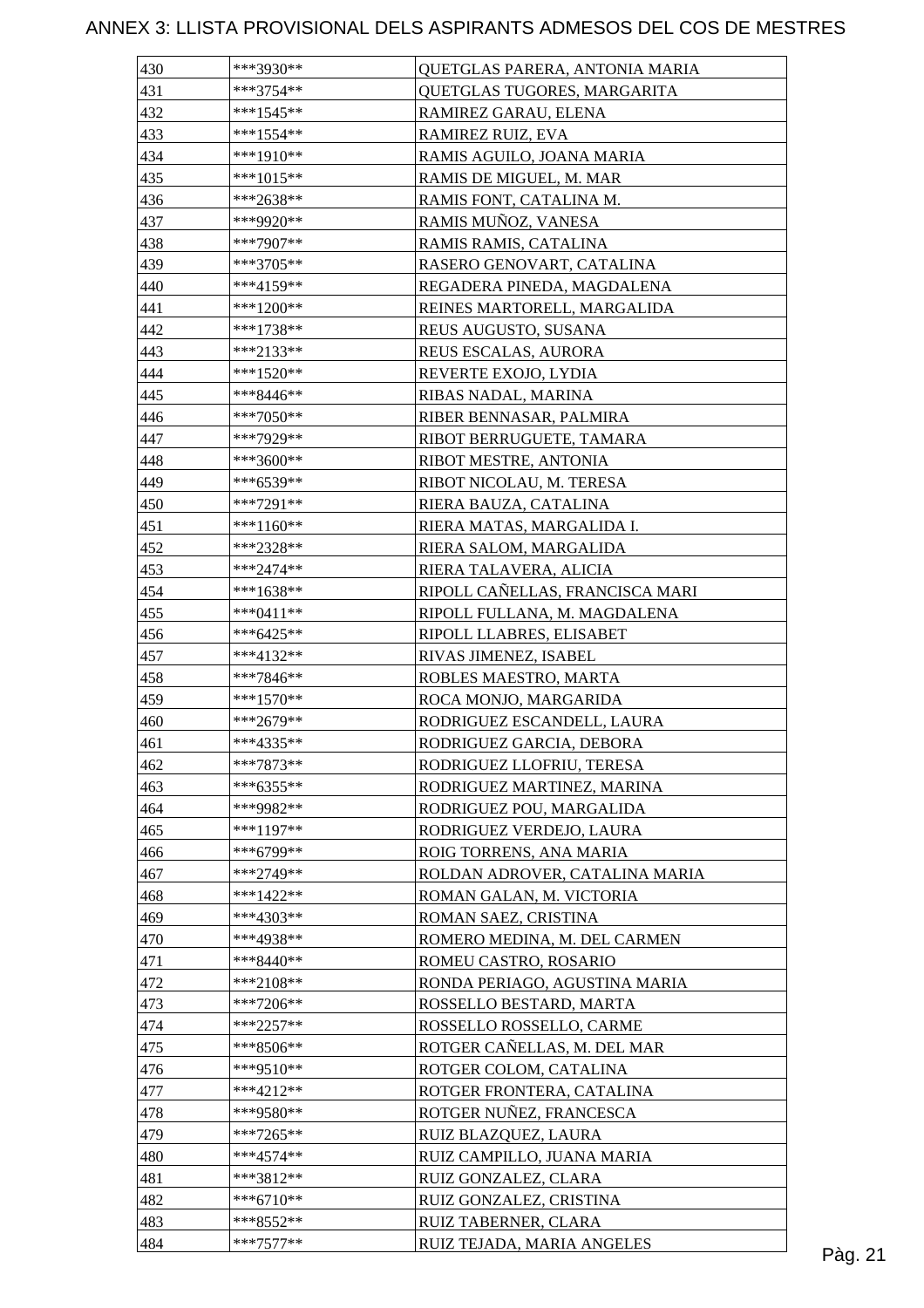| 485 | ***3689**   | SALAS DIAZ, BEATRIZ               |         |
|-----|-------------|-----------------------------------|---------|
| 486 | $***1204**$ | SALAS SEGUI, MARGARITA I.         |         |
| 487 | $***4421**$ | SALAS TUGORES, JOANA              |         |
| 488 | ***0100**   | SALLERAS JULIA, ANTONIA M.        |         |
| 489 | $***7144**$ | SALOM GUASP, CATALINA             |         |
| 490 | ***4463**   | SALOM ROSSELLO, MARTA             |         |
| 491 | ***1326**   | SALORT FUSTER, MARIA DELS ANG     |         |
| 492 | ***1849**   | SALVA COLL, CATALINA              |         |
| 493 | ***9073**   | SAMPEDRO MARTINEZ, PILAR SONIA    |         |
| 494 | ***9683**   | SAMPOL FRONTERA, CATALINA         |         |
| 495 | $***5521**$ | SAMPOL TRUJILLO, M. ANGELES       |         |
| 496 | ***5857**   | SANCENON BENNASAR, M. DEL CARMEN  |         |
| 497 | ***1214**   | SANCHEZ ANGULO, PAULA             |         |
| 498 | ***5763**   | SANCHEZ BONO, CRISTINA            |         |
| 499 | ***9114**   | SANCHEZ GELABERT, MARIA VICTORIA  |         |
| 500 | ***9255**   | SANCHEZ MARIN, SONIA              |         |
| 501 | ***8089**   | SANCHEZ RODRIGUEZ, SONIA          |         |
| 502 | ***0024**   | SANCHEZ SANCHEZ, MIRIAM           |         |
| 503 | ***3702**   | SANMARTIN VITURRO, MARIA          |         |
| 504 | ***8801**   | SANS NEGRE, PAULA                 |         |
| 505 | ***2662**   | SANSO JAUME, CATALINA MARIA       |         |
| 506 | $***1775**$ | SANSO NICOLAU, CATALINA           |         |
| 507 | ***6097**   | SANTAEUFEMIA FERRA, KARINA        |         |
| 508 | ***3786**   | SANTANDREU TOMAS, JUANA ANA       |         |
|     |             |                                   |         |
| 509 | ***3538**   | SANZ VALLESPIR, M. DOLORES        |         |
| 510 | ***4945**   | SASTRE ROSSELLO, JUANA            |         |
| 511 | ***6717**   | SEBASTIAN MAGAN, SONIA            |         |
| 512 | $***2054**$ | SEGUI ARDILA, FRANCISCA           |         |
| 513 | ***6540**   | SEGUI CARRIO, M. ISABEL           |         |
| 514 | ***1184**   | SEGUI PERELLO, MARIA ANTONIA      |         |
| 515 | ***6875**   | SEGURA GELABERT, M. DEL MAR       |         |
| 516 | ***6735**   | SERRA BERNAT, MARTINA             |         |
| 517 | $***5277**$ | SERRA FORNES, M. ROSA             |         |
| 518 | $***7251**$ | SERRA GARCIA, M. LUISA            |         |
| 519 | ***3800**   | SERRA GUILLENA, MARIA JOSEP       |         |
| 520 | ***7156**   | SERRA REAL, MARGARITA             |         |
| 521 | $***5431**$ | SERRANO BARCELO, ANTONIO          |         |
| 522 | ***2410**   | SERVERA BENNASSAR, FRANCISCA MARI |         |
| 523 | ***9279**   | SERVERA PALERM, AINOA ESTER       |         |
| 524 | ***0653**   | SEVILLA BUSQUETS, MELISA          |         |
| 525 | ***3960**   | SEVILLA VILANOVA, MARIA ISABEL    |         |
| 526 | $***0112**$ | SILVESTRE MOLINA, M. FRANCISCA    |         |
| 527 | $***1793**$ | SIQUIER SERRA, CATALINA MARIA     |         |
| 528 | ***2332**   | SIRER MELIS, MARIA ANTONIA        |         |
| 529 | ***3880**   | SITGES HUGUET, MARIA              |         |
| 530 | $***0579**$ | SOCIAS MARTI, IRENE               |         |
| 531 | ***8784**   | SOLA ALOMAR, FRANCISCA M.         |         |
| 532 | ***6569**   | SOLE POSSE, ROMINA                |         |
| 533 | ***3695**   | SOLER RIERA, ANTONIA MARIA        |         |
| 534 | ***3817**   | SOLER TORRES, FRANCISCA MARI      |         |
| 535 | ***9057**   | SORIANO ESCUDERO, SOFIA ESTER     |         |
| 536 | ***7995**   | SOTO GARRIDO, SANDRA              |         |
| 537 | $***5350**$ | SOUSA PLANISI, MARTA              |         |
| 538 | $***1816**$ | STERNAL ROSA, ALBA                |         |
| 539 | ***2603**   | SUREDA GOMILA, FRANCISCA LOUR     | Pàg. 22 |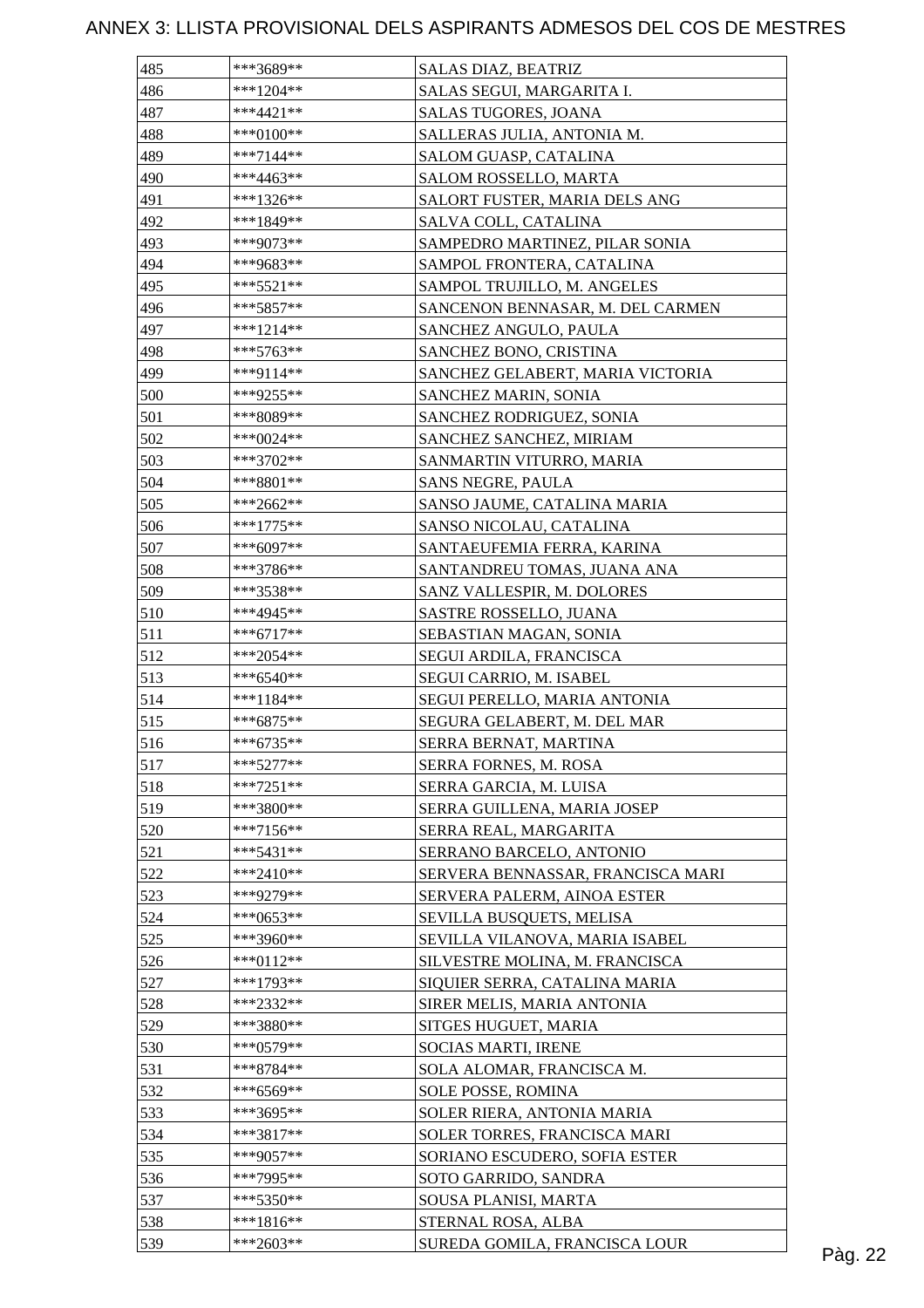| 540 | ***8796**   | TANCO RAMIREZ, BARBARA        |
|-----|-------------|-------------------------------|
| 541 | ***8481**   | TEJADA ROBLES, MARIA ISABEL   |
| 542 | ***6933**   | TERRASA MATEU, CATALINA M.    |
| 543 | ***2382**   | TERRASA MAYOL, MAGDALENA      |
| 544 | ***4070**   | TOMAS CEBRIAN, MAGDALENA      |
| 545 | ***3325**   | TOMAS PONS, MAGDALENA         |
| 546 | ***8536**   | TOMAS VAQUER, BERNAT MIQUEL   |
| 547 | ***6024**   | TORANDELL TORRES, FRANCESCA   |
| 548 | ***1802**   | TORELLO CIFRE, FRANCISCA MARI |
| 549 | ***1043**   | TORRECILLA ALEMANY, EVA       |
| 550 | ***1811**   | TORRENS SALOM, MERCE          |
| 551 | ***2004**   | TRIAY OLIVER, CRISTINA L.     |
| 552 | ***5903**   | TRIVIÑO MERIDA, MARIA SOLEDAD |
| 553 | ***4016**   | TROBAT MORENO, ESPERANZA      |
| 554 | ***1928**   | TRUJILLO VIRUEL, CARMEN       |
| 555 | ***9973**   | TUGORES MIR, MARIA DELS ANG   |
| 556 | ***5622**   | TUGORES PASCUAL, M. NEUS      |
| 557 | ***4116**   | TUR CONDE, LAURA              |
| 558 | ***7038**   | TUR PORCEL, MARIA             |
| 559 | ***7154**   | UGUET IBAÑEZ, MARINA          |
| 560 | ***4370**   | VALCANERAS COLOM, LAURA       |
| 561 | ***3222**   | VALLESPIR COLL, CATALINA      |
| 562 | ***3681**   | VALLESPIR RIERA, MARIA        |
| 563 | $***7187**$ | VANRELL FONT, MARIA MAGDALEN  |
| 564 | ***3378**   | VAQUER SALOM, NURIA           |
| 565 | ***5860**   | VARELA SEREN, EDITA           |
| 566 | ***1074**   | VASALLO VILAR, JOANA TERESA   |
| 567 | ***9257**   | VEGA SANCIBRIAN, LETICIA      |
| 568 | ***5204**   | VELEZ CANTO, CRISTINA         |
| 569 | ***1757**   | VENERA PEREZ, BEATRIZ         |
| 570 | $***5668**$ | VENTAYOL MARQUES, MARIA LAURA |
| 571 | ***1992**   | VICENS RIPOLL, BARBARA        |
| 572 | ***7047**   | VICH LIZCANO, ANGELA          |
| 573 | $***8277**$ | VICH VANRELL, CATALINA        |
| 574 | $***4655**$ | VIDAL BOSCH, MIREIA           |
| 575 | $***1530**$ | VIDAL CANAVES, M. DEL MAR     |
| 576 | $***5408**$ | VIDAL LEON, JUANA M.          |
| 577 | ***7103**   | VILLALBA RAMIS, MARIA         |
| 578 | ***2684**   | VIVES SUREDA, ROSA M.         |
| 579 | ***8544**   | VIVES VIVES, MARGALIDA        |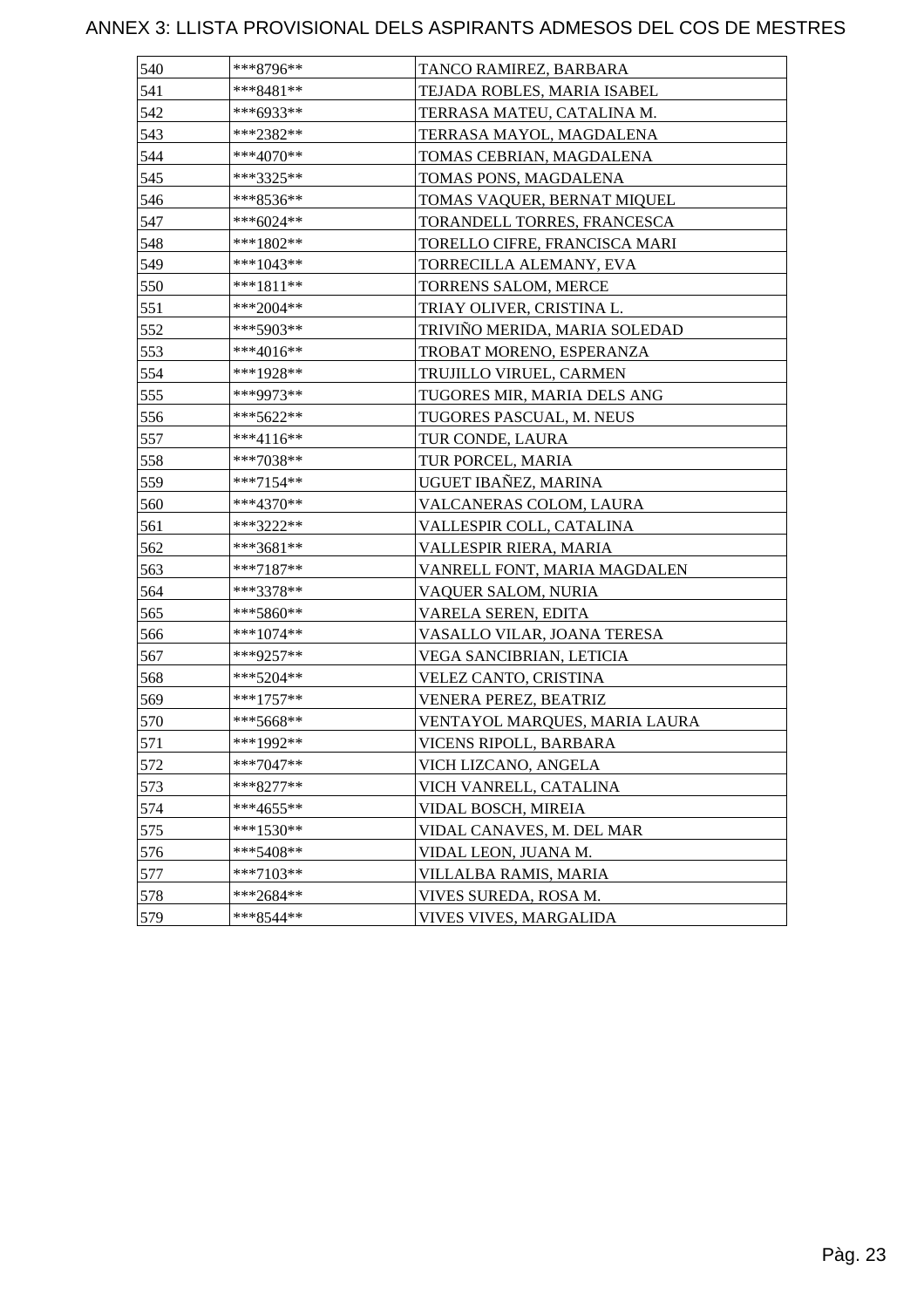# **Illa: MALLORCA** Cos: 0597 - MESTRES<br>Especialitat: EI - EDUCACIÓ INFANTIL

# ACCÉS<sub>2</sub>

| <b>INUM</b>    | DNI         | NOM                             |
|----------------|-------------|---------------------------------|
|                | ***6034**   | ANDUJAR MORAGUES, M. INMACULADA |
|                | $***0418**$ | FERRIOL TORREJON, MARINA        |
|                | ***0903**   | FORNES SOTO. CAROLINA           |
| $\overline{4}$ | $***1340**$ | LLAMBIAS FEMENIA, M. PILAR      |
|                | ***3912**   | OLIVER MAS, NEUS                |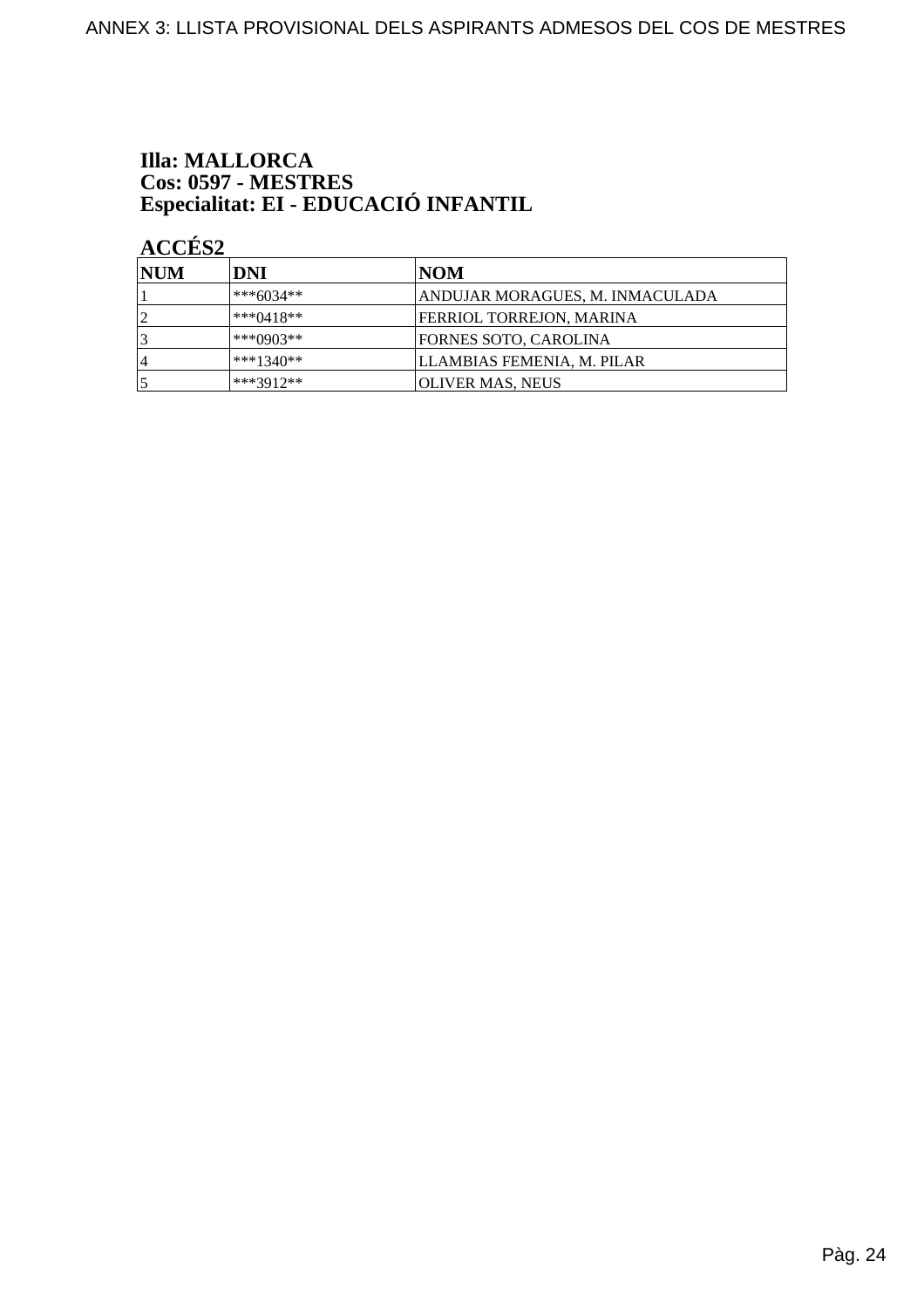# **Illa: MALLORCA** Cos: 0597 - MESTRES<br>Especialitat: EI - EDUCACIÓ INFANTIL

**ACCÉS 5** 

| <b>NUM</b> | DNI          | <b>NOM</b>                       |
|------------|--------------|----------------------------------|
|            | $ ***1640**$ | 'TUGORES BOYERAS. 1<br>MARGARITA |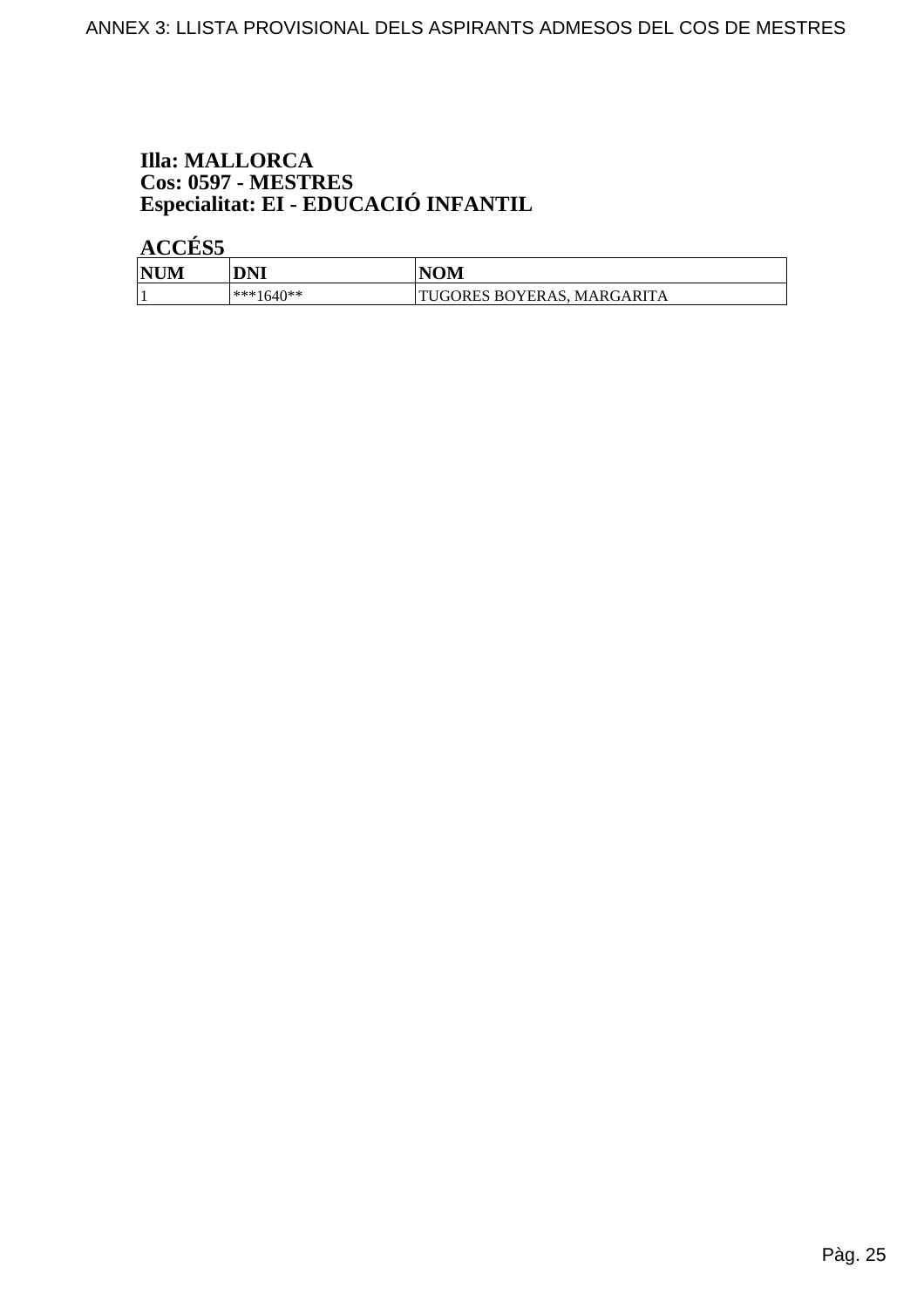#### **Illa: MENORCA Cos: 0597 - MESTRES Especialitat: EI - EDUCACIÓ INFANTIL**

| <b>ACCÉS 1</b>   |             |                                   |
|------------------|-------------|-----------------------------------|
| <b>NUM</b>       | <b>DNI</b>  | <b>NOM</b>                        |
| 1                | ***6761**   | ANDREU JUANICO, MAGDALENA         |
| 2                | ***1228**   | AYALA ANDREU, SILVIA              |
| 3                | ***4208**   | CAMPS GARMON, ROSA                |
| 4                | ***2549**   | CANTOS PEREZ, FRANCISCA           |
| $\mathfrak s$    | ***4476**   | COLL BENAJAS, MARIA DEL MAR       |
| 6                | ***4614**   | <b>COLL MARQUES, ESTELA</b>       |
| 7                | ***4054**   | <b>COLL MARQUES, LAIA</b>         |
| $\boldsymbol{8}$ | ***0724**   | DIEZ WILLIAMSON, ANA              |
| 9                | ***1306**   | DOMINGUEZ PONS, BEATRIZ LAURA     |
| 10               | ***5398**   | ESCANDELL BOZADA, MARINA          |
| 11               | ***4614**   | ESCANDELL SOLIVELLAS, MARTA       |
| 12               | ***4611**   | FEBRER COLL, JUDITH               |
| 13               | ***4545**   | FEBRER COMENDADOR, ALBA           |
| 14               | ***0777**   | FLORIT MERCADAL, CLAUDIA          |
| 15               | ***4534**   | FULLANA PIZA, MARIA MAGDALEN      |
| 16               | ***1126**   | GARCIA AIVAR, MARIA               |
| 17               | ***4546**   | GUERRERO FEDELICH, PAOLA E.       |
| 18               | ***1134**   | ISBERT ANDREU, AINA CATALINA      |
| 19               | ***4315**   | JANER MARQUES, MARIA FERNANDA     |
| 20               | ***0931**   | LATORRE MARGALEF, ANNA            |
| 21               | ***4533**   | MAESTRE VIDAL, LIDIA              |
| 22               | ***0845**   | MANGADO GOMEZ, LARA               |
| 23               | ***4226**   | <b>MARQUES PONS, ESTER</b>        |
| 24               | ***4619**   | MARQUEZ CARRETERO, CRISTINA       |
| 25               | ***0391**   | MASCARO FIOL, VANESA              |
| 26               | ***4372**   | MASSANET CATALA, GUILLERMO        |
| 27               | ***0703**   | MELIA SEGUI, CRISTINA             |
| 28               | ***0539**   | MERCADAL CAMPS, PAMELA            |
| 29               | ***0397**   | MOLL MARTI, NOELIA E.             |
| 30               | ***0592**   | MOLL PONS, M. JESUS               |
| 31               | ***4573**   | PADULLES GARCIA, RAQUEL           |
| 32               | ***0716**   | PARPAL RAMIS DE AYREFLOR, LOURDES |
| 33               | ***0672**   | PONS BENEJAM, FELIPE              |
| 34               | $***1138**$ | PONS CARDONA, NOEMI               |
| 35               | ***1303**   | PONS COLL, ANA                    |
| 36               | ***3918**   | PONS MARQUES, SARA                |
| 37               | ***4385**   | PONS MARTINEZ, ANDREA             |
| 38               | $***0654**$ | PONS PONS, SANDRA                 |
| 39               | $***0811**$ | PONS RIERA, ZAIRA                 |
| 40               | ***9158**   | PORCEL GOÑALONS, CRISTINA         |
| 41               | ***0613**   | PRETO CENDAN, ALBA                |
| 42               | ***1556**   | RAMON CRESPI, ANTONIA             |
| 43               | ***3124**   | REBULL OLLE, M. DE LA MERCE       |
| 44               | ***0319**   | REYNES HERNANDEZ, CRISTINA        |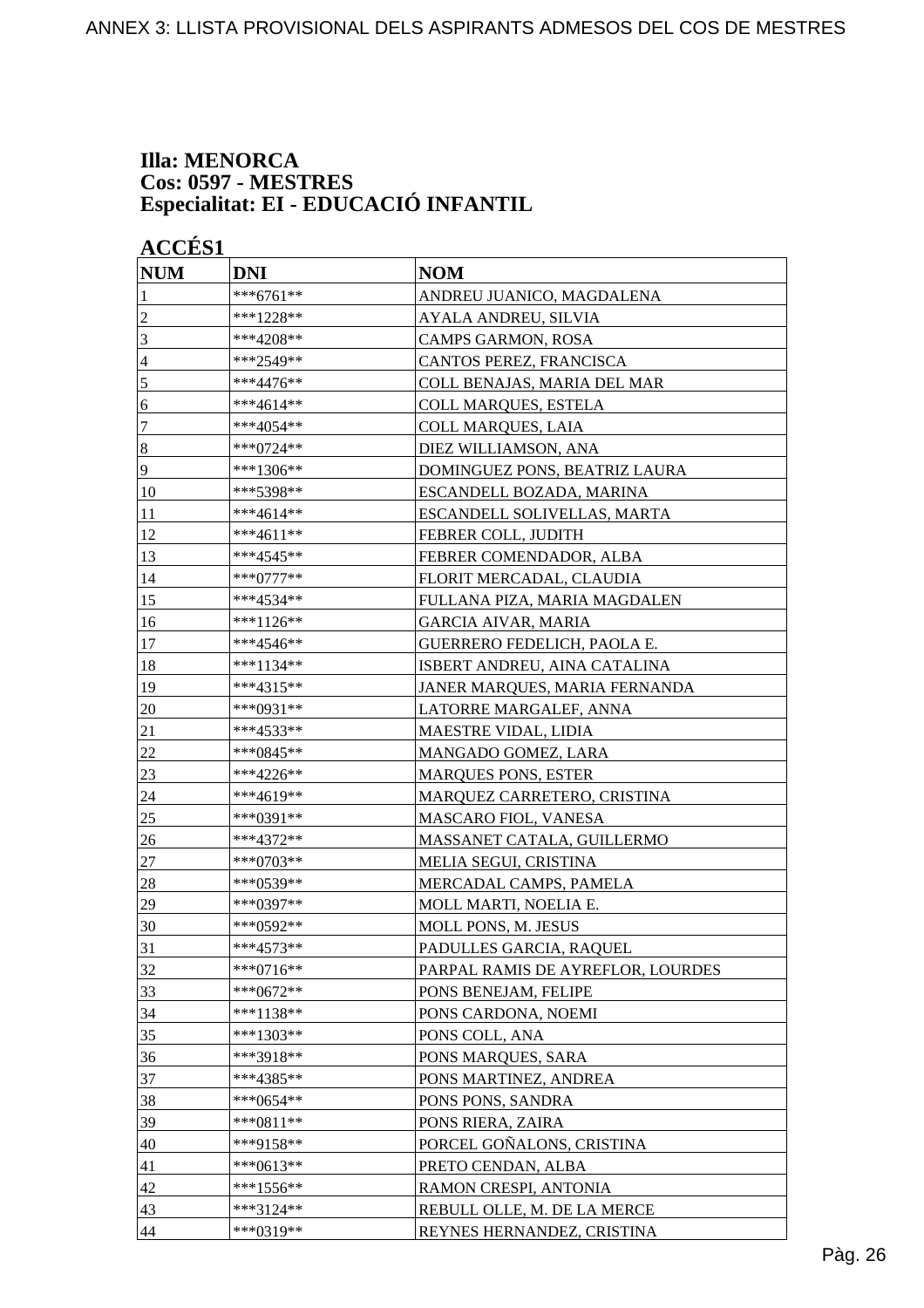| 45 | ***0552**   | RICART ROCA, SILVIA             |
|----|-------------|---------------------------------|
| 46 | ***1116**   | RIUDAVETS PONS, NURIA           |
| 47 | $***4122**$ | RODRIGUEZ URIS, M. MERCE        |
| 48 | ***3621**   | ROMAN PONS, M. ESPERANZA        |
| 49 | ***8702**   | RUBIO RUIZ, M. JOSEPA           |
| 50 | ***7515**   | RUIZ FIGUERES, AURORA           |
| 51 | ***8953**   | SAMANIEGO BAQUE, MARIA ALEJANDR |
| 52 | ***0862**   | <b>SANS FUXA, LAURA</b>         |
| 53 | ***1061**   | SEGUI GIMENEZ, NURIA            |
| 54 | ***0897**   | <b>SEGUI SINTES, MARINA</b>     |
| 55 | ***3054**   | TADEO CARRERAS, MONICA          |
| 56 | ***4570**   | TORRES SALORD, FRANCINA         |
| 57 | ***1308**   | VIDAL CARCELEN, TANIA           |
| 58 | ***0300**   | VIDAL GORNES, ISMAEL            |
| 59 | ***0190**   | VILLALONGA NOVO, CATERINA       |
| 60 | ***0872**   | VILLALONGA TOMAS, JUANA         |
| 61 | ***0370**   | VINENT MASCARO, JOSEP           |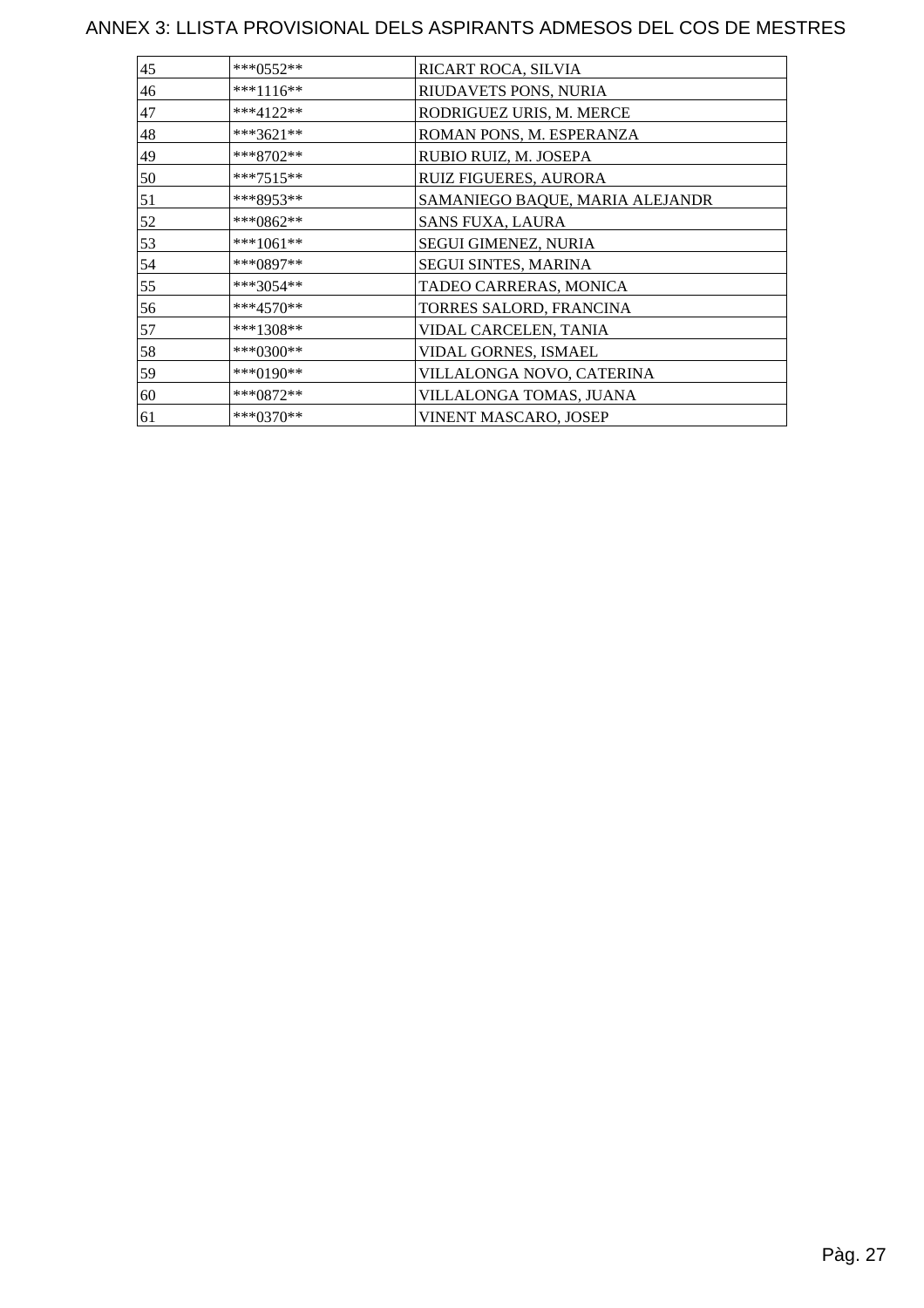#### **Illa: EIVISSA Cos: 0597 - MESTRES Especialitat: EI - EDUCACIÓ INFANTIL**

| <b>NUM</b>       | <b>DNI</b>   | <b>NOM</b>                        |
|------------------|--------------|-----------------------------------|
| 1                | ***3031**    | AGUILO RODRIGUEZ, VIRGINIA        |
| $\overline{c}$   | $***1647**$  | ALCOVER CASTELLO, MARINA          |
| 3                | ***5490**    | ARABI GONZALEZ, ANA               |
| 4                | ***5828**    | BALTASAR GARCIA, LARA JAZMIN      |
| 5                | ***0461**    | BARCELO SERRA, MARIA DEL MAR      |
| 6                | ***5641**    | BLANQUEZ LOPEZ, TAMARA            |
| 7                | ***5116**    | <b>BONED MARI, MARIA</b>          |
| $\boldsymbol{8}$ | ***5276**    | <b>BORRAS BUENO, PATRICIA</b>     |
| 9                | ***4658**    | BRAVO MASCARO, SONIA              |
| 10               | ***0975**    | CALBET LUCAS, MARTA               |
| 11               | ***7508**    | CAMPO RULLAN, ALBERTO             |
| 12               | ***7230**    | CANO FERNANDEZ, RAQUEL            |
| 13               | ***5840**    | CARDENAS IGLESIAS, TAMARA         |
| 14               | ***8729**    | CASARIL MARTINEZ, ARIADNA         |
| 15               | ***5585**    | CASTILLO AGUILERA, CRISTINA       |
| 16               | ***3604**    | COLL BURGUERA, M. FRANCISCA       |
| 17               | $***5371**$  | COMAS CASTELLO, MARGARITA INES    |
| 18               | ***0993**    | <b>CORTES SEGUI, VANESSA</b>      |
| 19               | ***5918**    | COSTA CRUZ, NOELIA                |
| 20               | ***0576**    | COSTA TORRES, MARTA               |
| 21               | ***0715**    | DIAZ BAUTISTA, YOLANDA            |
| 22               | $***5740**$  | DONCEL LUQUE, SARA                |
| 23               | ***0714**    | ESCANDELL RIBAS, ADRIANA          |
| 24               | ***4306**    | <b>FEBRER PONS, MARIA</b>         |
| 25               | ***5445**    | FERNANDEZ GORDILLO, MONICA        |
| 26               | ***5606**    | FERNANDEZ MUÑOZ, NOEMI            |
| $27\,$           | ***4567**    | FERNANDEZ NIEVAS, RAFAEL MARIA    |
| 28               | ***5703**    | FERNANDEZ REINA, ELISA            |
| 29               | $***1556**$  | FERRAGUT BAÑO, M. TERESA          |
| 30               | $***5977**$  | FLO GARCIA. MARINA                |
| 31               | $***5517**$  | FRESNEDA RIERA, PAULA MARIA       |
| 32               | ***8330**    | <b>GALMES LLITERAS, CARME</b>     |
| 33               | ***0679**    | <b>GALVE MILLAN, ANDREA</b>       |
| 34               | ***5023**    | <b>GARCIA BAOS, MARTA</b>         |
| 35               | ***5369**    | GARCIA CASTILLEJO, GLORIA VANESSA |
| 36               | ***3361**    | GARCIA NOGUERALES, IGNACIO ANTONI |
| 37               | ***1628**    | GARCIA ORTIZ, M. CARMEN           |
| 38               | $***1717**$  | GIL OCHOA, ENCARNACION M.         |
| 39               | $***0741**$  | GONZALEZ MARTINEZ, ANA BELEN      |
| 40               | ***6627**    | HERNANDEZ RUBIO, RAQUEL           |
| 41               | ***5862**    | HERRERA DELGADO, ALBA             |
| 42               | ***8596**    | <b>JULIA BARCELO, AINA</b>        |
| 43               | *** $0869**$ | LANGREO RUIZ, BEATRIZ             |
| 44               | ***5979**    | LINERO RANSQUIN, PATRICIA         |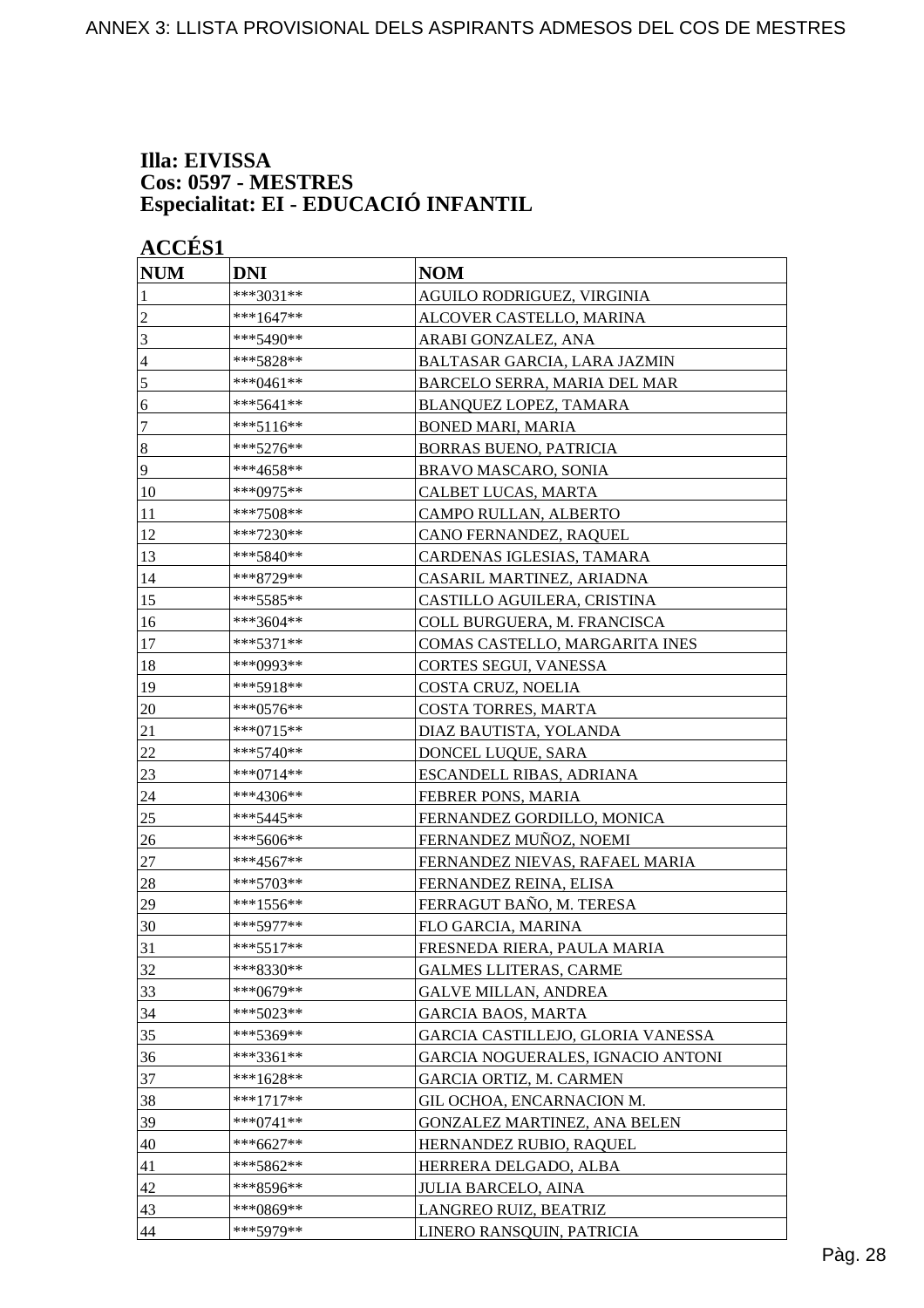| 45           | $***6177**$ | LOPEZ NOGUERA, VERONICA           |         |
|--------------|-------------|-----------------------------------|---------|
| 46           | $***6067**$ | MARI FERRER, SONIA                |         |
| 47           | $***5318**$ | MARTIN ROMERO, VERONICA           |         |
| 48           | ***5696**   | MARTINEZ GIL, MARIA DEL VALL      |         |
| 49           | ***5394**   | MARTINEZ VICEDO, ESTHER           |         |
| 50           | ***5573**   | MASSOLO HEMMANN, KIMA MATILDE     |         |
| 51           | ***5186**   | MAYOL ESCUER, NOEMI               |         |
| 52           | $***7471**$ | MIR SASTRE, CRISTINA              |         |
| 53           | $***5144**$ | <b>MORALES GARCIA, DAMARIS</b>    |         |
| 54           | ***5934**   | MORCILLO GONZALEZ, GUADALUPE      |         |
| 55           | $***6780**$ | MORENAS DIAZ, SONIA               |         |
| 56           | ***5179**   | MUÑOZ ALJARILLA, ISABEL           |         |
| 57           | ***5361**   | NAVARRO SIMON, NAIRAI             |         |
| 58           | ***1099**   | NUÑEZ EXEBIO, YOLANDA HERMIN      |         |
| 59           | ***9825**   | PADILLA GALVEZ, SHEILA            |         |
| 60           | $***5217**$ | PASTRANA PAVIA, CARMEN            |         |
| 61           | $***6080**$ | PERELLO ALOMAR, MARIA ANTONIA     |         |
| 62           | ***5331**   | PEREZ BONAS, TAIS                 |         |
| 63           | ***5307**   | PLANELLS CORONADO, MARINA         |         |
| 64           | $***5002**$ | PRATS MARI, M. JOSE               |         |
| 65           | ***0975**   | RIBAS CARDONA, PAULA              |         |
| 66           | $***5642**$ | RIBAS RIBAS, VANESA               |         |
| 67           | ***5149**   | RIBAS RIERA, BEATRIZ              |         |
| 68           | ***5555**   | RODRIGO PLANELLS, MARIA           |         |
| 69           | ***5881**   | RODRIGUEZ RODRIGUEZ, AMANDA       |         |
|              | $***5101**$ | ROIG FERRER, LIDIA                |         |
| 70           | ***5208**   |                                   |         |
| 71<br>$72\,$ | ***0968**   | ROIG GALDON, PATRICIA             |         |
|              |             | ROIG JULIA, M. ANTONIA            |         |
| 73           | ***5719**   | ROIG SERRA, EVA                   |         |
| 74           | ***5692**   | ROIG TORRES, ANTONIA MARIA        |         |
| 75           | $***2410**$ | ROSSELLO RODRIGUEZ, ELENA         |         |
| 76           | ***5379**   | ROVIRA HERREROS, LAIA             |         |
| 77           | $***5715**$ | RUIZ COSTA, SARA                  |         |
| 78           | ***5668**   | SALA SANCHEZ, VICTORIA            |         |
| 79           | $***5175**$ | SANCHEZ BARRERA, ROSA LUZ         |         |
| 80           | ***4684**   | SANCHEZ ESCORZA, NIEVES           |         |
| 81           | ***5730**   | SANCHEZ VALCARCEL, MARIA ISABEL   |         |
| 82           | ***5820**   | SAYAGUES ROIG, VANESA             |         |
| 83           | ***7633**   | SERVIAN DELGADO, JUDIT            |         |
| 84           | ***2681**   | <b>SOLANS MARES, EDUARDO</b>      |         |
| 85           | ***5681**   | TALLON VICH, MARIA ROSA           |         |
| 86           | ***4313**   | TEBAR MOLINERO, FELISA MARIA      |         |
| 87           | ***8552**   | TERUEL TOMAS, SANTIAGO            |         |
| 88           | ***4921**   | TORRENT DE ARGILA, SANDRA         |         |
| 89           | ***5934**   | <b>TORRES RIBAS, NEUS</b>         |         |
| 90           | ***5306**   | TORRES RIERA, M. PAULA            |         |
| 91           | ***5485**   | TORRES RIERA, MARIA               |         |
| 92           | ***5042**   | TORRES TORRES, MARCOS             |         |
| 93           | ***5778**   | TORRES TORRES, PATRICIA           |         |
| 94           | ***5315**   | TOUS REMIRO, PAULA                |         |
| 95           | ***5964**   | TRILLAS BERNALDO DE QUIROS, LAURA |         |
| 96           | ***5076**   | TUR FEIXAS, ANNA                  |         |
| 97           | $***5171**$ | TUR SERRA, PILAR                  |         |
| 98           | ***5488**   | TUR TUR, NATALIA                  |         |
| 99           | ***5069**   | VICH SERRA, XENIA                 | Pàg. 29 |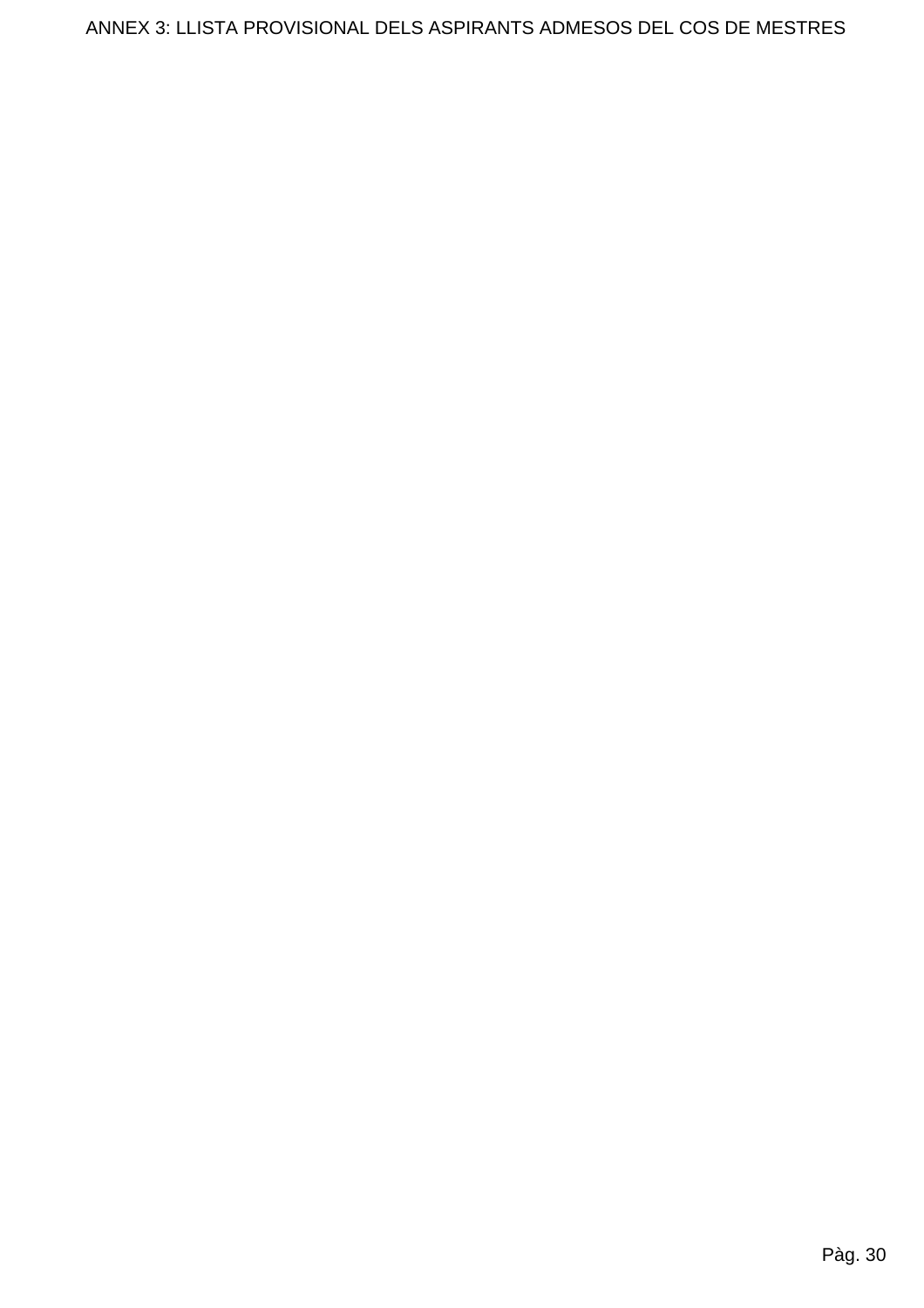#### **Illa: MALLORCA Cos: 0597 - MESTRES Especialitat: FI - LLENGUA ESTRANGERA: ANGLÈS**

|                | <b>ACCES 1</b> |                                        |  |  |
|----------------|----------------|----------------------------------------|--|--|
| <b>NUM</b>     | <b>DNI</b>     | <b>NOM</b>                             |  |  |
| 1              | ***6806**      | AGUILERA FLAGE, ALICIA                 |  |  |
| $\overline{2}$ | ***6966**      | AMER SALVA, JOAN                       |  |  |
| 3              | ***8562**      | ANDREU ADROVER, FCO. JAVIER            |  |  |
| $\overline{4}$ | ***0933**      | ANEAS RUIZ, MONICA                     |  |  |
| $\sqrt{5}$     | ***0243**      | ATIENZAR ESTEBAN, MARTA PRESENTA       |  |  |
| 6              | ***3197**      | AVIVAR CEREZO, MARIA MAGDALEN          |  |  |
| $\tau$         | ***6440**      | <b>BALAGUER SASTRE, ANA</b>            |  |  |
| $\bf 8$        | ***3406**      | BARREDA MELENDEZ, MARIA JESUS          |  |  |
| 9              | ***8728**      | BELMONTE GOMEZ, JUANA M.               |  |  |
| 10             | ***4087**      | BERGAS BAUZA, CATALINA                 |  |  |
| 11             | ***7545**      | BLAZQUEZ MARTIN, MARIA RESURREC        |  |  |
| 12             | ***2868**      | BONNIN SINA, MIQUEL ANTONI             |  |  |
| 13             | ***6717**      | BOSCH CERDA, JOAN RAMON                |  |  |
| 14             | ***1703**      | <b>BUADES LLABRES, ANTONIA MARIA</b>   |  |  |
| 15             | ***1719**      | CAIMARI PONS, MARTA                    |  |  |
| 16             | ***2982**      | CALAFAT MAS, YLENIA                    |  |  |
| 17             | ***5963**      | CANAVES CANAVES, FRANCISCA             |  |  |
| 18             | ***3776**      | CANTALLOPS CERDA, ISABEL               |  |  |
| 19             | ***1215**      | CAÑELLAS RAMIS, CATALINA               |  |  |
| 20             | ***8630**      | CARBONELL VELA, MARIA VICTORIA         |  |  |
| 21             | ***0982**      | CARRO MARTINEZ-VIADEMONTE, ROCIO BELEN |  |  |
| 22             | ***3923**      | CASTANO GRAHAM, THOMAS JORDI           |  |  |
| 23             | ***4981**      | COLL SASTRE, MIRIAM                    |  |  |
| 24             | ***1834**      | CONTELL TORQUEMADA, ROMANA MARTA       |  |  |
| 25             | ***2845**      | CORRO MACIAS, MARGALIDA                |  |  |
| 26             | ***5235**      | CRESPO FALCO, REMEDIOS                 |  |  |
| 27             | ***9187**      | DE LA LASTRA BECKER, RICARDO JOSE      |  |  |
| 28             | ***4382**      | DOPICO DENNIS, NATASHA                 |  |  |
| 29             | ***4306**      | DORPINGHAUS MOREY, MARIA DEL MAR       |  |  |
| 30             | ***3543**      | DURAN JIMENEZ, ITZIAR                  |  |  |
| 31             | $***1754**$    | ERREA RODRIGUEZ, MARINA                |  |  |
| 32             | ***8325**      | ESCURA BASSA, GEMMA                    |  |  |
| 33             | ***1438**      | ESTEVA NIETO, CATALINA                 |  |  |
| 34             | $***2443**$    | FABREGAS DURAN, MARIA TERESA           |  |  |
| 35             | ***3831**      | FERNANDEZ CARMONA, EVA M.              |  |  |
| 36             | ***7152**      | FERRER AMOROS, ELISABET                |  |  |
| 37             | ***7336**      | FERRER MIRALLES, MARINA LUA            |  |  |
| 38             | ***6896**      | FORNES FLORIT, MARIA TERESA            |  |  |
| 39             | ***7125**      | FULLANA PARDO, MARIA JENNIFER          |  |  |
| 40             | ***3497**      | <b>GARCIA PINEL, PATRICIA</b>          |  |  |
| 41             | ***8329**      | <b>GARCIAS GINART, MARIA</b>           |  |  |
| 42             | ***6355**      | GAVILAN MILLAN, MICAELA EVELYN         |  |  |
| 43             | ***9667**      | GILA EDMONDS, ANGELINA DOLOR           |  |  |
| 44             | $***1233**$    | GILI DE JUAN, CATALINA                 |  |  |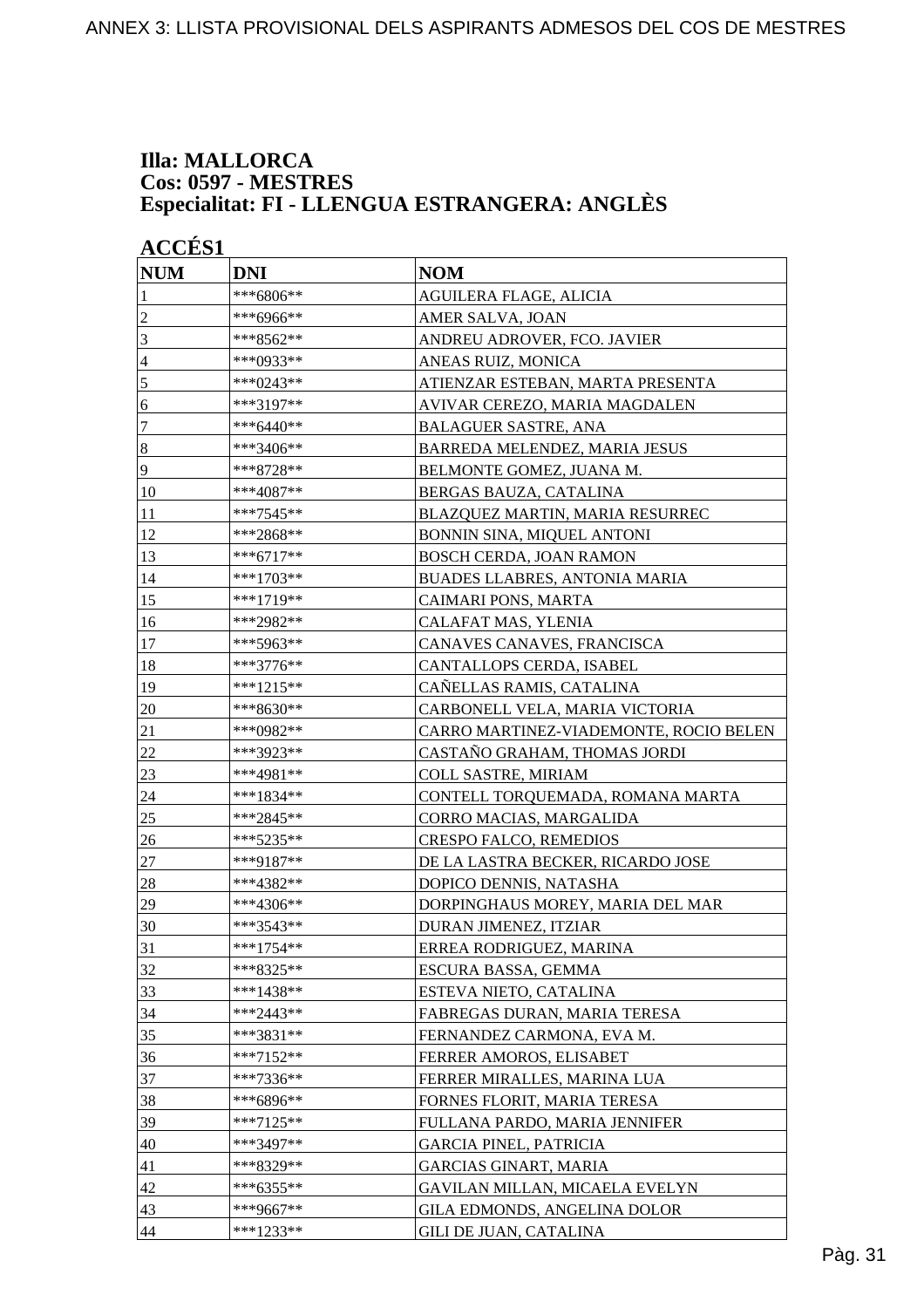| 45       | $***1174**$                | GOMEZ PORLAN, MARINA AINA                              |         |
|----------|----------------------------|--------------------------------------------------------|---------|
| 46       | ***9708**                  | GONZALEZ PEREZ, EVA MARIA                              |         |
| 47       | ***2092**                  | <b>GUARDIOLA HINOJOSA, MONICA</b>                      |         |
| 48       | ***3263**                  | <b>GUDIOL MELERO, VICTOR</b>                           |         |
| 49       | ***1334**                  | GUERRA PEREZ, BEATRIZ MAGDAL                           |         |
| 50       | ***2494**                  | <b>GUITART ROIG, MARIA</b>                             |         |
| 51       | ***2138**                  | GUZMAN IBARRA, RAQUEL EVANGEL                          |         |
| 52       | ***3547**                  | HARO CASTELLO, MONICA                                  |         |
| 53       | ***9947**                  | HAYLES GUAL DE TORRELLA, ELISABETH M.                  |         |
| 54       | $***5004**$                | HERRERO LEYTON, DIANA                                  |         |
| 55       | ***3783**                  | HOMAR SANCHEZ, MIQUEL ANGEL                            |         |
| 56       | ***9066**                  | HOZ CULLEN, SUSANA MARIA                               |         |
| 57       | ***5955**                  | JAUME MARTIN, CATALINA                                 |         |
| 58       | ***4227**                  | JIMENEZ BARROSO, NOELIA                                |         |
| 59       | ***7836**                  | JUAN CABOT, TERESA                                     |         |
| 60       | ***0372**                  | LANGER BENNASAR, MARIA ANA                             |         |
| 61       | ***2580**                  | LARREA TELLO, ELENA MARIA                              |         |
| 62       | ***3610**                  | LLITERAS MELIS, MARIA                                  |         |
| 63       | $***7258**$                | LOPEZ GARCIA, M. TERESA                                |         |
| 64       | ***3872**                  | <b>MANRIQUE FAUS, AMPARO</b>                           |         |
| 65       | ***2302**                  | MARIN GARRIDO, ANTONIA                                 |         |
| 66       | $***3211**$                | MARTIN CASTELLANOS, LORENA                             |         |
| 67       | $***1104**$                | MARTIN MARTIN, CLARA ISABEL                            |         |
| 68       | ***3438**                  | MARTINEZ IZQUIERDO, NOELIA                             |         |
| 69       | ***5100**                  | MARTORELL NUÑEZ, MARTA                                 |         |
| 70       | ***9928**                  | MELLOR BOYERO, EMMA VIRGINIA                           |         |
| 71       | ***7847**                  | MENDEZ SIEIRO, GINES                                   |         |
| $72\,$   | $***2268**$                | MESTRE GOMILA, MIQUEL ANGEL                            |         |
| 73       | ***5389**                  | MIR HERNANDEZ, MARGARITA                               |         |
| 74       | ***3730**                  | MORALES PEREZ, LUISA MARIA                             |         |
| 75       | $***2310**$                | MUÑOZ SOLER, OLGA M.                                   |         |
| 76       | ***3513**                  | NAVAS DELGADO, JORDI                                   |         |
| 77       | ***7928**                  | OJEDA MONSERRAT, CARMEN                                |         |
| 78       | ***5934**                  | OLIVER BAUZA, MIQUEL                                   |         |
|          |                            |                                                        |         |
| 79       | ***3866**                  | OLIVER BINIMELIS, JOANA NEUS<br>OLIVER HUGHES, NATALIA |         |
| 80<br>81 | $***6452**$<br>$***2025**$ |                                                        |         |
|          |                            | OLIVER MORA, MARIA VICTORIA                            |         |
| 82       | ***2063**                  | OZAN MARCH, ENRIQUE                                    |         |
| 83       | $***7881**$                | PALACIOS DEL FEDELE, ANA BELEN                         |         |
| 84       | ***5035**                  | PASCUAL CASTAÑO, DANIEL                                |         |
| 85       | ***8901**                  | PAYERAS RIBOT, M. MAGDALENA                            |         |
| 86       | ***8123**                  | PERELLO ANTON, GRACIELA A.                             |         |
| 87       | ***8416**                  | PICALLO MAYOL, VANESA                                  |         |
| 88       | ***7830**                  | PUIG BORRAS, MARIA                                     |         |
| 89       | $***0647**$                | PULIDO NOVEL, REBECA                                   |         |
| 90       | ***0904**                  | QUEVEDO MENDEZ, LLUÏSA                                 |         |
| 91       | ***5939**                  | RAMIREZ GOMEZ, ESTER                                   |         |
| 92       | ***1099**                  | RAMIS AMER, CATALINA                                   |         |
| 93       | ***1642**                  | RAMIS BISQUERRA, JOAN                                  |         |
| 94       | $***1635**$                | RAMON FERRER, FRANCISCA                                |         |
| 95       | ***1323**                  | REPISO SERRA, MARC CHRISTIAN                           |         |
| 96       | ***8321**                  | RIBAS JAUME, ANTONIO                                   |         |
| 97       | $***0774**$                | RIBOT MOLL, EVA                                        |         |
| 98       | ***7682**                  | ROCAMORA SANTIAGO, SARA                                |         |
| 99       | ***3794**                  | RODRIGUEZ CHARUEL, NATALIA                             | Pàg. 32 |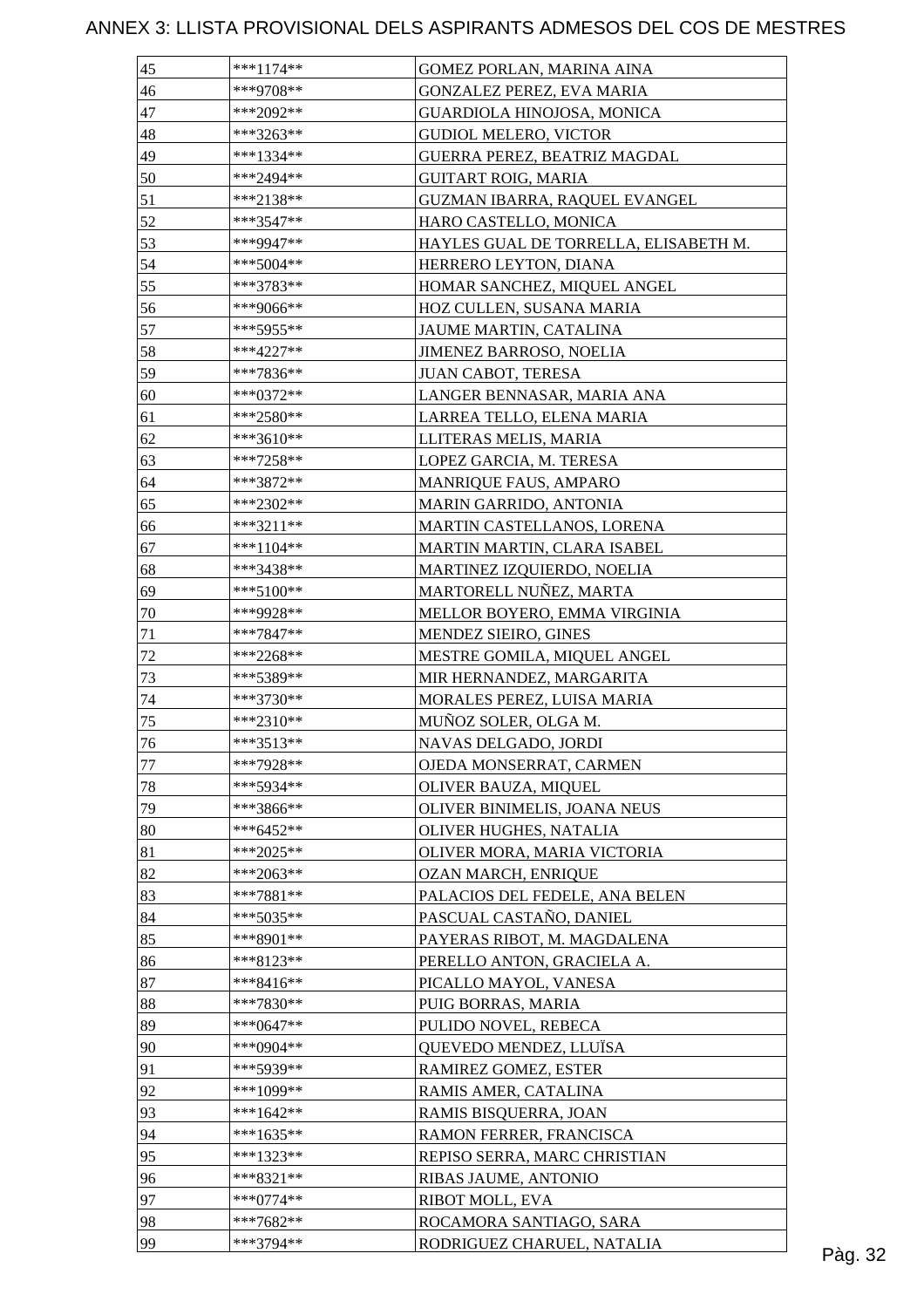| 100 | $***7577**$ | ROLDAN MONTAÑA, ENRIQUE       |
|-----|-------------|-------------------------------|
| 101 | $***1077**$ | RUIZ JIMENEZ, ANA M.          |
| 102 | $***1877**$ | SABATER PONS, M. DEL CARMEN   |
| 103 | ***2494**   | SALVA LEZAUN, FATIMA          |
| 104 | ***8402**   | SANCHEZ CIFUENTES, DANIEL     |
| 105 | ***9568**   | SANCHEZ MARTI, SERGIO         |
| 106 | ***1493**   | SANTAELLA PONS, MARTA         |
| 107 | $***0788**$ | SANTANO SANTIAGO, CARLOS      |
| 108 | ***9192**   | SASTRE CURSACH, JORDI JOAN    |
| 109 | $***5235**$ | SEGUI PUJADAS, M. MAGDALENA   |
| 110 | ***0513**   | SEGUI THOMAS, MARIA           |
| 111 | ***9130**   | SORIA INSUA, MONICA           |
| 112 | ***9202**   | STÜDE, VIVIANA                |
| 113 | ***3163**   | TORTELLA MORRO, MARGARIDA     |
| 114 | ***7768**   | TUR TERCERO, MARINA           |
| 115 | $***2344**$ | VALDES CRESPI, MERCE          |
| 116 | ***1992**   | VICENS SOLER, MAGDALENA       |
| 117 | ***1910**   | VIDAL TAYLOR, M. ANTONIA      |
| 118 | ***9481**   | VILLALONGA MORELL, M. ANTONIA |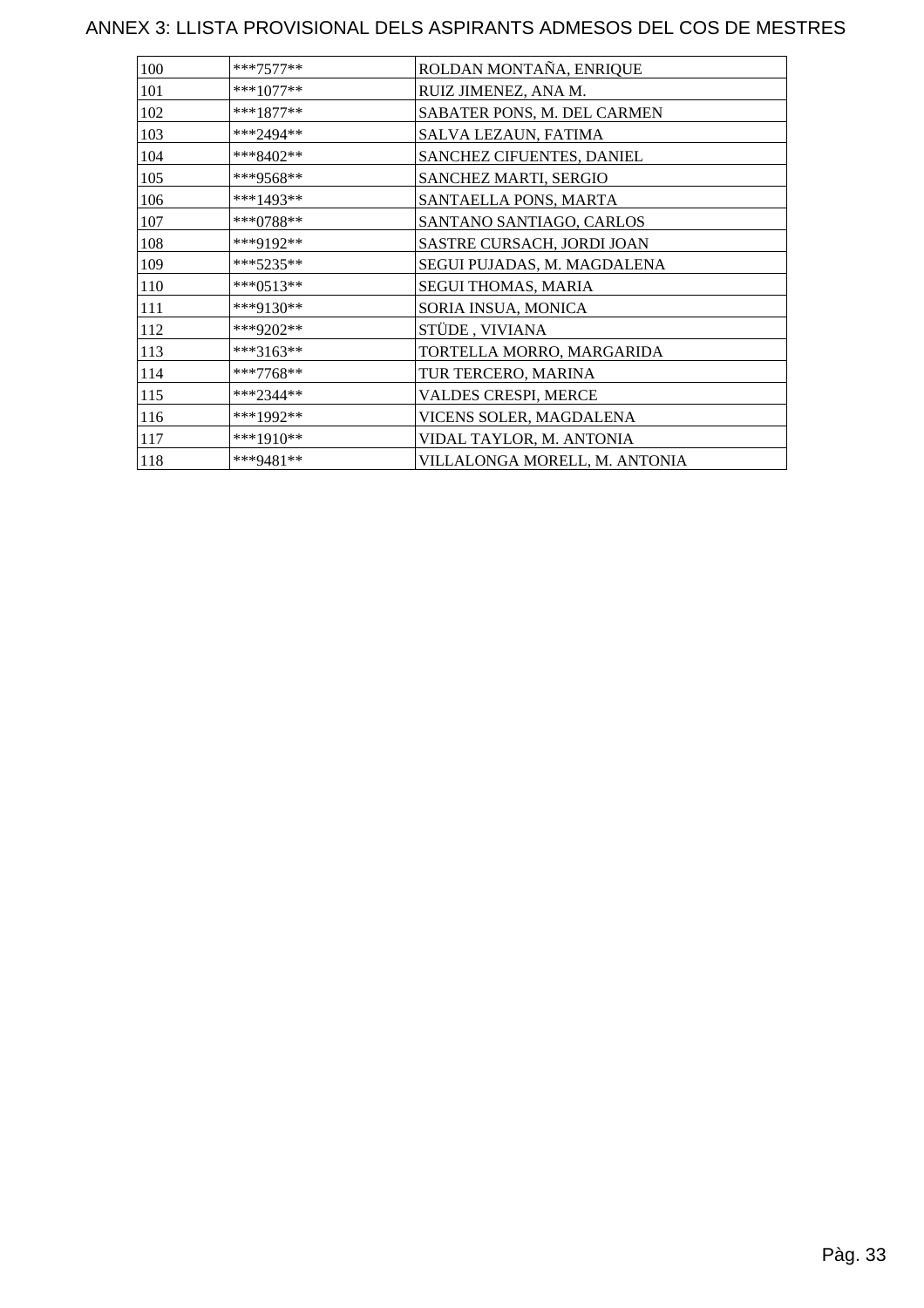# **Illa: MALLORCA Cos: 0597 - MESTRES<br>Especialitat: FI - LLENGUA ESTRANGERA: ANGLÈS**

ACCÉS<sub>2</sub>

| NUM | DNI       | <b>NOM</b>            |
|-----|-----------|-----------------------|
|     | ***9583** | MATEOS COSTILLA, EVA  |
|     | ***3138** | TUGORES JAUME, MONICA |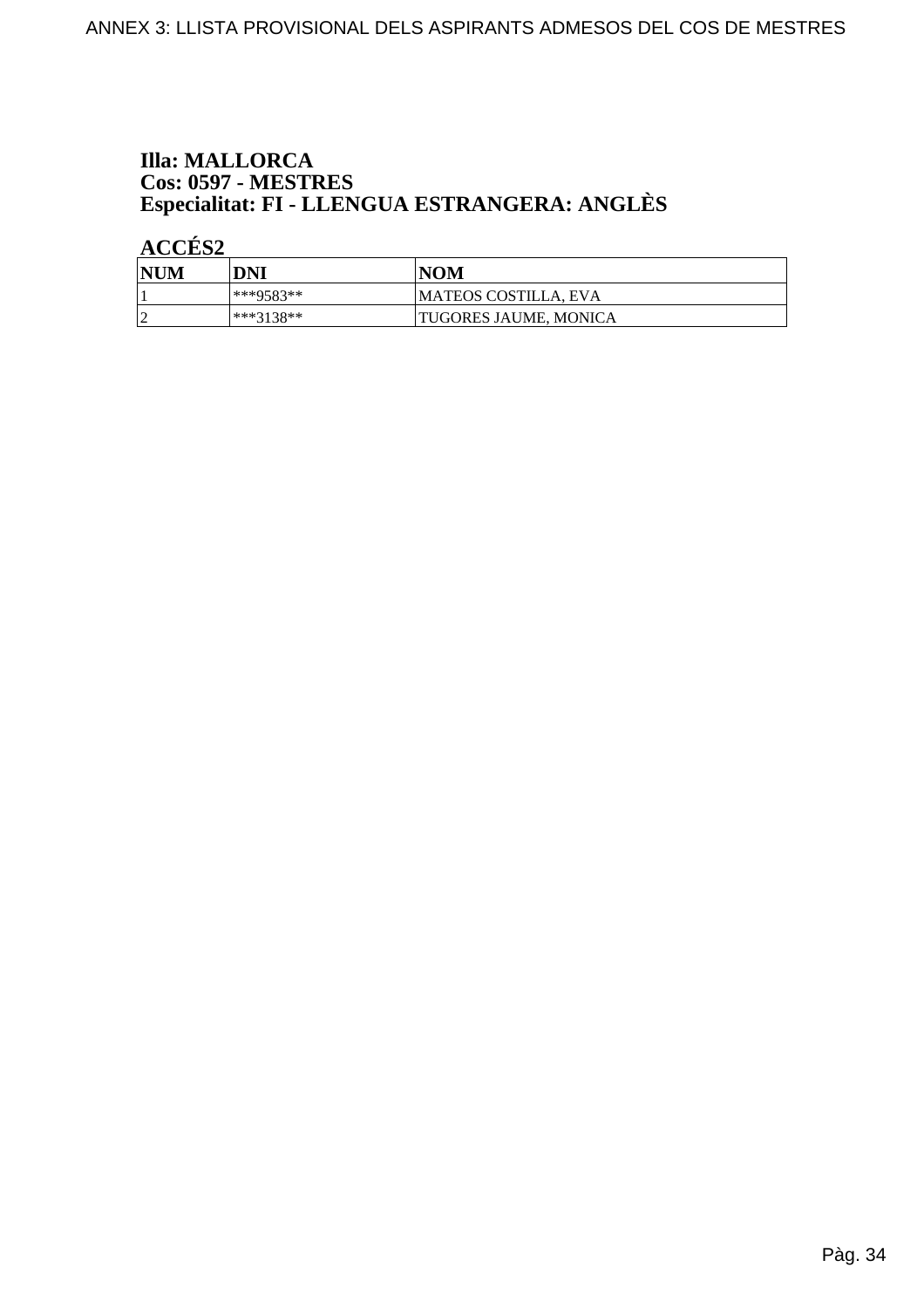#### **Illa: MALLORCA Cos: 0597 - MESTRES Especialitat: MU - MÚSICA**

**ACCÉS 1**

| <b>NUM</b>     | <b>DNI</b>  | <b>NOM</b>                         |
|----------------|-------------|------------------------------------|
| 1              | ***6887**   | ALOMAR BARCELO, SEBASTIA           |
| $\overline{c}$ | ***1601**   | <b>BASSA PUIGROS, MIQUEL JOAN</b>  |
| 3              | ***1881**   | <b>BASSA SUREDA, ANTONIA</b>       |
| $\overline{4}$ | ***1996**   | BAUZA BOVER, CATALINA MONSE        |
| 5              | ***6694**   | BERNAT BUSQUETS, MERCE             |
| 6              | ***8778**   | BERROETA ARAVENA, MARCELO EDUARD   |
| 7              | ***4254**   | <b>BONNIN FIOL, CATERINA MARIA</b> |
| $\vert 8$      | ***1256**   | <b>BRUNO FUSTER, JOANA</b>         |
| 9              | ***5267**   | CANALS GIL, JOAN ANTONI            |
| 10             | ***3605**   | <b>CANTO CAMPINS, INES</b>         |
| 11             | ***5083**   | CASAMORT LLOS, NURIA               |
| 12             | ***3268**   | COLLADO JULIA, MARTA               |
| 13             | ***8659**   | COLOM CIFRE, MARTA                 |
| 14             | ***2398**   | CORTES ANGUITA, BELEN              |
| 15             | ***7837**   | CRESPI BENNASAR, MARGALIDA         |
| 16             | ***0010**   | CUTILLAS BARCELO, MARIA            |
| 17             | ***1568**   | DURAN SERRA, FRANCESCA M.          |
| 18             | ***3866**   | FERRER MALONDRA, MATEU             |
| 19             | ***8852**   | FIOL COMPANY, JAUME                |
| 20             | ***1693**   | FULLANA AGUILAR, CRISTINA          |
| 21             | ***8426**   | GARCIA-DELGADO JOY, MARC           |
| 22             | ***5458**   | GENE GONZALEZ, ROSA                |
| 23             | ***5946**   | <b>GENOVART ISERN, JAUME</b>       |
| 24             | ***8438**   | GOMEZ DEL REAL, JUAN BLAS          |
| 25             | ***4585**   | <b>GONZALEZ FELIPE, ANGELES</b>    |
| 26             | ***2407**   | GONZALEZ PONS, ESPERANÇA           |
| 27             | ***5964**   | <b>GRASAS MARCO, MARC</b>          |
| 28             | ***0988**   | HUGUET TRIAY, AUBA                 |
| 29             | ***1954**   | JUAN OBRADOR, CATALINA             |
| 30             | ***9027**   | LLABRES POCOVI, BARBARA FRANCI     |
| 31             | ***7345**   | LOPEZ MARTINEZ, BEGOÑA             |
| 32             | ***0063**   | LOPEZ RUIZ, MARCOS                 |
| 33             | ***6125**   | MARIN MAYOL, JUAN                  |
| 34             | ***2134**   | MELIA SAMPOL, MARIA ANTONIA        |
| 35             | ***3796**   | MESQUIDA BARCELO, MIQUELA          |
| 36             | ***4893**   | MUT OLIVER, SEBASTIA               |
| 37             | ***2142**   | PICO ALHAMA, M. CARMEN             |
| 38             | ***8346**   | PONS BERNAT, FRANCISCA             |
| 39             | ***7410**   | PUIGROS BARCELO, ANTONIA           |
| 40             | $***2641**$ | PUIGSERVER GARCIA, MARIA DEL MAR   |
| 41             | ***1549**   | REVERTE MORAGUES, SILVIA           |
| 42             | ***2707**   | REYNES GUARDIOLA, SIMO             |
| 43             | ***8366**   | RIBOT MORAGUES, CATALINA           |
| 44             | ***0773**   | RODENAS LOPEZ, DANIEL              |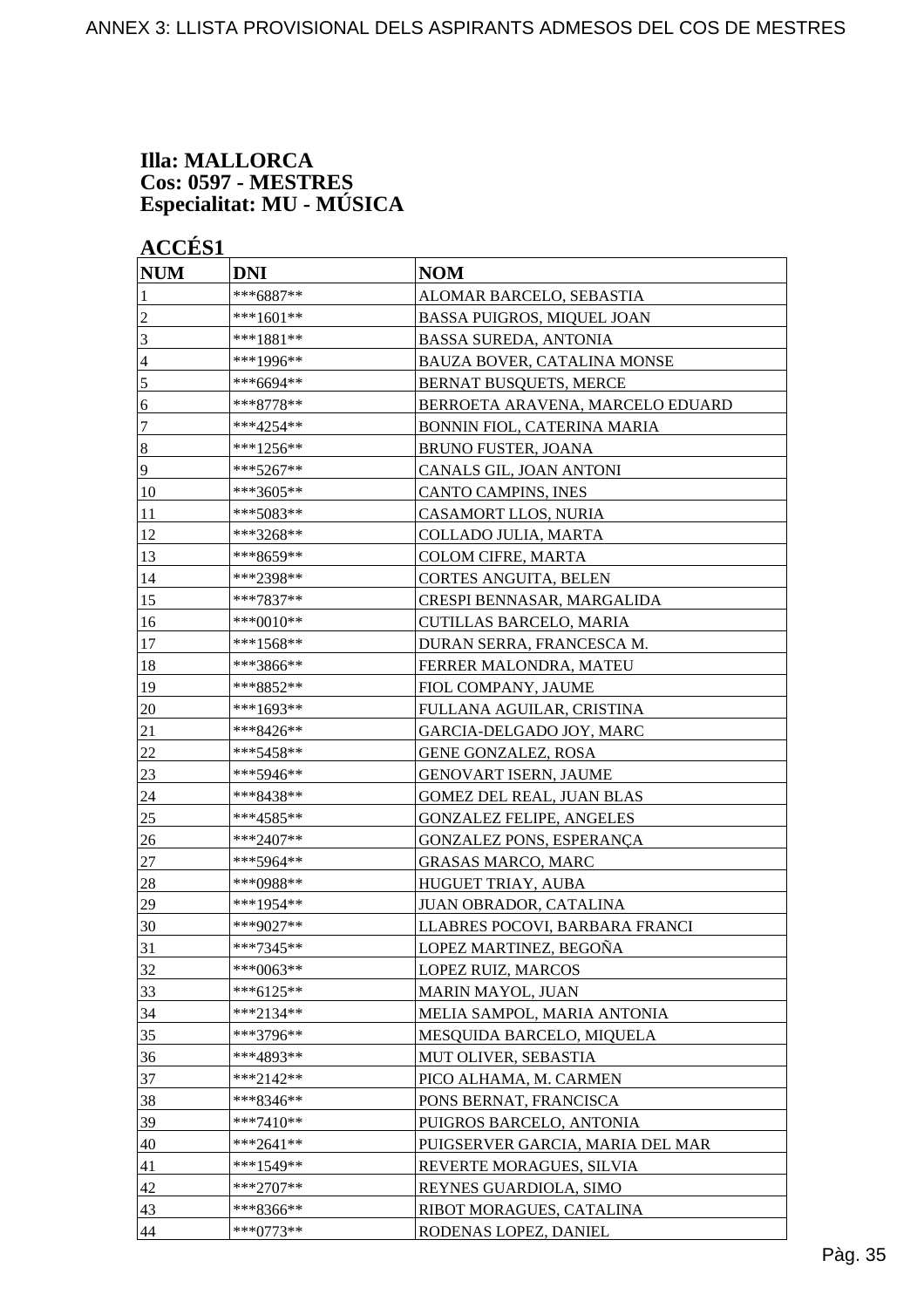| 45 | $***3483**$ | RODRIGUEZ SIGNO, LAURA M.     |
|----|-------------|-------------------------------|
| 46 | ***8893**   | SUREDA VILLEN, M. VICTORIA    |
| 47 | ***3814**   | <b>TOUS FORNES, CATALINA</b>  |
| 48 | ***9516**   | TUGORES FERRER, MARIA DEL MAR |
| 49 | $**7806**$  | VAZQUEZ ABRUÑA, Mª ISABEL     |
| 50 | $***3340**$ | VERD VILLALONGA, MARINA       |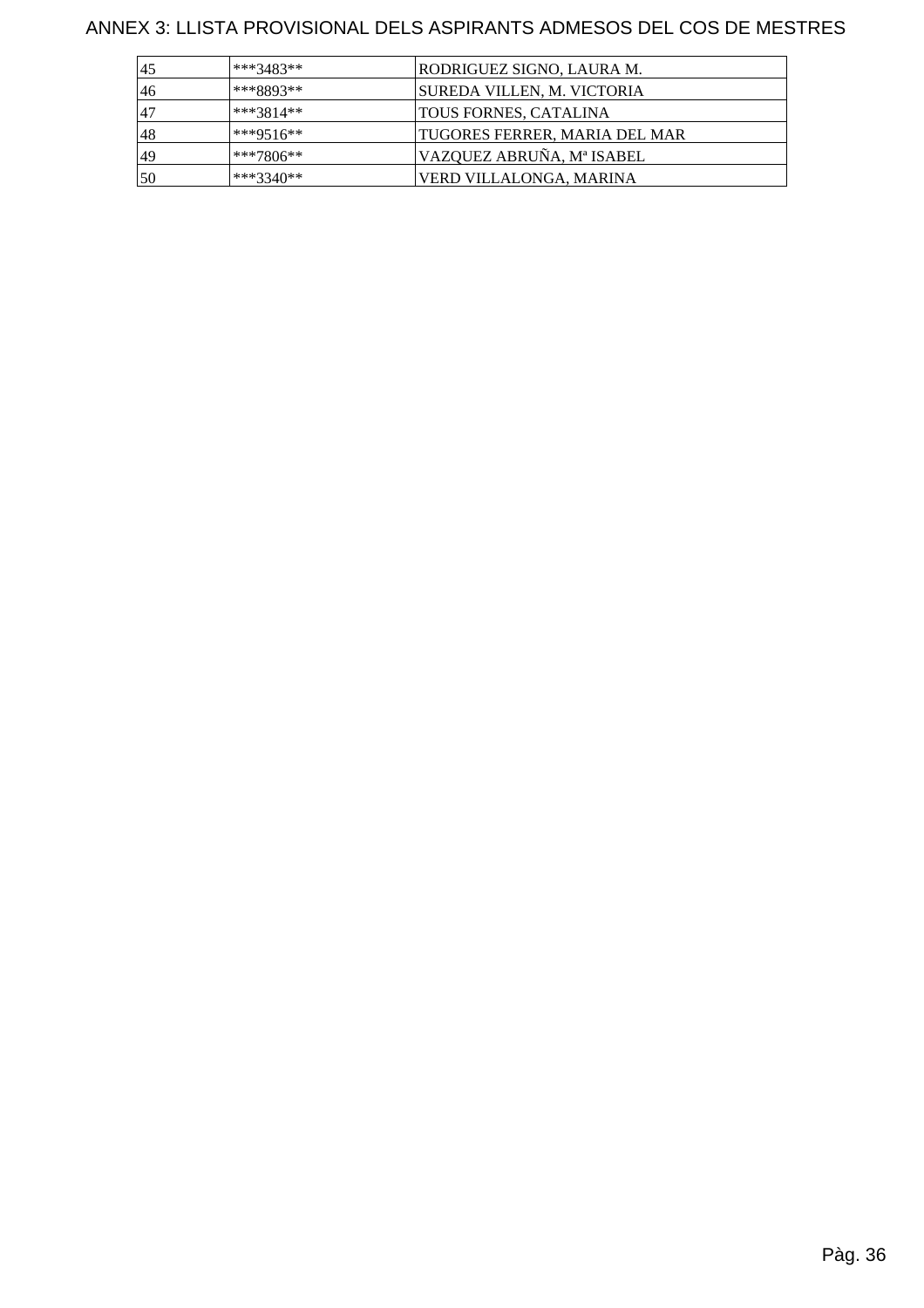# Illa: EIVISSA Cos: 0597 - MESTRES<br>Especialitat: MU - MÚSICA

# **ACCÉS 1**

| <b>NUM</b> | <b>DNI</b>  | <b>NOM</b>                       |
|------------|-------------|----------------------------------|
|            | ***5283**   | <b>BONED BAUER, MONICA</b>       |
| 2          | ***5035**   | BONED MARI, MARIA LAURA          |
| 3          | ***3023**   | FERRER TUR, VERONICA             |
| 4          | $***5140**$ | GOMEZ GARCIA-VILLARACO, SANTIAGO |
| 5          | ***1898**   | GUASCH CONTESTI, NATALIA         |
| 6          | ***6172**   | LUIS CASSANYS, VICENT            |
| 7          | ***8911**   | MARCO MASCARELL, ROSA            |
| 8          | $***5587**$ | MAYOL SERRA, DIANA               |
| 9          | $***5947**$ | NOGUERA RAMOS, LUCAS             |
| 10         | $***7240**$ | OBRADOR TRUYOLS, JULIA           |
| 11         | ***6036**   | PEREZ OLIVARES, TANIA            |
| 12         | ***6596**   | RATA CARRION, MARIA              |
| 13         | ***9355**   | REVERT FAYOS, BARBARA            |
| 14         | ***5033**   | RIPOLL RIBAS, LORENA             |
| 15         | $***7413**$ | SALADO ALAMA, MARIA DEL REME     |
| 16         | $***5762**$ | TORRES TUR, ANGELES              |
| 17         | $***5540**$ | TUR COSTA, SANDRA                |
| 18         | ***5473**   | TUR SAURA, NEUS                  |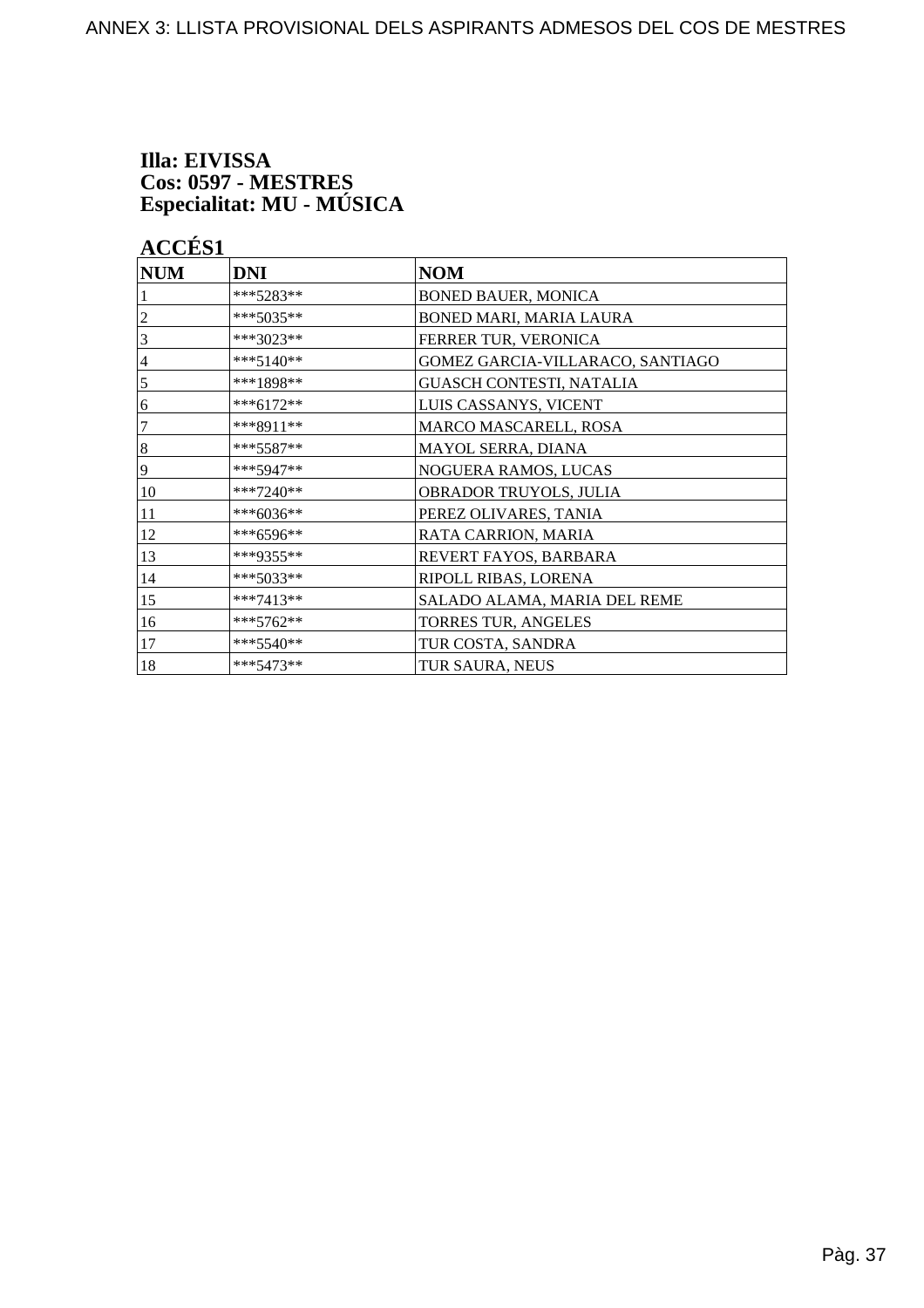#### **Illa: MALLORCA Cos: 0597 - MESTRES Especialitat: PRI - EDUCACIÓ PRIMÀRIA**

| <b>ACCÉS 1</b>  |            |                                  |
|-----------------|------------|----------------------------------|
| <b>NUM</b>      | <b>DNI</b> | <b>NOM</b>                       |
| 1               | ***1560**  | ADROVER GELABERT, LUCIA MARIA    |
| $\overline{c}$  | ***1986**  | ADROVER KOCHER, KARINE           |
| $\mathfrak{Z}$  | ***1251**  | AGUILERA AMARAL, MARIEL KATIA    |
| $\overline{4}$  | ***8720**  | ALBERTI BOSCH, MARIA DEL MAR     |
| 5               | ***2480**  | ALEMANY SUREDA, MARGALIDA        |
| 6               | ***7380**  | ALMAZAN BARROS, ARIADNA          |
| $\tau$          | ***3676**  | ALOMAR BENNASSAR, BARBARA MARIA  |
| $\vert 8$       | ***1721**  | ALONSO DE VEGA, VANESSA          |
| $\overline{9}$  | ***1883**  | ALORDA MARTORELL, ANTONIA        |
| 10              | ***4225**  | ALORDA VIDAL, CARLA              |
| 11              | ***4215**  | ALVAREZ MOREY, M. ISABEL         |
| 12              | ***4283**  | AMER GOMILA, GUILLEM             |
| $\overline{13}$ | ***5238**  | ANDREU CORTES, MODEST JOSEP      |
| 14              | ***5326**  | ANDREU PIZA, FRANCISCA ANA       |
| 15              | ***1006**  | ARIZA JURADO, JUDITH             |
| 16              | ***2756**  | ARMENDARIZ BARROSO, GLORIA       |
| 17              | ***2002**  | ARNAU VIDAL, Mª DEL MAR          |
| 18              | ***8932**  | ARQUE ROIG, MIQUEL               |
| 19              | ***3563**  | ARRANZ DE LA FUENTE, HECTOR      |
| 20              | ***8501**  | AYARTE GARCIAS, JUANA            |
| 21              | ***0651**  | AZORIN CAPLLONCH, MIGUEL         |
| $22\,$          | ***8551**  | <b>BALAGUER LLOMPART, ANA</b>    |
| 23              | ***6404**  | <b>BALLE COLOM, LAURA</b>        |
| 24              | ***8353**  | <b>BALLESTER BONET, MARINA</b>   |
| 25              | ***9876**  | BALLESTEROS FERNANDEZ, KENIA     |
| 26              | ***0721**  | BARCELO ASCOLIES, JOSE LUIS      |
| 27              | ***6871**  | BARCELO LLORENTE, CRISTINA ISABE |
| 28              | ***9610**  | BARCELO PERELLO, MARGALIDA       |
| 29              | ***2786**  | BARCELO SANSO, JOANA MARIA       |
| 30              | ***6049**  | <b>BARCELO VICH, FRANCISCA</b>   |
| 31              | ***3108**  | BARRERA GARAU, MARIA ANTONIA     |
| 32              | ***1629**  | BARRIONUEVO MUNAR, ESTHER        |
| 33              | ***1843**  | BAUZA CRESPI, FRANCISCA Mª       |
| 34              | ***5944**  | BAUZA LLABRES, GUILLERMO         |
| 35              | ***2975**  | BAYON CARRASCO, M. ANTONIA       |
| 36              | ***9291**  | <b>BEA PALMER, CRISTINA</b>      |
| 37              | ***0994**  | BELLOD SALVADOR, LAURA           |
| 38              | ***3886**  | BENNASAR BUJOSA, ANTONI          |
| 39              | ***2104**  | BENNASAR LLABRES, CATALINA MARIA |
| 40              | ***2264**  | BENNASSAR LLINAS, ALMUDENA       |
| 41              | ***2327**  | BERGAS FONS, AINA MARIA          |
| 42              | ***1744**  | BERGAS TORRENS, FRANCISCA        |
| 43              | ***7068**  | BERNAT SOLER, M. TERESA          |
| 44              | ***3516**  | BESTARD MELIS, MARIA             |
|                 |            |                                  |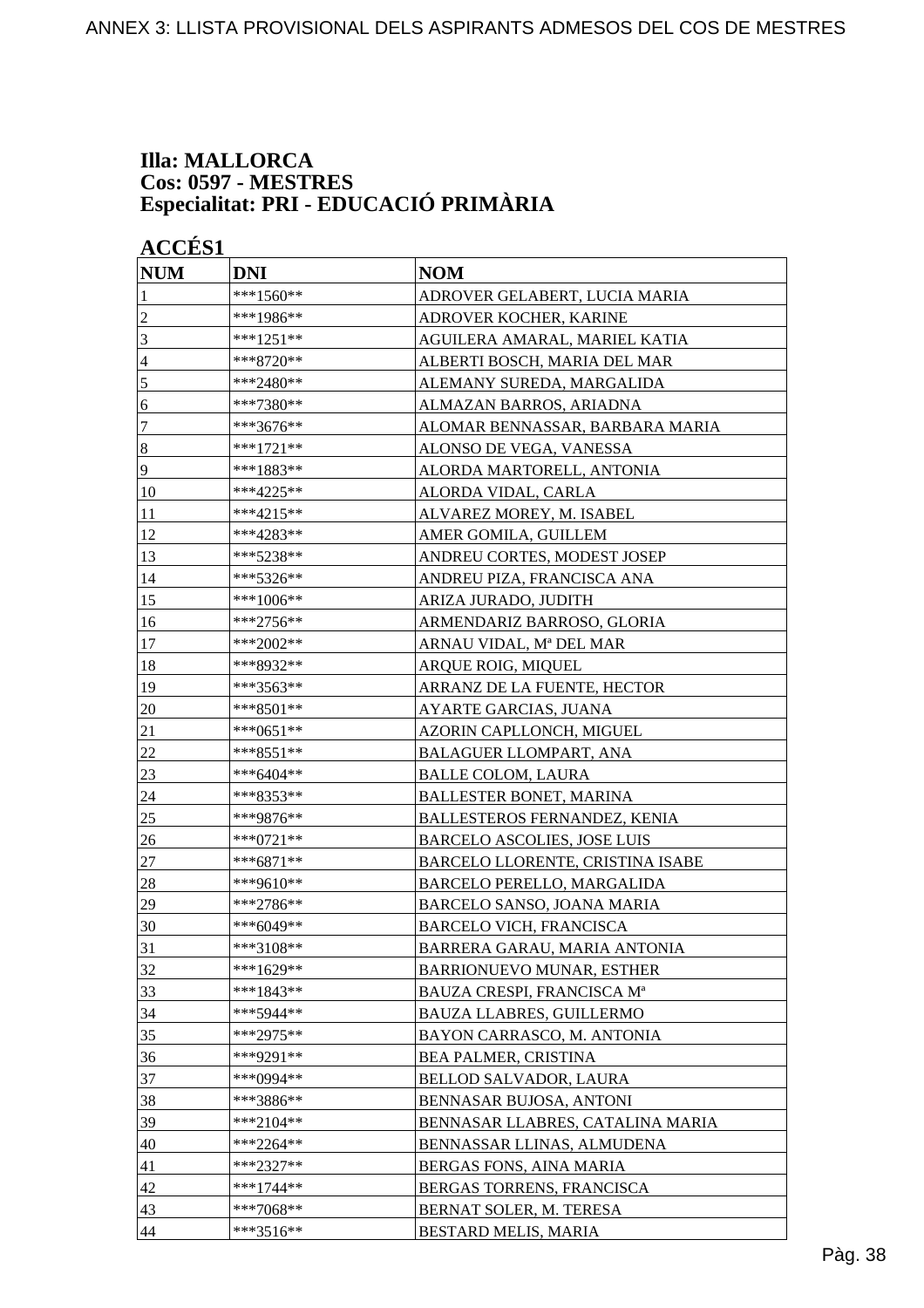| 45     | ***9597**   | BESTARD SALOM, MARGALIDA         |         |
|--------|-------------|----------------------------------|---------|
| 46     | ***1903**   | <b>BIBILONI FONT, MARINA</b>     |         |
| 47     | ***1903**   | <b>BIBILONI FONT, PAULA</b>      |         |
| 48     | $***7718**$ | BIBILONI ROSSELLO, BARTOMEU      |         |
| 49     | ***6602**   | BONET MESQUIDA, JOAN             |         |
| 50     | ***7160**   | <b>BONET VARA, NATALIA</b>       |         |
| 51     | ***8461**   | <b>BONET VIDAL, AINA</b>         |         |
| 52     | ***9589**   | <b>BONET VILAR, PAULA</b>        |         |
| 53     | ***1004**   | BONILLA ESCRIBANO, ENCARNACION   |         |
| 54     | ***3682**   | <b>BORDOY OREJUELA, AINA</b>     |         |
| 55     | ***6960**   | BORDOY TORTELLA, M. ANTONIA      |         |
| 56     | ***7808**   | BORRAS MARTORELL, ANTONIA        |         |
| 57     | ***3686**   | BORRAS VICENTE, MARIA            |         |
| 58     | $***6560**$ | BORREGO IRUELA, ELENA            |         |
| 59     | ***5956**   | BOSCANA ROLDAN, ROSA MARIA       |         |
| 60     | ***3597**   | BOSCH FITZNER, CATALINA          |         |
| 61     | ***8663**   | BOSCH NOGUERA, CATALINA          |         |
| 62     | ***3668**   | BOSCH SERRANO, MªDE LAS NIEVE    |         |
| 63     | ***4208**   | <b>BOVER TORRALBA, JULIA</b>     |         |
| 64     | ***5115**   | BRONCANO CAÑADA, DAVID           |         |
| 65     | ***5169**   | <b>BUÑOLA OLIVER, BENETA</b>     |         |
| 66     | ***8340**   | BURGUERA MONSERRAT, MARIA NEUS   |         |
| 67     | $***1872**$ | CABAÑERO RIPOLL, MARTA           |         |
| 68     | ***8314**   | CABRER MAS, BARBARA              |         |
| 69     | ***8790**   | CAIMARI SABATER, MARGARITA       |         |
| 70     | ***4478**   | CALABRIA GARAU, NURIA            |         |
| 71     | ***2789**   | CALDERON RAMIREZ, AINA ISABEL    |         |
| $72\,$ | ***9824**   | CALONGE PUJIULA, GABRIEL         |         |
| 73     | ***4262**   | CALVO TORRES, MILAGROS           |         |
| 74     | ***7361**   | CAMPINS AMENGUAL, SEBASTIANA     |         |
| 75     | $***5216**$ | CANALS MESQUIDA, M. ANTONIA      |         |
| 76     | ***3538**   | CANAVES SAMPOL, M.ANGELS         |         |
| 77     | ***9665**   | CANO LOPEZ, MARIO                |         |
| 78     | ***8734**   | CANO ORIHUELA, JORGE             |         |
| 79     | ***3863**   | CAÑELLAS LLABRES, CATALINA MARIA |         |
| 80     | ***1359**   | CAÑELLAS PONS, PERE ANTONI       |         |
| 81     | ***2050**   | CAPO PUJOL, MARGARIDA M          |         |
| 82     | ***9351**   | CAPO SIMON, M. MAR               |         |
| 83     | ***0054**   | CARA MARTIN, M. ANGELES          |         |
| 84     | ***1653**   | CAROTTI SOLER, CLAUDIA           |         |
| 85     | ***4767**   | CARRERES MEDINA, PATRICIA        |         |
| 86     | ***1437**   | CARRIO GENOVART, JERONI XAVIER   |         |
| 87     | ***0664**   | CASADO DE AMEZCUA FONT, AINA     |         |
| 88     | ***0983**   | CERDA JUAN, LORENZO              |         |
| 89     | ***0549**   | CHACON NICOLAU, ALICIA           |         |
| 90     | ***8260**   | CHAMARRO GARRIDO, LAURA          |         |
| 91     | ***2980**   | CHIRIVELLA PASCUAL, IRENE        |         |
| 92     | ***7382**   | CIFRE BERGAS, MARTINA            |         |
| 93     | ***7296**   | CIFRE CALAFAT, JOANA AINA        |         |
| 94     | $***1728**$ | CIFRE CALVO, MIGUEL JOSE         |         |
| 95     | ***2693**   | CIFRE SANCHEZ, MARIA             |         |
| 96     | ***3661**   | CIFRE TORTOSA, JUANA VANESA      |         |
| 97     | ***1856**   | CLADERA PERELLO, M. ANTONIA      |         |
| 98     | ***9898**   | CLADERA ROMERO, ANTONIA          |         |
| 99     | ***9965**   | CLAR MOLINA, ANTONIA TERESA      |         |
|        |             |                                  | Pàg. 39 |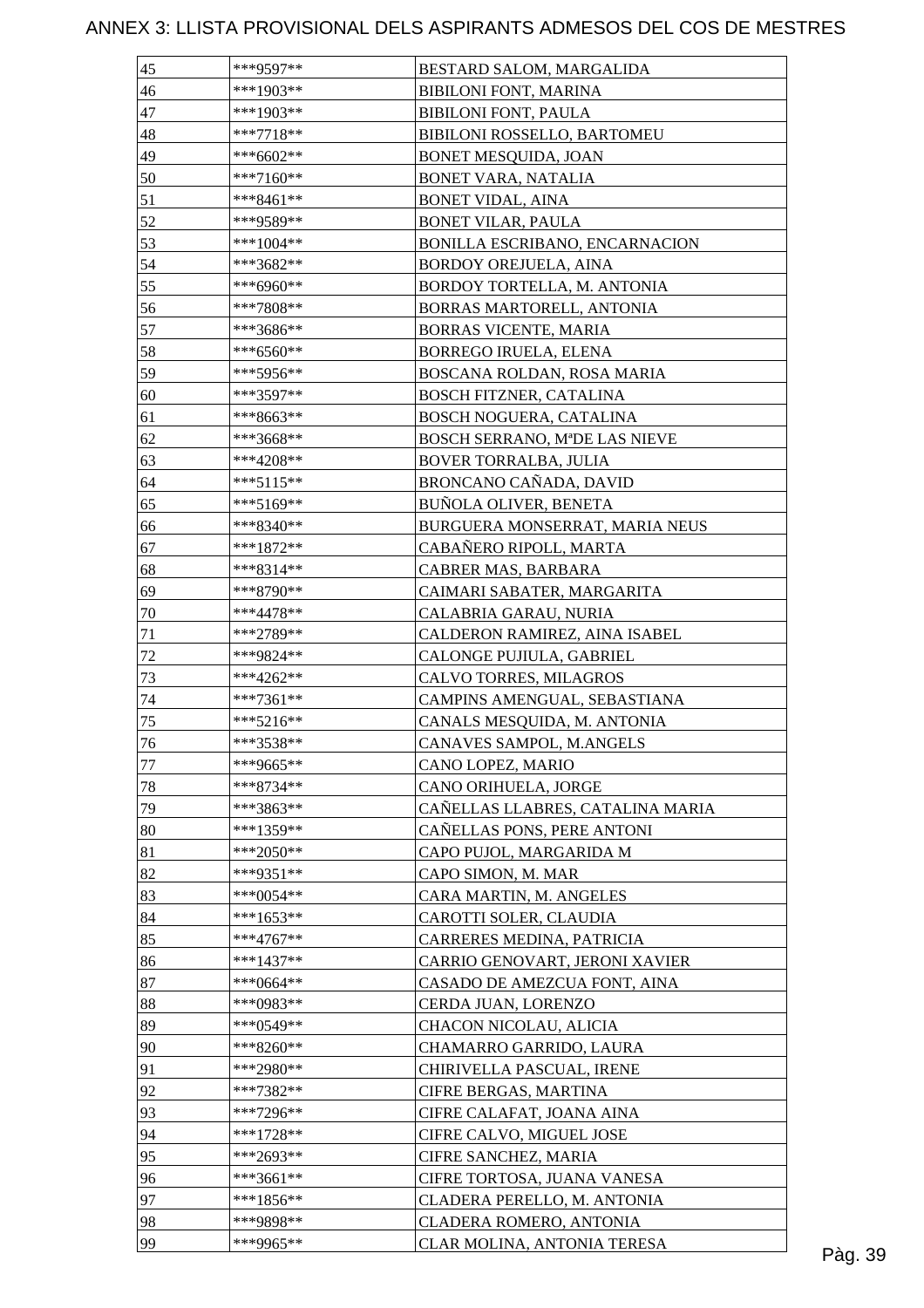| 100 | $***1797**$            | COLL AMENGUAL, MARGARITA          |         |
|-----|------------------------|-----------------------------------|---------|
| 101 | $***1530**$            | COLL LLOMPART, JOAN GORI          |         |
| 102 | ***6637**              | COLL ROMAN, ANA MARIA             |         |
| 103 | $***5627**$            | COLL TORRENDELL, CATALINA         |         |
| 104 | $***5731**$            | COLLADO MILLA, ERICA              |         |
| 105 | ***9178**              | COLOM RAMIS, M. MAGDALENA         |         |
| 106 | $***7734**$            | COMAS BOYERAS, ELISABET MARIA     |         |
| 107 | ***8192**              | COMPANY FIOL, MARIA DEL MAR       |         |
| 108 | ***9005**              | COMPANY TOEPS, MICAELA            |         |
| 109 | ***6679**              | CONNOLLY DE PERNAS, EDUARDO JAIME |         |
| 110 | ***2653**              | CORRO CRESPI, MARTA               |         |
| 111 | $***3356**$            | CORTES CLEMENT, NOELIA            |         |
| 112 | ***0630**              | CORTES SALAZAR, JUANA MARIA       |         |
| 113 | ***6352**              | CORTES VERMEULEN, CAROLINA        |         |
| 114 | ***9945**              | COSTA TRIAY, SERGIO               |         |
| 115 | $***3367**$            | COVAS MARIANO, JOAN RAFEL         |         |
| 116 | ***4083**              | CRESPI ESCALAS, MARIA DEL MAR     |         |
| 117 | $***0287**$            | CRESPI GONZALEZ, MARTA            |         |
| 118 | $***0797**$            | CRESPI SORELL, AINA               |         |
| 119 | $***1727**$            | CURSACH CARRIO, MARIA ANTONIA     |         |
| 120 | $***1820**$            | DALMAU ALOMAR, FRANCISCA          |         |
| 121 | ***3829**              | DARDER MOLL, FRANCESC DE BO       |         |
| 122 | $***3767**$            | DIAZ MOLL, CAROLINA               |         |
|     |                        |                                   |         |
| 123 | ***4636**<br>***9556** | DIAZ ROMAN, SOFIA                 |         |
| 124 |                        | DOMINGO VAZQUEZ, BERTA            |         |
| 125 | ***1995**              | DUPUY TERRASA, MARIA              |         |
| 126 | ***8099**              | EGEA BLANCO, MIREIA               |         |
| 127 | $***1535**$            | ENSENYAT PARETS, MARIA DEL MAR    |         |
| 128 | ***9782**              | ENSEÑAT PALMER, GABRIEL           |         |
| 129 | ***8847**              | ENSEÑAT PARETS, FRANCINA          |         |
| 130 | $***4711**$            | ESCUDERO ROUPPAS, LAURA           |         |
| 131 | $***3804**$            | ESPARZA HERRERO, MARIA CARMEN     |         |
| 132 | $***2204**$            | ESPERT SORIANO, NURIA             |         |
| 133 | ***0594**              | ESPIGARES CALDERON, LAURA         |         |
| 134 | $***6217**$            | ESTARELLAS PLETZ, ANDRES          |         |
| 135 | $***8246**$            | ESTEVA RODRIGUEZ, FABIOLA         |         |
| 136 | ***1990**              | ESTEVA SALVA, MARIA ANTONIA       |         |
| 137 | $***2444**$            | ESTEVE MAS, M. LLUÏSA             |         |
| 138 | ***8613**              | ESTRANY MUNAR, MARGALIDA          |         |
| 139 | $***2484**$            | <b>ESTRANY VIVES, CARLOS</b>      |         |
| 140 | ***2795**              | FABIANO BESTARD, AINA             |         |
| 141 | ***7087**              | FEBRER LLULL, M. ANTONIA          |         |
| 142 | ***2359**              | FERNANDEZ BAEZA, ESTHER           |         |
| 143 | $***1333**$            | FERNANDEZ BAEZA, M. ELENA         |         |
| 144 | ***0402**              | FERNANDEZ DEMANS, CANDIDA         |         |
| 145 | $***7223**$            | FERNANDEZ FERNANDEZ, EVA M.       |         |
| 146 | ***0381**              | FERNANDEZ SASTRE, ALEJANDRA       |         |
| 147 | $***3330**$            | FERNANDEZ TRIAS, MARIA PILAR      |         |
| 148 | ***0064**              | FERRA CIFRE, MARIA CRISTINA       |         |
| 149 | ***3850**              | FERRANDIS BONNIN, ANA LAURA       |         |
| 150 | ***5949**              | FERRER AMER, MARIA DEL PILA       |         |
| 151 | ***1763**              | FERRER ESTEVA, MARGARITA          |         |
| 152 | ***1932**              | FERRERA ARROYO, ESTHER            |         |
| 153 | $***7722**$            | FERRIOL GAY, MARTA                |         |
| 154 | ***2010**              | FIOL DEYA, MARGALIDA              | Pàg. 40 |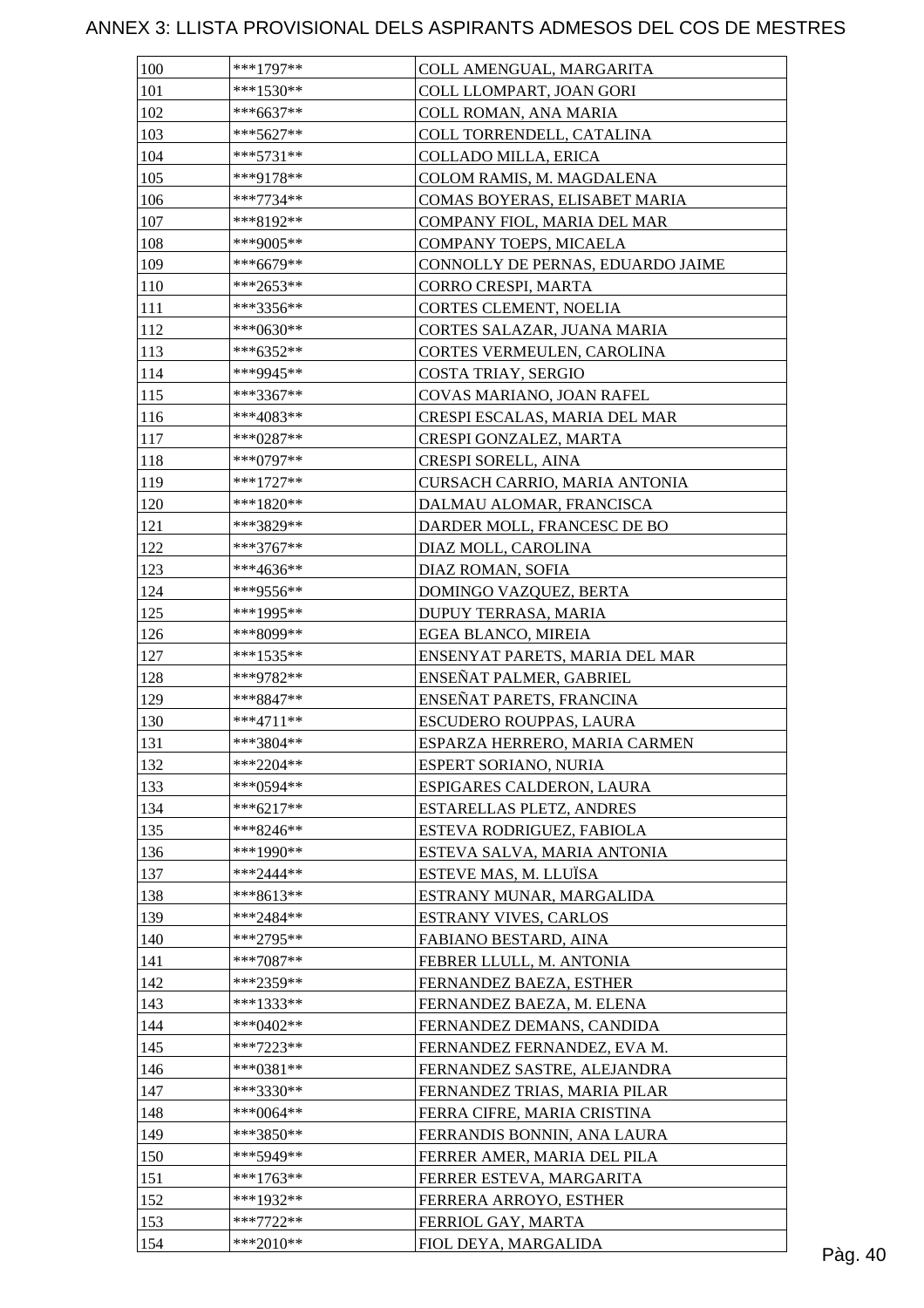| 155 | ***4043**   | FIOL MUNAR, MARIA                   |         |
|-----|-------------|-------------------------------------|---------|
| 156 | $***4268**$ | FIOL NOGUERA, JOSEP MARIA           |         |
| 157 | ***6739**   | FIOL SALOM, M. ANTONIA              |         |
| 158 | $***2310**$ | FLAQUER PEREZ DE MENDIOLA, PERE     |         |
| 159 | ***7986**   | FLORES ALAMINOS, SERGI              |         |
| 160 | $***4527**$ | FLUXA COËNON, PASTORA               |         |
| 161 | ***7937**   | FONT GARAU, MARIA DEL CARM          |         |
| 162 | ***3255**   | FONT LUNA, MARIA                    |         |
| 163 | ***6733**   | FONT MORAGON, AGUEDA                |         |
| 164 | $***6560**$ | FRAU HIJOSA, CLARA                  |         |
| 165 | ***9461**   | FRAU REINES, EVA                    |         |
| 166 | ***1873**   | FUENTESPINA LLOMPART, GABRIEL       |         |
| 167 | $***7174**$ | FULLANA GOMILA, MARGARIDA           |         |
| 168 | $***1646**$ | FUSTER COLL, LAURA                  |         |
| 169 | $***1185**$ | FUSTER SIQUIER, MARTA               |         |
| 170 | $***5901**$ | GALDON NAVARRO, VERONICA            |         |
| 171 | ***8736**   | <b>GALLARDO LAS HERAS, ALBA</b>     |         |
| 172 | ***0194**   | <b>GALLEGO AMADOR, REBECA</b>       |         |
| 173 | ***0225**   | GALLEGO QUESADA, Mª DEL PILAR       |         |
| 174 | $***8765**$ | <b>GARAU ALCOVER, LAURA</b>         |         |
| 175 | $***2130**$ | GARAU GARCIA, CRISTINA              |         |
| 176 | ***2878**   | GARAU SEGUI, ISABEL M.              |         |
| 177 | $***2311**$ | GARCIA ALZAMORA, MONICA             |         |
| 178 | ***8389**   | <b>GARCIA BALLESTER, JUAN PABLO</b> |         |
| 179 | ***8775**   | <b>GARCIA CAMPINS, CARLOS</b>       |         |
| 180 | $***6551**$ | <b>GARCIA MARTINEZ, JOSE DAVID</b>  |         |
| 181 | $***6614**$ | <b>GARCIA MARTORELL, MIREIA</b>     |         |
| 182 | ***3972**   | GARCIA MINGORANCE, FRANCISCO JAVI   |         |
| 183 | ***3889**   | <b>GARCIA RAMON, CAROLINA</b>       |         |
| 184 | ***6273**   | <b>GARCIA RIERA, MERCE</b>          |         |
| 185 | ***2565**   | <b>GARCIA RUIZ, LONGINOS</b>        |         |
| 186 | ***1922**   | GARCIA SERRA, JOANA MARIA           |         |
| 187 | $***9174**$ | GARCIA VILA, MAGDALENA ENCA         |         |
| 188 | ***1972**   | <b>GARRIDO BUSQUETS, NURIA</b>      |         |
| 189 | ***9696**   |                                     |         |
| 190 | ***3580**   | GARROTE HURTADO, MIGUEL ANGEL       |         |
|     | ***3824**   | <b>GAYA MIERAS, JOAN</b>            |         |
| 191 |             | GAYA PARERA, M. ISABEL              |         |
| 192 | ***2398**   | GELABERT CARULLA, JAUME             |         |
| 193 | ***6609**   | GELABERT ROSSELLO, M. ESPERANZA     |         |
| 194 | ***5978**   | GELABERT TROBAT, ANTONIA MARIA      |         |
| 195 | $***7211**$ | GENOVART PRESS, SARA MARGARITA      |         |
| 196 | ***9436**   | <b>GHANIM NUEZ, SAMIR</b>           |         |
| 197 | ***5342**   | GIGANTE GONZALEZ, LAURA             |         |
| 198 | $***1283**$ | <b>GIL MATEU, LLORENÇ</b>           |         |
| 199 | ***0364**   | GIL RODRIGUEZ, CLARA                |         |
| 200 | ***7012**   | GIMENEZ PALMER, ANA ISABEL          |         |
| 201 | $***3740**$ | GIMENEZ RIUTORT, JOANA GABRIELA     |         |
| 202 | $***2163**$ | <b>GINARD PAYERAS, ANTONIA</b>      |         |
| 203 | ***9738**   | GONZALEZ CRESPO, MARIA VANESA       |         |
| 204 | ***9737**   | <b>GONZALEZ ESPASES, ANTONIO</b>    |         |
| 205 | ***8469**   | <b>GONZALEZ GOMILA, PEDRO</b>       |         |
| 206 | ***6179**   | GONZALEZ LOZANO, M. LOURDES         |         |
| 207 | $***2385**$ | GONZALEZ SAN JUAN, AINA ROSA        |         |
| 208 | ***2327**   | <b>GOSCH SANTANA, NOEMI</b>         |         |
| 209 | ***3939**   | GOST VALLESPIR, FRANCISCA MARI      | Pàg. 41 |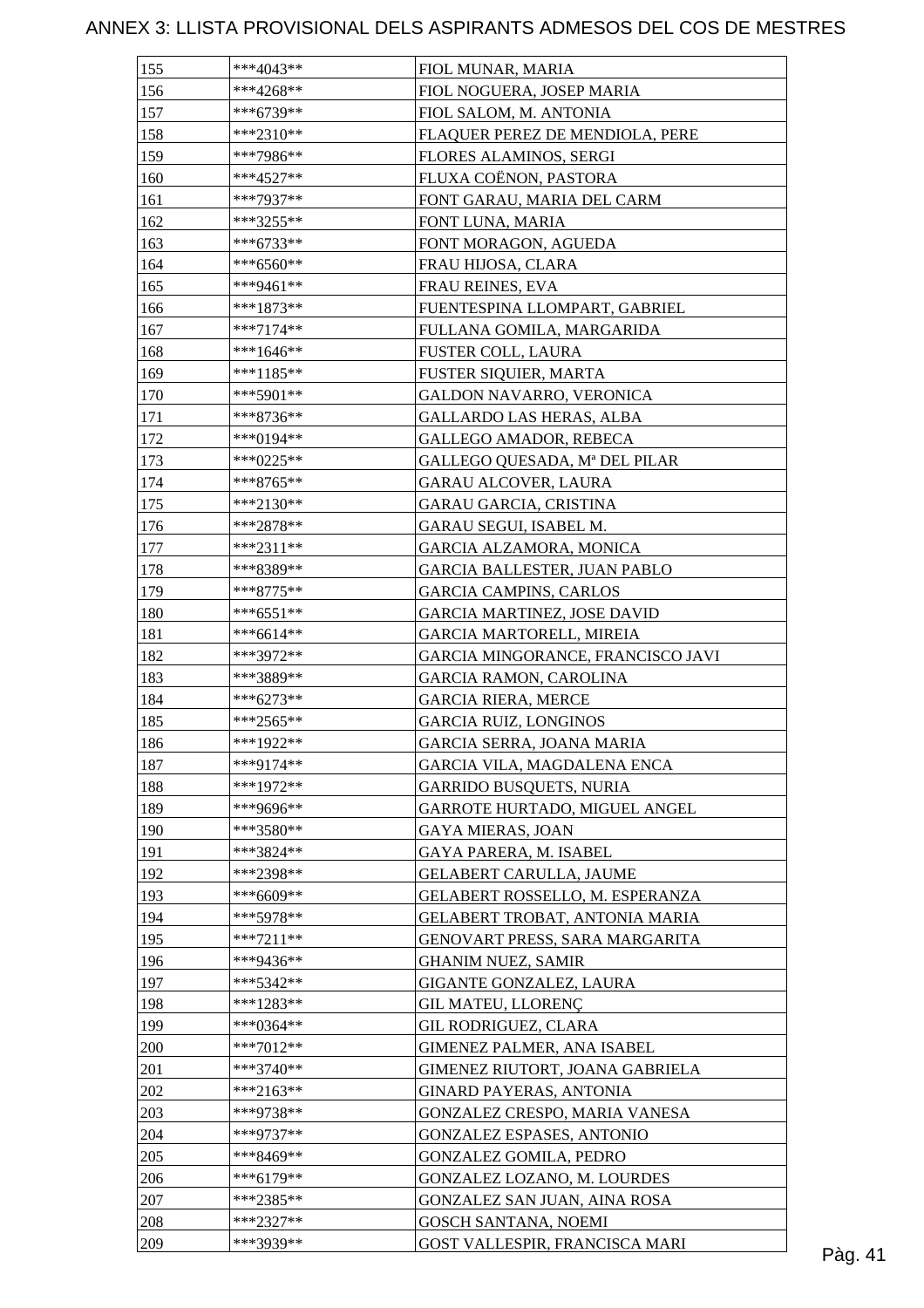| 210 | $***7063**$ | <b>GRANADO CUNILL, NOELIA</b>                               |  |
|-----|-------------|-------------------------------------------------------------|--|
| 211 | ***8820**   | <b>GRANADOS DOLS, ROSA</b>                                  |  |
| 212 | $***1236**$ | <b>GUADIX MONTES, ALEXANDRA</b>                             |  |
| 213 | $***1294**$ | <b>GUARDIOLA MERCADAL, ERICA</b>                            |  |
| 214 | $***1411**$ | GUTIERREZ AZAUSTRE, MARIA JESUS                             |  |
| 215 | $***0188**$ | GUTIERREZ SACARES, JUAN PEDRO                               |  |
| 216 | ***0969**   | HARO GALLUR, M. ANGELES                                     |  |
| 217 | $***2124**$ | HENKEL MARTORELL, SANDRA                                    |  |
| 218 | ***5975**   | HERNANDEZ DE PRADO, ABRAHAM                                 |  |
| 219 | ***5925**   | HERRERO CAMACHO, GABRIEL                                    |  |
| 220 | $***3573**$ | HERRERO DURA, ESTER                                         |  |
| 221 | ***5858**   | HOSSAIN OUHILAL, MARIAM                                     |  |
| 222 | $***1668**$ | HURTADO TORRES, FELIX                                       |  |
| 223 | $***0864**$ | IBAÑEZ GALINDO, CRISTINA                                    |  |
| 224 | ***3916**   | <b>IDEVIK SERVERA, MARIA ELEONOR</b>                        |  |
| 225 | $***2831**$ | INAREJOS AGUILAR, M. DEL MAR                                |  |
| 226 | $***1917**$ | JAUME GARI, MARIA ANTONIA                                   |  |
| 227 | ***8844**   | JAUME MORA, CATERINA                                        |  |
| 228 | $***0543**$ | JIMENEZ DIAZ, LIDIA                                         |  |
| 229 | ***8993**   | JIMENEZ ESCRIBANO, MARIA JOSE                               |  |
| 230 | $***7271**$ |                                                             |  |
| 231 | $***8690**$ | <b>JIMENEZ JIMENEZ, JESUS</b><br><b>JIMENEZ NOVA, SERGI</b> |  |
|     |             |                                                             |  |
| 232 | $***0224**$ | JIMENO LORENTE, MARIA DEL MAR                               |  |
| 233 | ***8358**   | JOFRE TERRASA, MARGALIDA P.                                 |  |
| 234 | $***7118**$ | <b>JUAN ORELL, JOAN</b>                                     |  |
| 235 | $***1548**$ | JUAN TABERNER, CATALINA                                     |  |
| 236 | $***0304**$ | JUAN TORRENS, FERRAN                                        |  |
| 237 | $***7156**$ | LA HOZ RODRIGUEZ, NEREA                                     |  |
| 238 | ***2282**   | LACOMBE GUERRERO, EVA MARIA                                 |  |
| 239 | $***7361**$ | LANCHARRO RICO, FAUSTINA                                    |  |
| 240 | ***5696**   | LEAL AMENGUAL, GLORIA LUISA                                 |  |
| 241 | ***7960**   | LINARES FLORIT, MARIA MAGDALEN                              |  |
| 242 | $***8417**$ | LIZANCOS BENITEZ, JOSE LUIS                                 |  |
| 243 | $***0671**$ | LIZCANO GUZMAN, LIDIA                                       |  |
| 244 | ***7093**   | LLABRES FLEXAS, MIGUEL                                      |  |
| 245 | ***8312**   | LLABRES PAYERAS, MARGARIDA                                  |  |
| 246 | ***2979**   | LLABRES VERDERA, MARINA                                     |  |
| 247 | $***5592**$ | LLAMAS ALARCON, VICTORIA MARIA                              |  |
| 248 | ***3824**   | LLAMAS SANCHEZ, Mª DE LOS ANGE                              |  |
| 249 | ***6410**   | LLANERAS ROJO, AITOR                                        |  |
| 250 | $***1687**$ | LLINAS CLAR, SALVADOR                                       |  |
| 251 | ***6299**   | LLISTO SIMON, PATRICIA                                      |  |
| 252 | $***7220**$ | LLOMPART QUETGLAS, AINA                                     |  |
| 253 | $***7214**$ | LOBATO GALINDO, MARIA DEL CARM                              |  |
| 254 | ***0698**   | LOMAS GIL, ANDREA                                           |  |
| 255 | ***4650**   | LOMBARDO MARTINEZ, IRENE                                    |  |
| 256 | ***0446**   | LOPEZ CANTERO, MARIA                                        |  |
| 257 | $***1841**$ | LOPEZ CAÑETE, M. DEL CARMEN                                 |  |
| 258 | $***0159**$ | LOPEZ DE TORO ROCA, MARIA                                   |  |
| 259 | $***8050**$ | LOPEZ FERRAGUT, ALEJANDRO JAVI                              |  |
| 260 | $***8687**$ | LOPEZ GIL, CRISTINA                                         |  |
| 261 | ***9162**   | LOPEZ MAS, MARINA                                           |  |
| 262 | $***6542**$ | LOPEZ MEDINA, BEATRIZ                                       |  |
| 263 | $***7077**$ | LOPEZ PARES, ANTONI                                         |  |
|     |             |                                                             |  |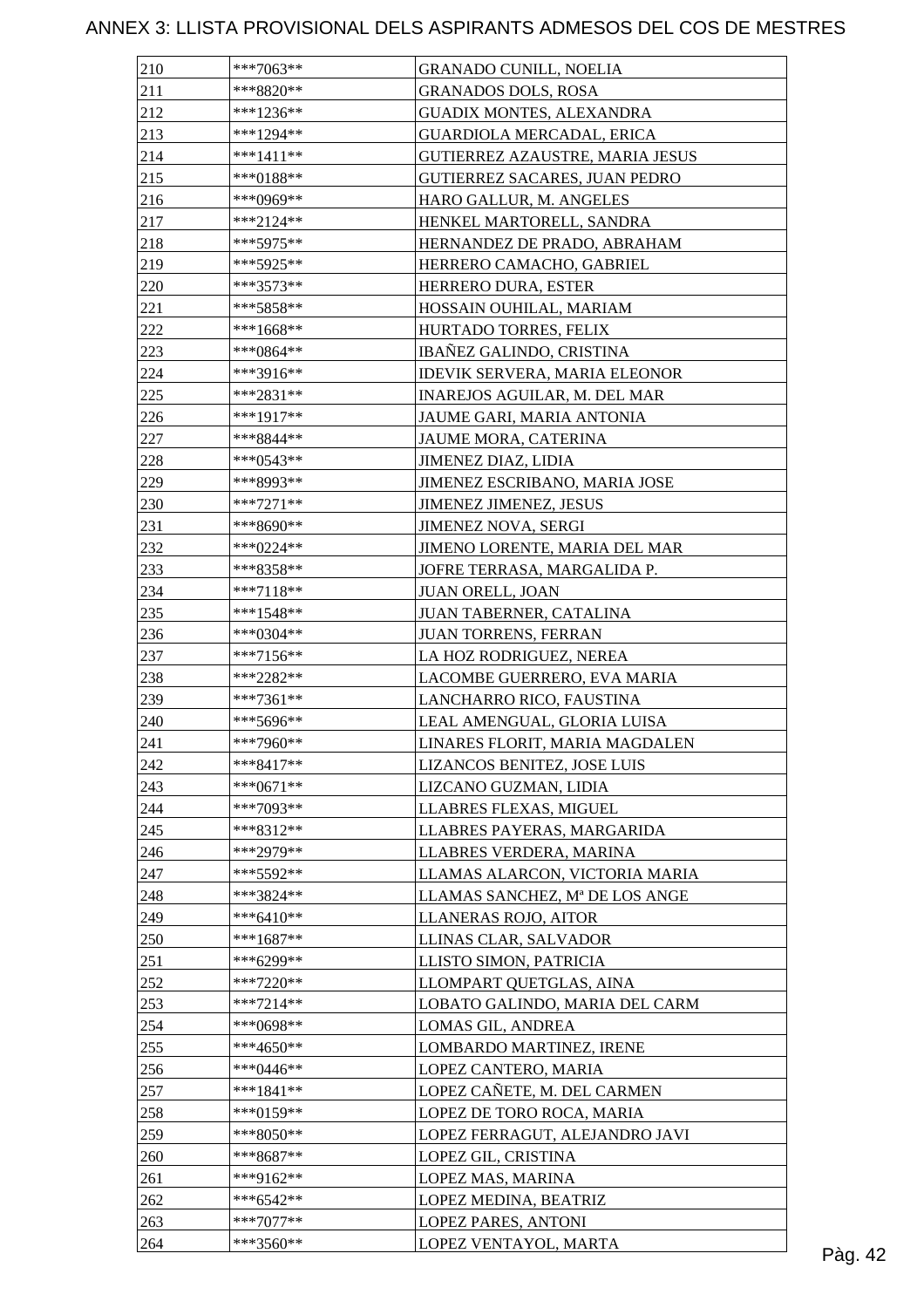| 265        | $***7257**$              | LOPEZ VILCHEZ, CRISTINA MARIA                      |         |
|------------|--------------------------|----------------------------------------------------|---------|
| 266        | $***2726**$              | LUIS SARRION, ANA ISABEL                           |         |
| 267        | ***5620**                | MAGAÑA MIRO, M. CRISTINA                           |         |
| 268        | $***1407**$              | MALBERTI MORAGON, PATRICIA TERES                   |         |
| 269        | $***5770**$              | MANEIRO AGUDO, M. CECILIA                          |         |
| 270        | ***7124**                | <b>MANERA OLIVER, JUAN</b>                         |         |
| 271        | ***0324**                | MANZANO OLIVER, DULCENOMBRE DE                     |         |
| 272        | $***1305**$              | MARCUS COLOM, JOSEP                                |         |
| 273        | ***5393**                | MARIMON MUNAR, JUAN                                |         |
| 274        | $***7411**$              | MARQUES BASTIDA, JAIME ALEJANDR                    |         |
| 275        | $***5560**$              | MARTIN MARTINEZ, DAVID                             |         |
| 276        | ***1908**                | MARTIN MARTINEZ, M. ISABEL                         |         |
| 277        | $***0647**$              | <b>MARTIN PONS, ANA</b>                            |         |
| 278        | ***3537**                | MARTINEZ ARTIGUES, LAURA                           |         |
| 279        | $***6461**$              | MARTINEZ BECEIRO, MARIA                            |         |
| 280        | $***0864**$              | MARTINEZ COMPANY, BEATRIZ                          |         |
| 281        | ***7032**                | MARTINEZ DE LA TORRE, PAULA                        |         |
| 282        | ***1954**                | MARTINEZ LLULL, MARIA DEL MAR                      |         |
| 283        | ***5242**                | <b>MARTINEZ MORALES, JORGE</b>                     |         |
| 284        | $***2508**$              | MARTINEZ NOGUES, AINA                              |         |
| 285        | ***5349**                | MARTINEZ ROBLES, ENRIQUE                           |         |
| 286        | $***8057**$              | MARTORELL NICOLAU, JOANA                           |         |
| 287        | $***1215**$              | MARTORELL PALOU, ANTONIA                           |         |
| 288        | ***8122**                | <b>MAS FERRER, NEUS</b>                            |         |
| 289        | $***7420**$              | MAS GUASP, M. ANTONIA                              |         |
| 290        | $***8724**$              | MAS PUIG, MARGALIDA                                |         |
| 291        | $***5854**$              | MASSIP SASTRE, ANTONIA                             |         |
| 292        | ***8685**                |                                                    |         |
|            | $***1572**$              | MATAS ALVAREZ, AMALIA<br>MATIAS GOST, ANTONI LLUIS |         |
| 293<br>294 |                          |                                                    |         |
| 295        | ***1446**<br>$***0550**$ | MAYANS MAGAÑA, MIGUEL                              |         |
|            |                          | MAYOL LLITERAS, ANTONI                             |         |
| 296        | $***1867**$              | MAYOL MARIANO, CATALINA                            |         |
| 297        | ***1961**<br>$***1257**$ | MEDINA COLL, LAURA                                 |         |
| 298        |                          | MEDINA MEDINA, TANIA                               |         |
| 299        | $***6111**$              | MEDINA MOLINA, MARIA                               |         |
| 300        | ***6602**                | MEDINA SIMONET, NOELIA                             |         |
| 301        | ***9201**                | MELIS CERDAN, REBECA                               |         |
| 302        | ***0526**                | MERIDA SARO, BEATRIZ                               |         |
| 303        | ***6696**                | MESAS INFANTES, VANESA                             |         |
| 304        | ***3768**                | MESQUIDA JIMENEZ, VERONICA                         |         |
| 305        | $***1869**$              | MESTRE BORRAS, PATRICIA                            |         |
| 306        | ***4284**                | MICHELINI DOGNIBENE, VIRGINIA                      |         |
| 307        | $***8179**$              | MILLET GIMENO, BERNAT                              |         |
| 308        | ***0226**                | MIR BADIA, VICTORIA                                |         |
| 309        | $***3921**$              | MIR DE NICOLAS, ESTER M.                           |         |
| 310        | $***0478**$              | MIRALLES BASCUÑANA, MARIA ANTONIA                  |         |
| 311        | $***7093**$              | MIRALLES NIELL, ANTONI                             |         |
| 312        | ***9923**                | MIRALLES REAL, PAULA MARIA                         |         |
| 313        | $***1758**$              | MIRO FONT, MARGALIDA                               |         |
| 314        | $***8151**$              | MIRO MIERAS, MAGDALENA                             |         |
| 315        | $***0686**$              | MOHAMED ALI, MIKA                                  |         |
| 316        | ***5949**                | MOLANO SANCHEZ, NOELIA M.                          |         |
| 317        | ***3669**                | MOLL RIERA, JUANA MARIA                            |         |
| 318        | $***8018**$              | MONSERRAT FULLANA, SANDRA                          |         |
| 319        | $***6133**$              | MONTAÑES ZAPATA, ALICIA                            | Pàg. 43 |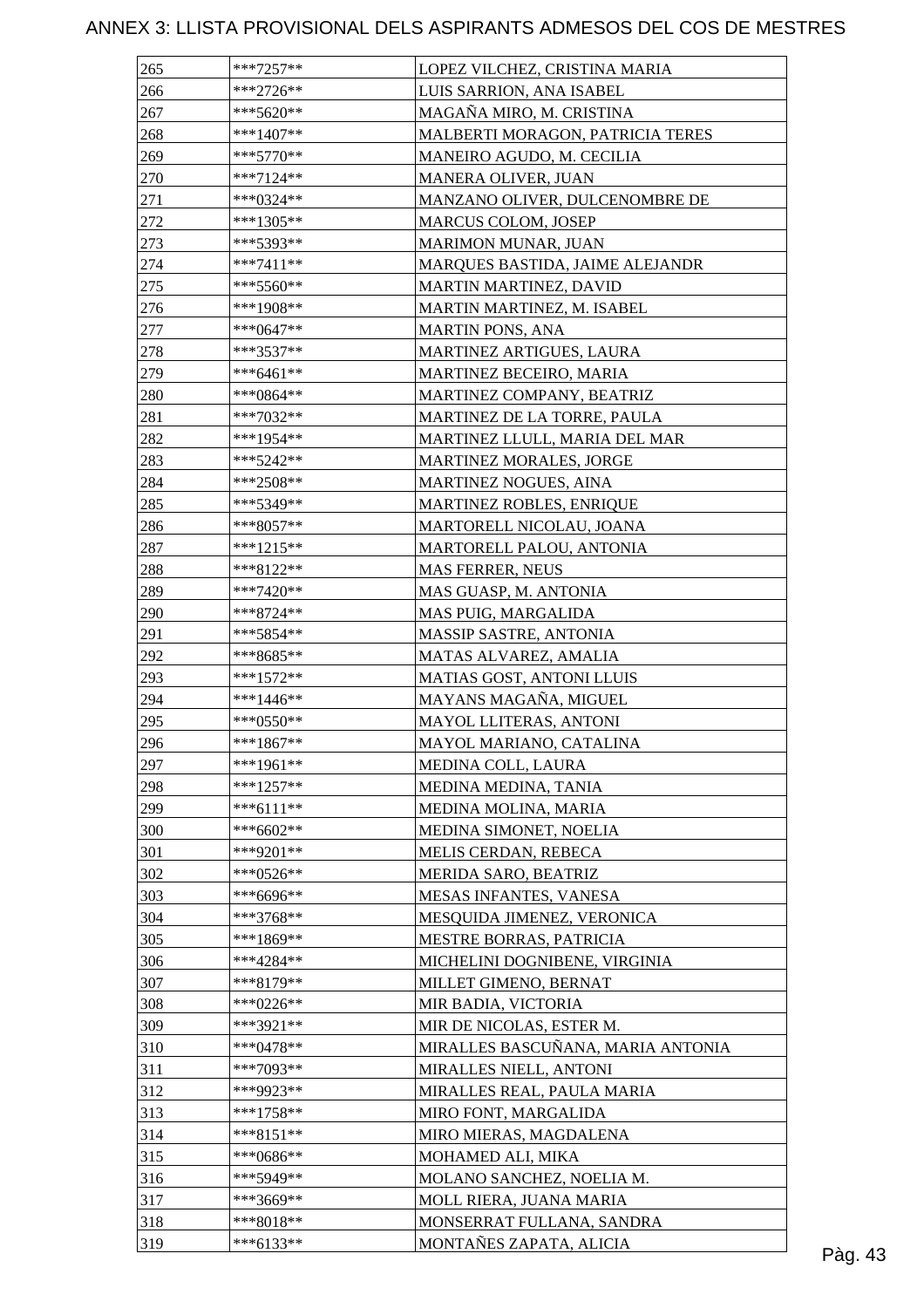| 320 | $***1300**$ | MORA BOSCH, CAROLINA               |         |
|-----|-------------|------------------------------------|---------|
| 321 | ***4771**   | MORA SANCHEZ, CATALINA             |         |
| 322 | ***7291**   | MORALES FAJARDO, MATIAS            |         |
| 323 | $***0841**$ | MORATALLA RAMON, CRISTINA          |         |
| 324 | ***7844**   | MORELL MORAGUES, JERONIMA          |         |
| 325 | $***5758**$ | MORENO ARMADA, AROA                |         |
| 326 | ***0601**   | MORENO GIL, ALEJANDRO              |         |
| 327 | $***6565**$ | MORENO LLABRES, CESAREO            |         |
| 328 | ***8794**   | MORENO MORENO, NOELIA              |         |
| 329 | $***4271**$ | MORENO OBRADOR, MARIA DEL MAR      |         |
| 330 | $***5227**$ | MORENO SERRA, M. NIEVES            |         |
| 331 | $***0687**$ | MORENO VEGA, AFRICA                |         |
| 332 | $***5340**$ | MOREY AMETLLER, IRENE              |         |
| 333 | $***7621**$ | MOREY CASADO, JUAN ANTONIO         |         |
| 334 | ***9066**   | MOREY JOVE, MARIA DEL MAR          |         |
| 335 | ***3593**   | MOYA LLABRES, ISABEL               |         |
| 336 | ***6209**   | MULET PEREZ, PAULA                 |         |
| 337 | ***6198**   | MUNAR REDONDO, ANDREA ALBA         |         |
| 338 | ***8790**   | MUÑOZ BONET, FRANCISCO JOSE        |         |
| 339 | ***9230**   | MUÑOZ GALMES, VICTORIA             |         |
| 340 | $***2664**$ | NADAL FONT, FRANCISCA              |         |
|     | ***8465**   |                                    |         |
| 341 |             | NADAL MARI, HELENA                 |         |
| 342 | ***3777**   | NADAL PORCEL, MARIA JULIA          |         |
| 343 | ***7599**   | NADAL RIBAS, MARIA DEL MAR         |         |
| 344 | $***4767**$ | NAVARRO BELTRAN, MARTA             |         |
| 345 | ***0005**   | NAVARRO MAFE, CARINA               |         |
| 346 | ***2974**   | NAVARRO MERCHAN, ANTONIA           |         |
| 347 | ***8487**   | NICOLAU FERRANDO, ISABEL           |         |
| 348 | $***9511**$ | NICOLINI USTINELLI, CARLA GIULIANA |         |
| 349 | ***8799**   | OBRADOR SANCHEZ, FRANCISCA         |         |
| 350 | $***1807**$ | OLIVER DELACIO, FRANCISCA          |         |
| 351 | ***1079**   | OLIVER DUFOUR, MARTINA             |         |
| 352 | ***6302**   | OLIVER FONT, ANTONIA MARIA         |         |
| 353 | ***2025**   | OLIVER RIBAS, FRANCISCA M.         |         |
| 354 | ***6903**   | ONCALA FRANCO, CRISTINA            |         |
| 355 | $***7350**$ | ORDINAS CLADERA, ALBERTO           |         |
| 356 | ***3405**   | ORELL QUETGLAS, MARGARITA          |         |
| 357 | ***1215**   | PACHECO SANCHEZ, NAOMI             |         |
| 358 | $***7767**$ | PALMER TERRASA, PATRICIA           |         |
| 359 | ***1289**   | PALOMAR SERRA, CATALINA V.         |         |
| 360 | $***5675**$ | PALOU AMER, RAFEL                  |         |
| 361 | ***3817**   | PARERA GALMES, MARINA              |         |
| 362 | $***2533**$ | PARERA SALVA, GUILLERMO A.         |         |
| 363 | $***1284**$ | PAX MARTINEZ, MARIA                |         |
| 364 | ***0941**   | PAYERAS COLL, BARBARA              |         |
| 365 | $***8750**$ | PEÑA MORAN, JOSE MANUEL            |         |
| 366 | ***4192**   | PEÑARRUBIA WHITTLE, JESSICA MAY    |         |
| 367 | $***0441**$ | PEÑAS REYNES, JUANA CRISTINA       |         |
| 368 | ***3543**   | PERELLO BURGUERA, MIQUEL           |         |
| 369 | $***2077**$ | PERELLO FERRER, M. ANTONIA         |         |
| 370 | ***3237**   | PERELLO FLORIT, ANTONIA            |         |
| 371 | $***6011**$ | PERELLO MATHEU, ANA                |         |
| 372 | ***6792**   | PERELLO MUT, ANTONIA               |         |
| 373 | ***1355**   | PERELLO TORRANDELL, MARGARITA      |         |
| 374 | ***4708**   | PEREZ MARQUEZ, NATALIA             | Pàg. 44 |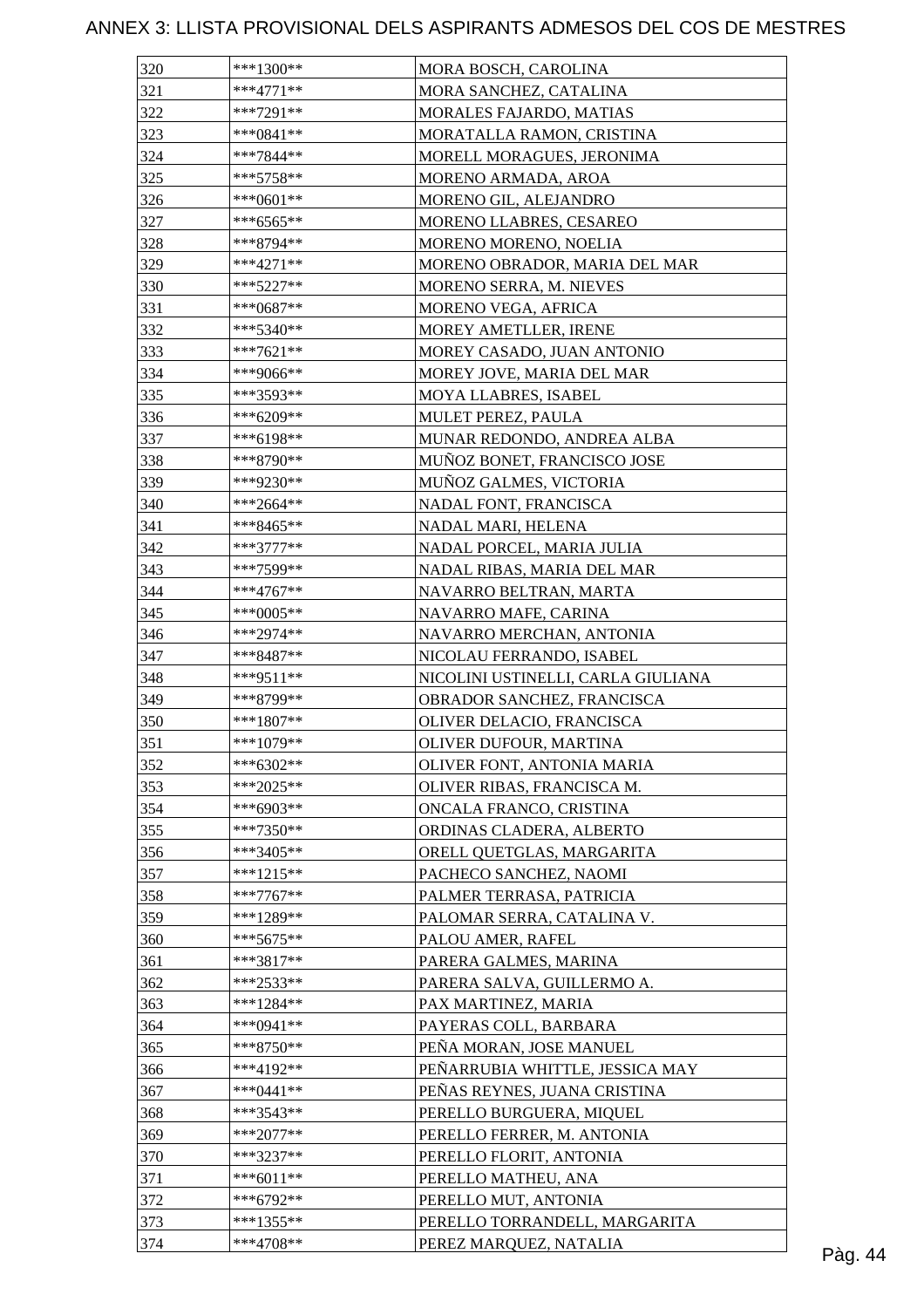| 375 | ***2974**   | PEREZ SEGURA, EUGENIA XIAOBU     |         |
|-----|-------------|----------------------------------|---------|
| 376 | ***5854**   | PERICAS CAMPOS, Mª ESPERANZA     |         |
| 377 | ***1539**   | PERICAS CAÑELLAS, NIEVES         |         |
| 378 | ***4484**   | PICO TUGORES, FRANCISCA          |         |
| 379 | ***2385**   | PICORNELL BENNASER, J. FRANCISCA |         |
| 380 | ***7013**   | PICORNELL NADAL, MARIA ANTONIA   |         |
| 381 | ***1753**   | PIERAS SALES, PILAR              |         |
| 382 | ***5692**   | PINEDA DOMINGUEZ, MAGDALENA      |         |
| 383 | ***8815**   | PINEL CARDONA, VIRGINIA          |         |
| 384 | $***7423**$ | PINOS GALLEGO, ALICIA            |         |
| 385 | ***9116**   | PINTER DE BRITO, MARINA          |         |
| 386 | $***1444**$ | PIÑA GONZALEZ, PATRICIA          |         |
| 387 | $***2756**$ | PLANAS GARAU, ANTONIA M.         |         |
| 388 | ***1650**   | PLANAS VALLORI, RESURRECCIO      |         |
| 389 | ***1952**   | PLANISI MESQUIDA, ANTONIA        |         |
| 390 | $***8160**$ | PLAZA DIAZ, JUAN CARLOS          |         |
| 391 | ***1868**   | PLOMER SERRA, MARIA DEL MAR      |         |
| 392 | $***6613**$ | POL LLOMPART, M. ANTONIA         |         |
| 393 | ***8769**   | POL TERRASA, ISABEL              |         |
| 394 | $***1601**$ | PONS BELTRAN, ESPERANÇA          |         |
| 395 | $***6615**$ | PONS CRESPI, CATALINA            |         |
| 396 | ***7826**   | PONS GONZALEZ, ALANA             |         |
| 397 | ***8725**   |                                  |         |
|     |             | PONS LLABRES, MARIA ANTONIA      |         |
| 398 | ***0988**   | PONS PONS, INES                  |         |
| 399 | $***1341**$ | PONS PONS, VERONICA              |         |
| 400 | ***1734**   | PONS TUGORES, M. LLUÏSA          |         |
| 401 | ***3678**   | PONT CERDA, MARIA ISABEL         |         |
| 402 | ***3849**   | PONT OLIVER, BARBARA             |         |
| 403 | ***8193**   | PRATS PARRON, M. FRANCISCA       |         |
| 404 | ***0797**   | PRATS TORRES, SILVIA             |         |
| 405 | ***7094**   | PRIETO GARCIA, CRISTINA          |         |
| 406 | ***7206**   | PUGA MARTORELL, MARIA CRISTINA   |         |
| 407 | $***3136**$ | PUIG NOGUERA, JOSE JUAN          |         |
| 408 | ***9651**   | PULIDO OLIVARES, SAMANTHA        |         |
| 409 | $***8413**$ | PULIDO SALAS, DAVID              |         |
| 410 | ***8948**   | QUERALT MAIRATA, JULIA ONA       |         |
| 411 | ***1220**   | QUES PERELLO, MARIA ANTONIA      |         |
| 412 | $***2811**$ | RAMIS PERALTA, MARIA JOSE        |         |
| 413 | ***1616**   | RAMIS QUISPE, ELISA              |         |
| 414 | ***1809**   | RAMIS TUGORES, ROSA MARIA        |         |
| 415 | ***8692**   | RAMON PONS, MARGALIDA            |         |
| 416 | ***6232**   | REBASSA OLIVER, AGUEDA           |         |
| 417 | $***8431**$ | REDA COLL, JOAN                  |         |
| 418 | ***3358**   | REINA FERRAGUT, CAROLINA         |         |
| 419 | ***5693**   | REUS MAURA, ISABEL               |         |
| 420 | ***8126**   | REYES AGUILERA, ESTIBALIZ        |         |
| 421 | ***0251**   | REYNES TRIAS, LIDIA              |         |
| 422 | ***2032**   | RIBAS ESTRELLA, PAULA            |         |
| 423 | ***7865**   | RIBAS GOMILA, JORDI              |         |
| 424 | $***5562**$ | RIBOT RUL-LAN, MARIA S.          |         |
| 425 | ***3529**   | RIERA CATALA, JUAN PEDRO         |         |
| 426 | ***3785**   | RIERA JULIA, CAROLINA M          |         |
| 427 | $***5066**$ | RIGO JULIA, MARIA PILAR          |         |
| 428 | ***1402**   | RIGO SERRA, MARINA               |         |
| 429 | ***1859**   | RIUTORT FIGUERAS, INMACULADA     | Pàg. 45 |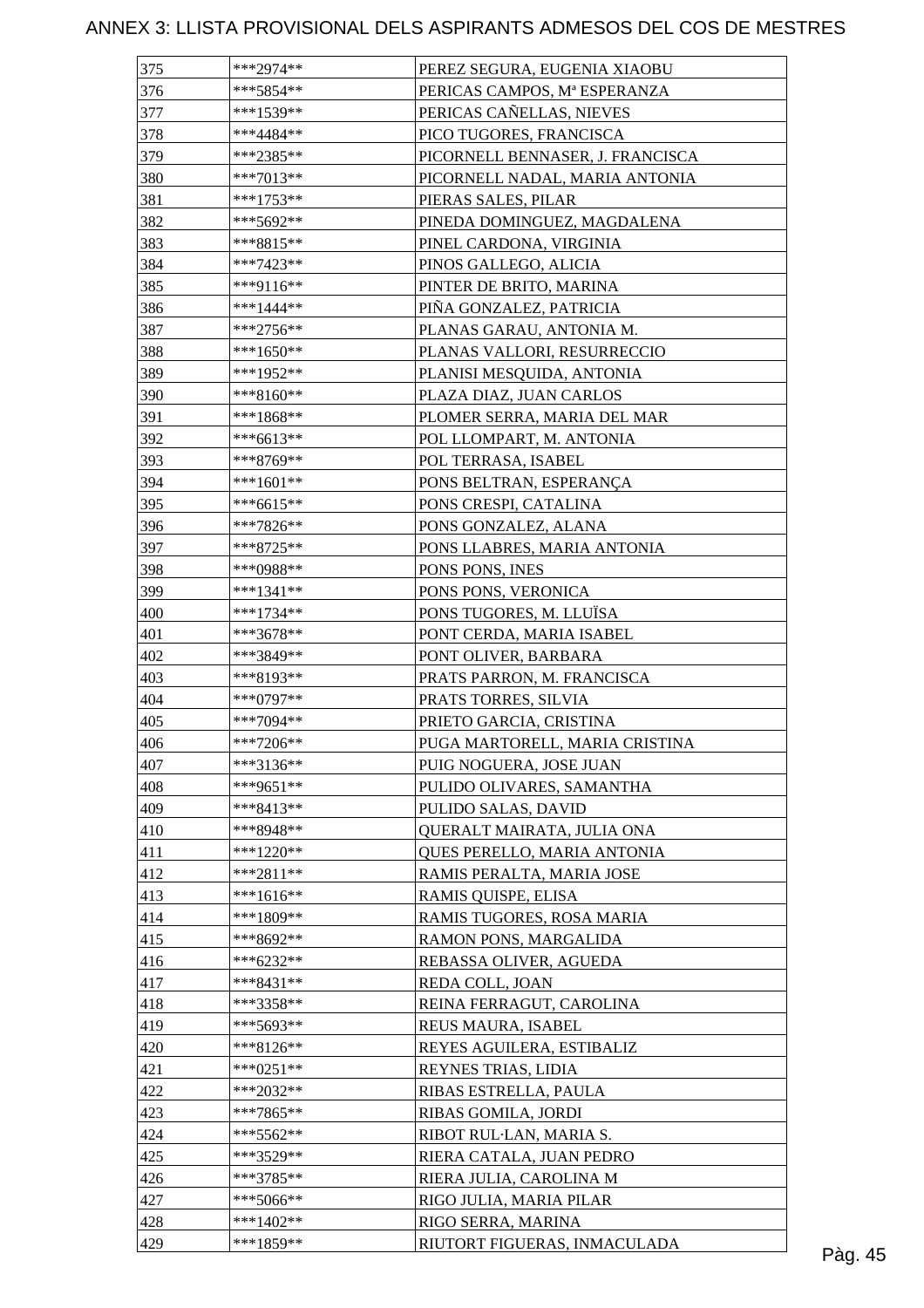| 430 | $***5774**$ | RIUTORT FLAQUER, CATALINA         |  |
|-----|-------------|-----------------------------------|--|
| 431 | ***2383**   | RIUTORT GONZALEZ, ADELA           |  |
| 432 | ***4533**   | RIVAS FRESNEDA, M. JOSEFA         |  |
| 433 | $***4132**$ | RIVAS JIMENEZ, ELENA              |  |
| 434 | ***8409**   | RIVERO ORTEGA, MARIA DEL CARM     |  |
| 435 | ***8321**   | ROBLES GARCIA, PAULA              |  |
| 436 | $***6565**$ | ROBLES ROCA, RAMON                |  |
| 437 | $***6969**$ | RODADO MARTI, BEATRIZ             |  |
| 438 | ***3125**   | RODERO ALEMANY, ALICIA            |  |
| 439 | ***4490**   | RODRIGUEZ FERNANDEZ, ESTHER       |  |
| 440 | $***1325**$ | RODRIGUEZ GARCIA, LORENA          |  |
| 441 | $***0057**$ | RODRIGUEZ ROMAN, VERONICA         |  |
| 442 | ***9065**   | RODRIGUEZ SANCHEZ, PABLO          |  |
| 443 | $***8428**$ | ROIG MEDINAS, MANUELA             |  |
| 444 | ***9501**   | ROIG SERRA, MARIA                 |  |
| 445 | $***1378**$ | ROLDAN LLINAS, MIQUEL             |  |
| 446 | $***2077**$ | ROMAGUERA ORDINAS, MARIA VICTORIA |  |
| 447 | ***9128**   | ROMERA REIG, ALBA                 |  |
| 448 | $***1766**$ | ROMERO RODRIGUEZ, MARINA          |  |
| 449 | ***8377**   | ROMEU RUIZ, LYDIA                 |  |
| 450 | ***2437**   | ROSSELLO DALMAU, M. VICTORIA      |  |
| 451 | $***7517**$ | ROSSELLO MOLINA, AINA             |  |
|     |             |                                   |  |
| 452 | $***7144**$ | ROSSELLO MORA, CATALINA           |  |
| 453 | $***3175**$ | ROSSELLO ROSSELLO, ANA M.         |  |
| 454 | ***4202**   | ROSSELLO SORELL, MARIA            |  |
| 455 | $***7445**$ | ROTGER CASTELLO, BARBARA INES     |  |
| 456 | $***8467**$ | RUBERT ABRINES, JOAN PERE         |  |
| 457 | $***1527**$ | RUEDA MARIMON, CATALINA           |  |
| 458 | $***1176**$ | RUIZ RAYA, LAURA                  |  |
| 459 | $***0548**$ | SAEZ MORAGUES, FRANCISCA          |  |
| 460 | ***8941**   | SAGRERA LLORET, MARTA             |  |
| 461 | $***7517**$ | SAIZ GONZALEZ, VICTOR             |  |
| 462 | ***7939**   | <b>SALA FERRIOL, LLUCIA</b>       |  |
| 463 | $***7316**$ | SALAMANCA MORAGUES, CATALINA      |  |
| 464 | $***5207**$ | SALAS GINART, JUANA MARIA         |  |
| 465 | ***1994**   | SALAS TEBAR, MARIA JOSE           |  |
| 466 | $***4421**$ | SALAS TUGORES, INMACULADA         |  |
| 467 | $***0937**$ | SAMPOL GUIDET, MARIA VICTORIA     |  |
| 468 | ***2884**   | SANCHEZ AGUILO, ANTONIO           |  |
| 469 | ***1579**   | SANCHEZ AMENGUAL, NURIA           |  |
| 470 | ***3866**   | SANCHEZ ESTELA, MARIA ANTONIA     |  |
| 471 | ***0520**   | SANCHEZ RAMIS, YLENIA             |  |
| 472 | $***1948**$ | SANCHEZ SAMPOL, JOANA MARIA       |  |
| 473 | $***3915**$ | SANCHEZ VICH, MONICA              |  |
| 474 | ***9878**   | SARDENY JOLIS, ALEIX              |  |
| 475 | ***6484**   | <b>SASTRE FALLET, LIDIA</b>       |  |
| 476 | $***8565**$ | SASTRE GALMES, ISABEL             |  |
| 477 | $***5695**$ | SASTRE NADAL, COLOMA MARIA        |  |
| 478 | $***1532**$ | SEGUI SEGUI, MARIA INES           |  |
| 479 | $***5443**$ | SEGURA MIR, ARACELI               |  |
| 480 | ***3881**   | SEGURA RAMIREZ, M. DEL MAR        |  |
| 481 | $***8877**$ | SEMPERE PIRA, ESPERANÇA           |  |
| 482 | $***3077**$ | SERRA COMAS, TEODORO              |  |
| 483 | ***9913**   | SERRA CRESPI, FRANCISCA           |  |
| 484 | ***8334**   | SERRA MARTINEZ, LLORENÇ           |  |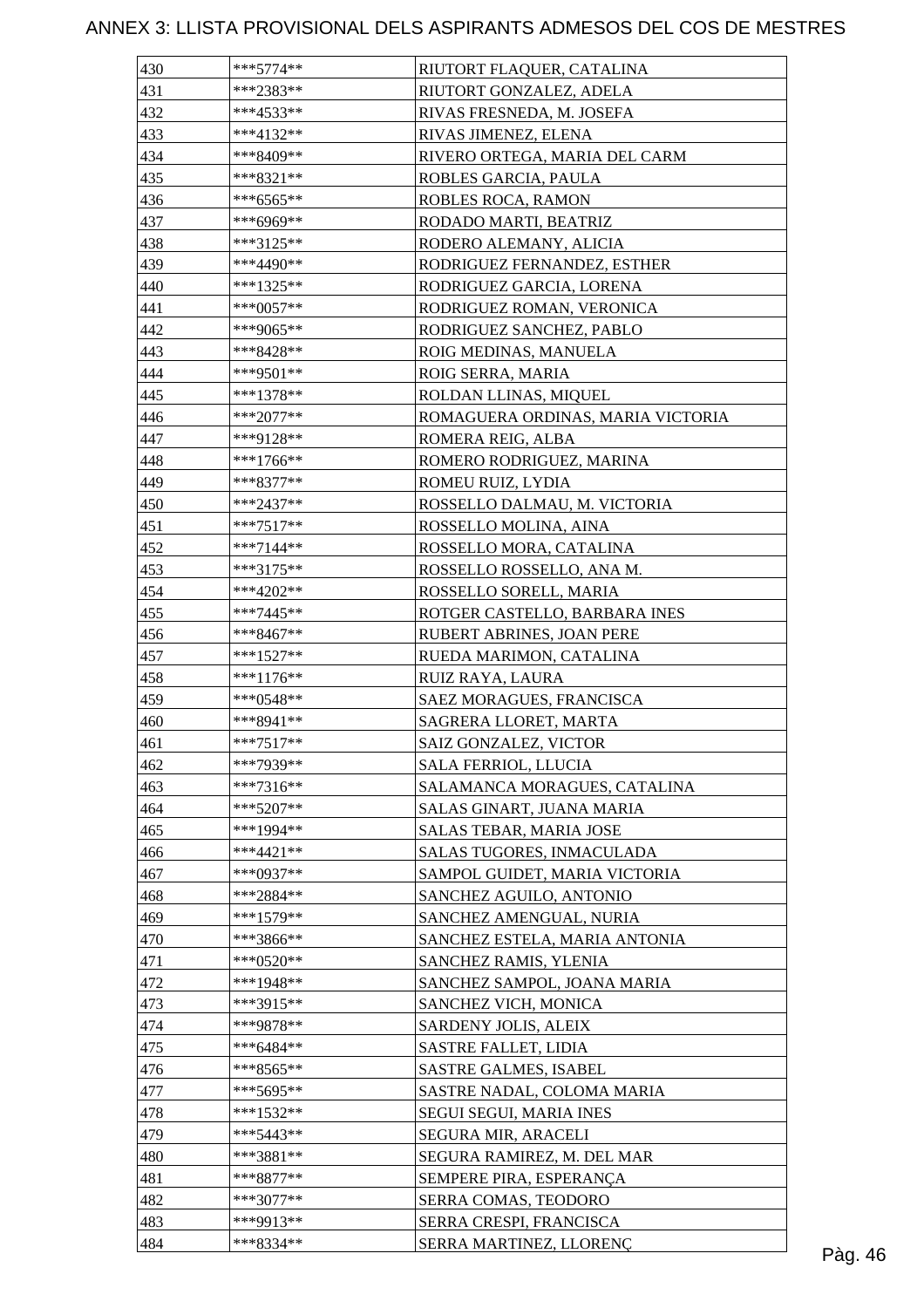| 485 | ***9601**   | SERRA PARRONDO, AIDA                         |
|-----|-------------|----------------------------------------------|
| 486 | ***4292**   | SERRA ROSA, M. ELENA                         |
| 487 | ***8339**   | SERRANO CAMACHO, LAURA                       |
| 488 | ***7467**   | SERVERA MERIN, MARIA ENCARNAC                |
| 489 | ***3781**   | SERVERA NEBOT, MIQUEL ANGEL                  |
| 490 | ***4272**   | SERVERA PASQUAL, JOANA                       |
| 491 | ***3961**   | SEVILLA VILANOVA, MARIA DEL MAR              |
| 492 | ***9934**   | SIERRA LOPEZ, JOSE ANTONIO                   |
| 493 | ***8858**   | SIMONCELLI DOMINGUEZ, CARLOS                 |
| 494 | ***3836**   | SIQUIER ESTELA, MARIA DEL MAR                |
| 495 | ***6391**   | SIRERA CONTESTI, CRISTINA                    |
| 496 | ***8658**   | SITGES ROIG, LLORENÇ                         |
| 497 | ***9231**   | SITJAR SALVA, SEBASTIA                       |
| 498 | ***4195**   | SOLER QUERT, ELENA                           |
| 499 | ***3842**   | SOMMER FERNANDEZ, MELISSA                    |
| 500 | ***6088**   | SORACCO BUONANO, YANINA NATALIA              |
| 501 | ***0795**   | <b>SUAU FONT, MIQUEL</b>                     |
| 502 | ***5877**   | SUAU ZAFRA, FRANCISCA                        |
| 503 | ***5996**   | SUREDA SALAS, MARIA VICTORIA                 |
| 504 | ***4287**   | TABERNER BARCELO, MARGALIDA                  |
| 505 | ***1062**   | TALERO LOPEZ, GLORIA MARIA                   |
| 506 | ***8612**   | TARONGI VERT, APOL·LONIA                     |
| 507 | ***4038**   | TEJEIRO FERRA, ANGELA                        |
| 508 | ***9862**   | THOMAS CUENCA, JOAN MARTI                    |
| 509 | ***2380**   | TOMAS ADROVER, JAUME                         |
| 510 | ***9107**   | TORO UCENDO, ANDREA                          |
| 511 | ***6169**   | TORRENS MULET, LAURA                         |
| 512 | ***7155**   | TORRENS SEBASTIAN, ANTONIO                   |
| 513 | ***1433**   | TORRES PONS, LAURA                           |
| 514 | ***1153**   | TORRES QUEROL, TERESA                        |
| 515 | ***1074**   | TORRES VILAR, MAGDALENA                      |
| 516 | ***0867**   | TOUS MARROIG, AINA                           |
| 517 | $***0314**$ | TRIAY ROCA, JUAN ANTONIO                     |
| 518 | ***2603**   | TRIGUERO COMINO, ALEJANDRO                   |
| 519 | $***6191**$ | TROBAT GARCIAS, CATERINA                     |
| 520 | $***2543**$ | TRUYOLS JUAN DE SENTMENAT, MARIA DEL<br>CARM |
| 521 | ***9324**   | UMBERT BAARTMANS, PATRICI                    |
| 522 | $***2417**$ | USERO SANCHEZ, DANIEL                        |
| 523 | ***8754**   | VALENCIA LEON, JOHANNA                       |
| 524 | ***9582**   | VALERO PALMER, M. VICTORIA                   |
| 525 | ***1898**   | VALLESPIR SANCHEZ, MARINA                    |
| 526 | ***2113**   | VALLORI AGUILO, FRANCISCA MARI               |
| 527 | ***9157**   | VALLORI VALDES, MAGDALENA                    |
| 528 | ***3933**   | VALLS RUIZ, GABRIEL                          |
| 529 | ***7154**   | VANRELL MATAS, MARGALIDA                     |
| 530 | ***7985**   | VEGA HERRAIZ, ANA MARIA                      |
| 531 | ***1978**   | VEGA MUNAR, MARIA                            |
| 532 | ***1360**   | VERDERA ESCANDELL, JORDI                     |
| 533 | ***7704**   | VICENS FERNANDEZ, PAULA                      |
| 534 | ***5927**   | VILA PEREZ, PAULA                            |
| 535 | ***1584**   | VILCHEZ TALAVERA, MANUELA                    |
| 536 | ***9800**   | VIOQUE MASIP, DESIREE                        |
| 537 | ***3636**   | VIVER CERDA, ALBERTO                         |
| 538 | $***4411**$ | VIVER FANALS, M. NEUS                        |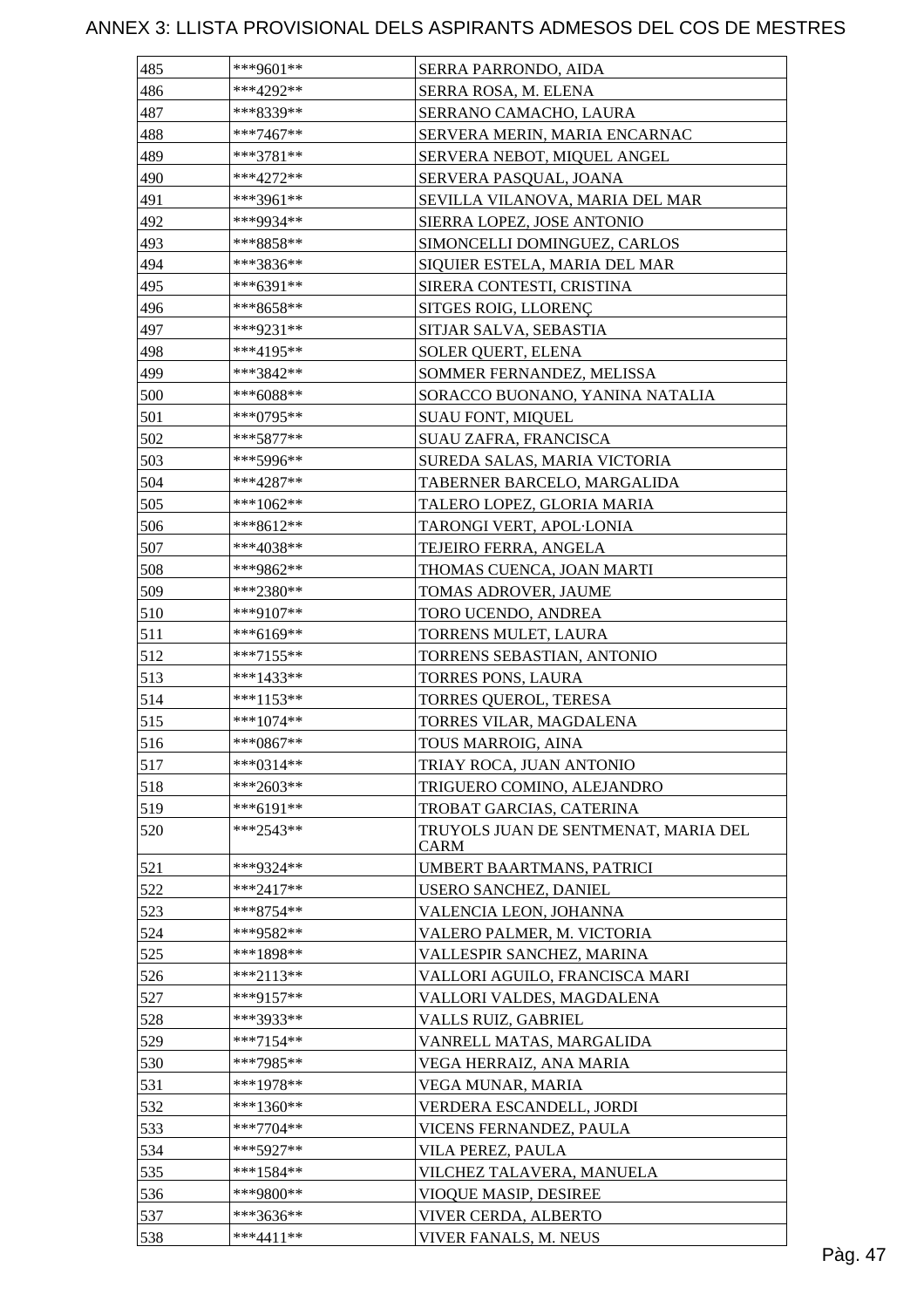| 152c     | OR I 4               |
|----------|----------------------|
| الممالد  | 'IN.                 |
| $-75.76$ | $\mathbf{r}$         |
| $\sim$   | $\sum_{i=1}^{n}$     |
| ر ر ا    | <b>THATH INDIANA</b> |
| .        | $\sim$               |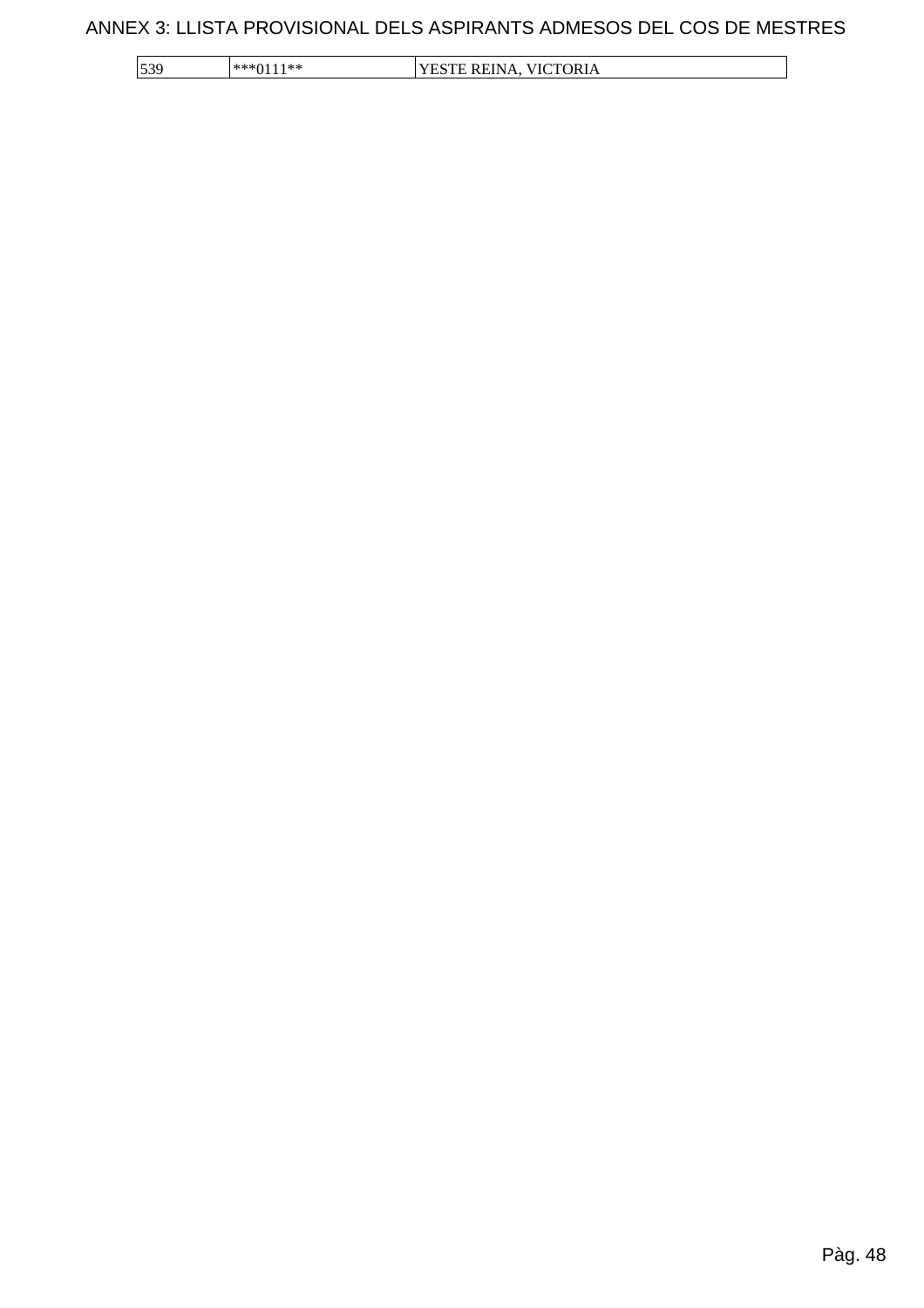# **Illa: MALLORCA** Cos: 0597 - MESTRES<br>Especialitat: PRI - EDUCACIÓ PRIMÀRIA

ACCÉS<sub>2</sub>

| INTIN<br>IVI<br>71 V | DNI        | JAM<br>NUIVL                          |
|----------------------|------------|---------------------------------------|
|                      | ↑~<**<br>м | ገ ALMENDROS,<br>ESTHER<br><b>BERO</b> |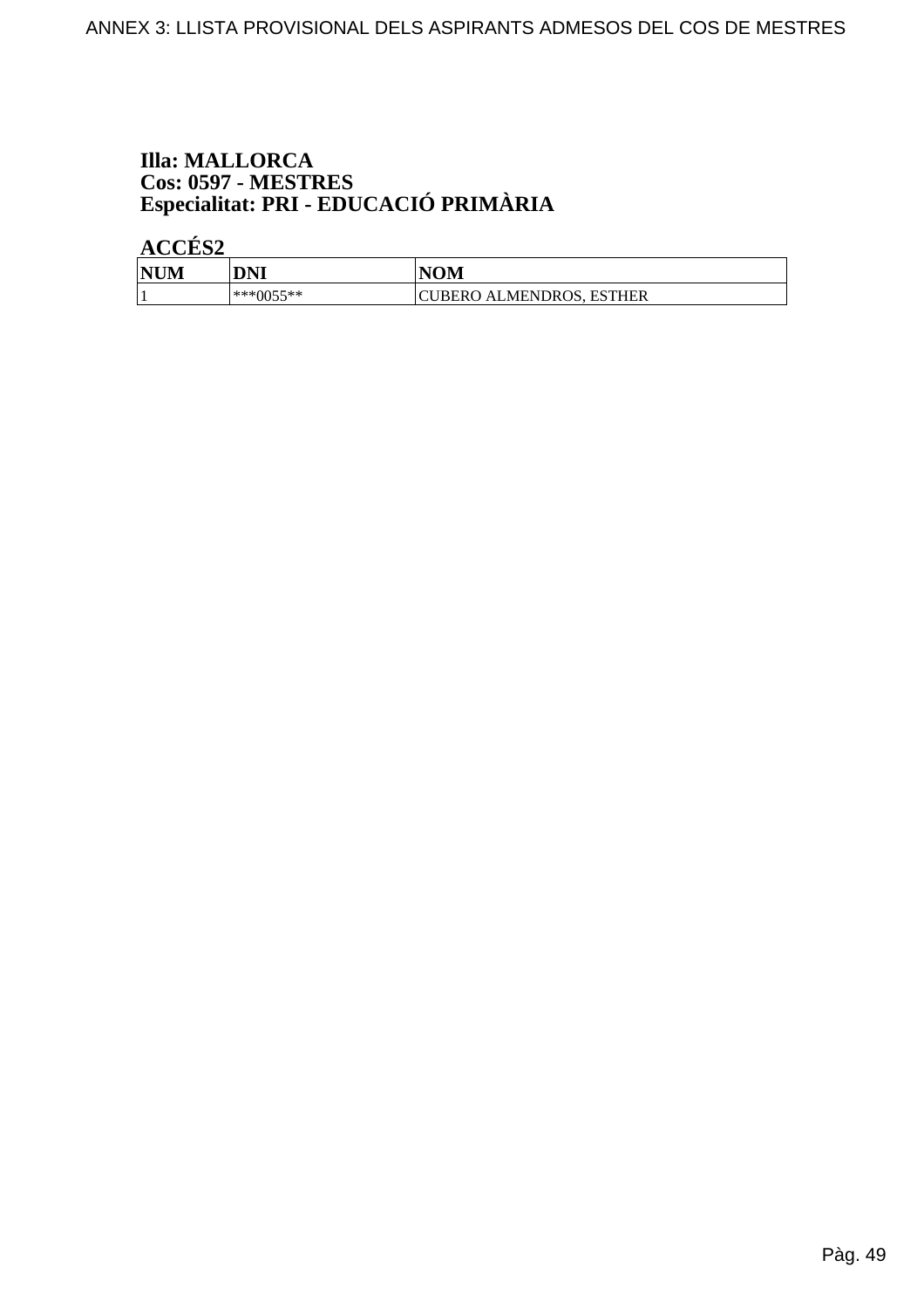#### **Illa: MENORCA Cos: 0597 - MESTRES Especialitat: PRI - EDUCACIÓ PRIMÀRIA**

| <b>ACCÉS 1</b>  |             |                                 |
|-----------------|-------------|---------------------------------|
| <b>NUM</b>      | <b>DNI</b>  | <b>NOM</b>                      |
| 1               | ***2533**   | <b>BIBILONI FRANCO, ANTONIO</b> |
| $\overline{c}$  | ***3837**   | CAPELLA VAZE, KIMBERLY          |
| $\mathfrak{Z}$  | ***9909**   | CARRETERO MARI, M. CRISTINA     |
| $\overline{4}$  | ***4290**   | CASTILLO CURSACH, MAURA BRIGIDA |
| 5               | ***8753**   | CASTRO CLEMENS, MARIA AURORA    |
| 6               | ***4207**   | CAULES BOSCH, CARLOS            |
| $\tau$          | ***4626**   | CAVALLER MERCADAL, NURIA        |
| $\vert 8$       | ***4012**   | COUSIN MESQUIDA, JOAN           |
| $\overline{9}$  | ***7078**   | CUETO GAÑET, LAURA              |
| <sup>10</sup>   | ***9201**   | DE BLAS GIL, JULIA              |
| 11              | ***9497**   | DIEZ MASSOT, MAGDALENA C.       |
| 12              | $***6797**$ | DURA VIZUETE, MARIA MONTIEL     |
| $\overline{13}$ | ***0818**   | FEBRER VAN WALRE, SARA          |
| 14              | ***1320**   | FERNANDEZ MARTINEZ, ANA BELEN   |
| 15              | ***4391**   | <b>FLORIT ALLES, RAQUEL</b>     |
| 16              | ***4426**   | FLORIT ORFILA, CATERINA         |
| 17              | ***6656**   | <b>GAMERO NAVARRO, IGNACIO</b>  |
| 18              | $***4207**$ | <b>GOMEZ TEJERO, SERGIO</b>     |
| 19              | ***4645**   | <b>GOMILA BENEJAM, MARTA</b>    |
| 20              | ***8521**   | GONZALEZ PLAZA, ANA M.          |
| 21              | ***1247**   | <b>GUERRERO CARRERAS, THAIS</b> |
| 22              | ***0279**   | HUGUET PONS, JOSE M.            |
| 23              | ***9663**   | LATORRE CORTELL, GELSA M.       |
| 24              | ***4530**   | LEON GARRIDO, PEPA              |
| 25              | ***4475**   | MARQUES FLORIT, JAUME           |
| 26              | ***1056**   | <b>MARTI GOMILA, RAQUEL</b>     |
| 27              | ***1426**   | MARTINEZ LLOPIS, CRISTIAN       |
| 28              | ***1131**   | MARTINEZ MARTIN, ANA            |
| 29              | $***4575**$ | MASCARO PONS, MARGALIDA PILA    |
| 30              | ***0803**   | MELSION TUDURI, LAURA           |
| 31              | ***4276**   | MOLL CAVALLER, EVA              |
| 32              | ***0398**   | ORFILA VINENT, LLUIS            |
| 33              | $***7551**$ | PERMANYER CAÑAS, NURIA          |
| 34              | ***1203**   | PONS GREGORIO, AIDA             |
| 35              | ***0174**   | PONS PONS, M. AUXILIADORA       |
| 36              | ***1139**   | PONS PONS, NATALIA              |
| 37              | $***1441**$ | PONS THOMAS, ANDREA             |
| 38              | $***0434**$ | PONS VILLALONGA, MARC           |
| 39              | ***1139**   | PRETO GOMILA, MARC              |
| 40              | ***4111**   | PULIDO PONS, ANDRES             |
| 41              | $***0278**$ | ROIG REBAQUE, ELISA             |
| 42              | $***4172**$ | ROTGER MARTI, CESAR             |
| 43              | ***0844**   | SANS VILLALONGA, LORENZO        |
| 44              | $***1228**$ | SASTRE BIBILONI, BARBARA        |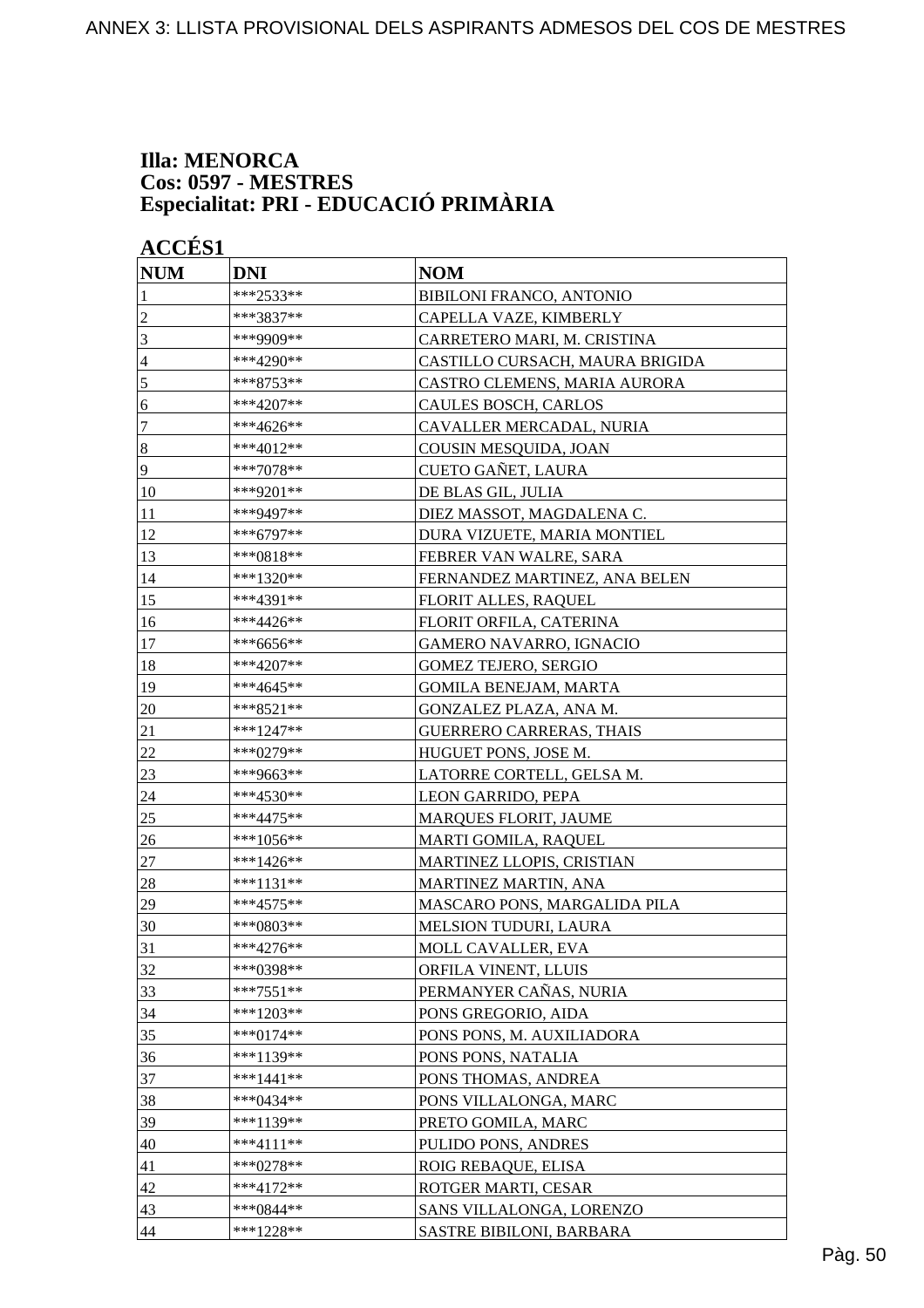| 45 | ***2743**    | SASTRE CASALI, MARIA DEL MAR |
|----|--------------|------------------------------|
| 46 | ***0939**    | SINTES CARRERAS, CLAUDIA     |
| 47 | $***5583**$  | SOMEÑO CANET, RAQUEL         |
| 48 | ***5866**    | TUR TORRES, M. BELEN         |
| 49 | ***7680**    | VERA ESTRADA, ANNA           |
| 50 | ***0925**    | VIDAL LOPEZ, CYNTHIA         |
| 51 | ***()930**   | VILLALONGA PONS, MARTA       |
| 52 | *** $0821**$ | VILLANUEVA IZQUIERDO, CLARA  |
| 53 | $***0775**$  | VINENT MARTIN, MARIA JOSE    |
| 54 | ***1566**    | VIÑAS PIÑEIRO, LETICIA       |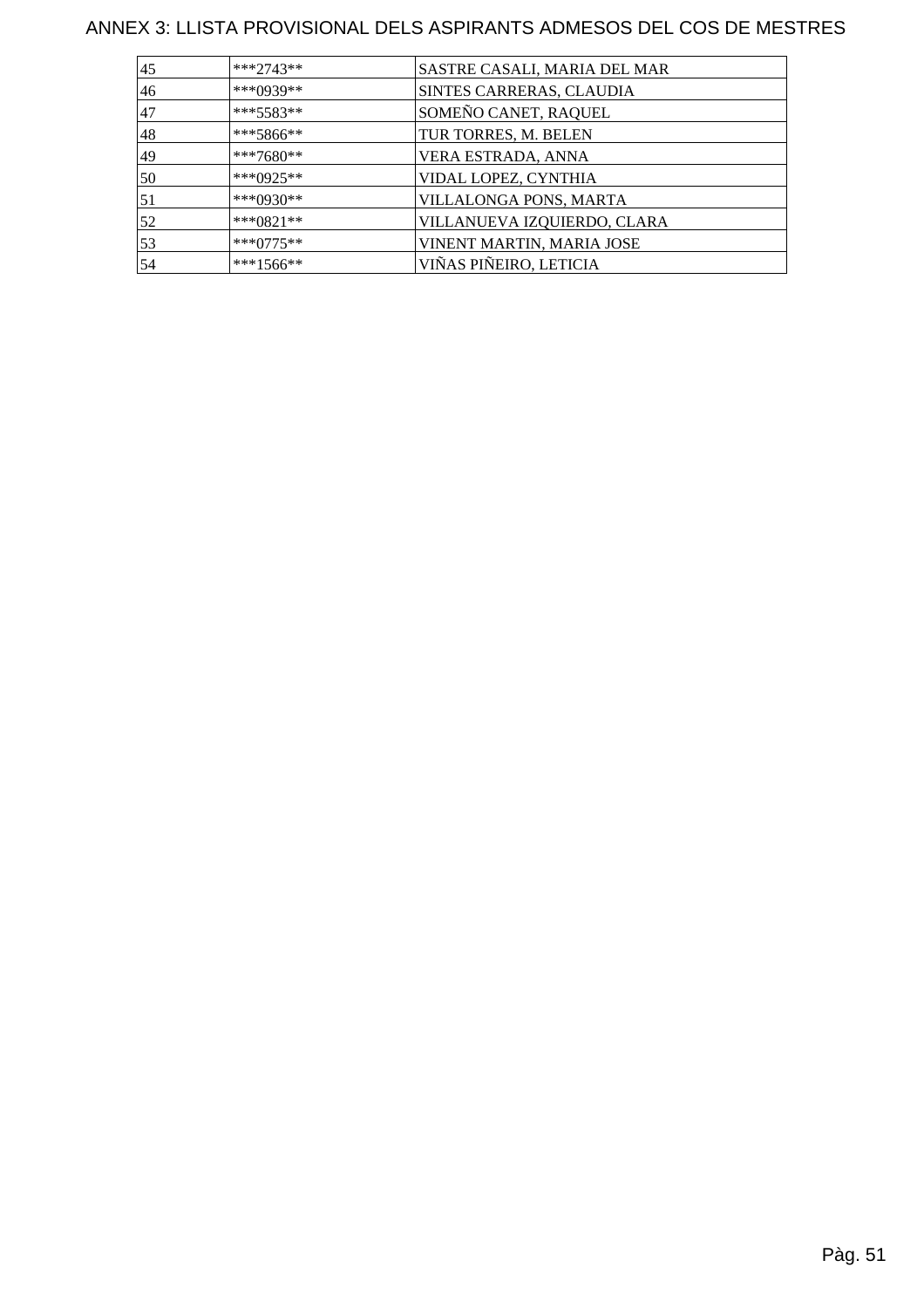# **Illa: MENORCA** Cos: 0597 - MESTRES<br>Especialitat: PRI - EDUCACIÓ PRIMÀRIA

ACCÉS<sub>2</sub>

| <b>NUM</b> | DNI       | <b>NOM</b>             |
|------------|-----------|------------------------|
|            | ***3881** | FEBRER AMETLLER, SERGI |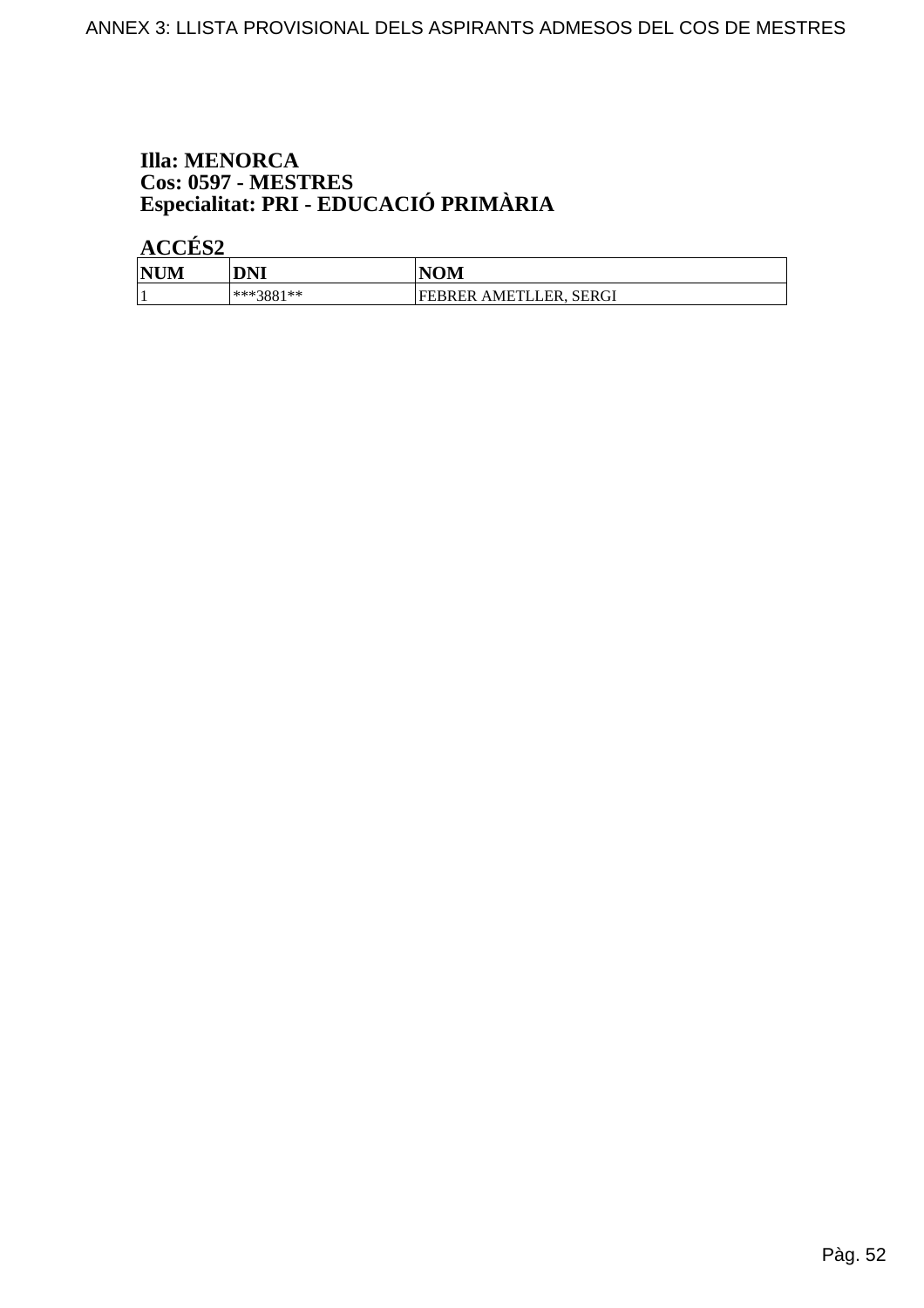#### **Illa: EIVISSA Cos: 0597 - MESTRES Especialitat: PRI - EDUCACIÓ PRIMÀRIA**

| <b>ACCÉS 1</b> |                                                                                                      |  |  |
|----------------|------------------------------------------------------------------------------------------------------|--|--|
| <b>DNI</b>     | <b>NOM</b>                                                                                           |  |  |
| ***0946**      | ANTOLIN GARCIA, BEATRIZ                                                                              |  |  |
| ***8346**      | BARCELO ESTELRICH, M. DEL MAR                                                                        |  |  |
| ***1621**      | <b>BELMONTE GALMES, ESTHER</b>                                                                       |  |  |
| ***5243**      | BELTRAN BAENA, CAROLINA                                                                              |  |  |
| ***5883**      | BERMUDEZ VALERO, ALBA                                                                                |  |  |
| ***9583**      | <b>BOLUFER BERENGUER, INES</b>                                                                       |  |  |
| ***2407**      | CAMPINS PIZA, Mª MAGDALENA                                                                           |  |  |
| ***2407**      | CAMPINS PIZA, MARIA ANTONIA                                                                          |  |  |
| ***6760**      | CANALS MARTORELL, ZAIDA MARIA                                                                        |  |  |
| ***5571**      | CANITROT LUMBRERAS, CARMEN ALBA                                                                      |  |  |
| ***5610**      | CARDONA RIBAS, M. EVA                                                                                |  |  |
| ***6837**      | CASES SOLER, INES                                                                                    |  |  |
| ***1750**      | CERMEÑO KÜSTNER, OLIVIA                                                                              |  |  |
| ***0887**      | <b>CLAPES ROIG, INES</b>                                                                             |  |  |
| ***5836**      | CORBACHO RIBAS, AIDA                                                                                 |  |  |
|                | D'AMICO REBORD, CAROLINA                                                                             |  |  |
|                | DE LA FUENTE ALIA, SANDRA                                                                            |  |  |
|                | DIAZ DIAZ, ALICIA                                                                                    |  |  |
|                | EDU LAPORTE, WILHELM JUAN                                                                            |  |  |
| ***0934**      | ENSEÑAT JULIA, BARBARA                                                                               |  |  |
|                | FERNANDEZ ALBACETE, ANTONIO                                                                          |  |  |
| ***2069**      | FERNANDEZ BERGAS, ARACELI                                                                            |  |  |
| ***5935**      | FERNANDEZ TUR, CATALINA BEGOÑ                                                                        |  |  |
| ***5967**      | FERRER CARDONA, PATRICIA                                                                             |  |  |
| ***3925**      | FERRER JUAN, CARLES                                                                                  |  |  |
| ***0647**      | <b>GALINDO SASTRE, CRISTINA</b>                                                                      |  |  |
| ***2529**      | <b>GAMERO PALMA, ALBA</b>                                                                            |  |  |
| ***5369**      | <b>GARCIA CALDERON, ANA</b>                                                                          |  |  |
| ***0570**      | <b>GIMENEZ TORRES, CARINA</b>                                                                        |  |  |
|                | <b>GINAR RIERA, ELENA</b>                                                                            |  |  |
| ***1864**      | <b>GINARD OLLERS, MATIAS</b>                                                                         |  |  |
|                | <b>GOMEZ MUÑOZ, LOURDES</b>                                                                          |  |  |
| ***0418**      | GONZALEZ CADALAS, ANTONIO                                                                            |  |  |
| ***5914**      | GONZALEZ MAZUELOS, ANDREA                                                                            |  |  |
| ***5659**      | <b>GONZALEZ RAMON, PATRICIA</b>                                                                      |  |  |
|                | <b>GUASCH CARDONA, PAULA</b>                                                                         |  |  |
| *** 5455**     | GUTIERREZ ALONSO, VICTOR                                                                             |  |  |
| ***5669**      | HERNANDEZ COLOMAR, NOEMY                                                                             |  |  |
| $***6021**$    | HERRAEZ BELENGUER, PABLO                                                                             |  |  |
| ***8120**      | HORMIGO GUTIERREZ, LUIS                                                                              |  |  |
| ***5122**      | HURTADO RODRIGUEZ, ALICIA                                                                            |  |  |
| ***4380**      | <b>IBAÑEZ BARRUE, JUAN</b>                                                                           |  |  |
| ***5335**      | JUAN GUTIERREZ, VIRGINIA                                                                             |  |  |
| ***5849**      | LANDEIRA PRATS, MARIA                                                                                |  |  |
|                | ***5425**<br>***1526**<br>***5830**<br>***2268**<br>***5299**<br>***5163**<br>***8591**<br>***5198** |  |  |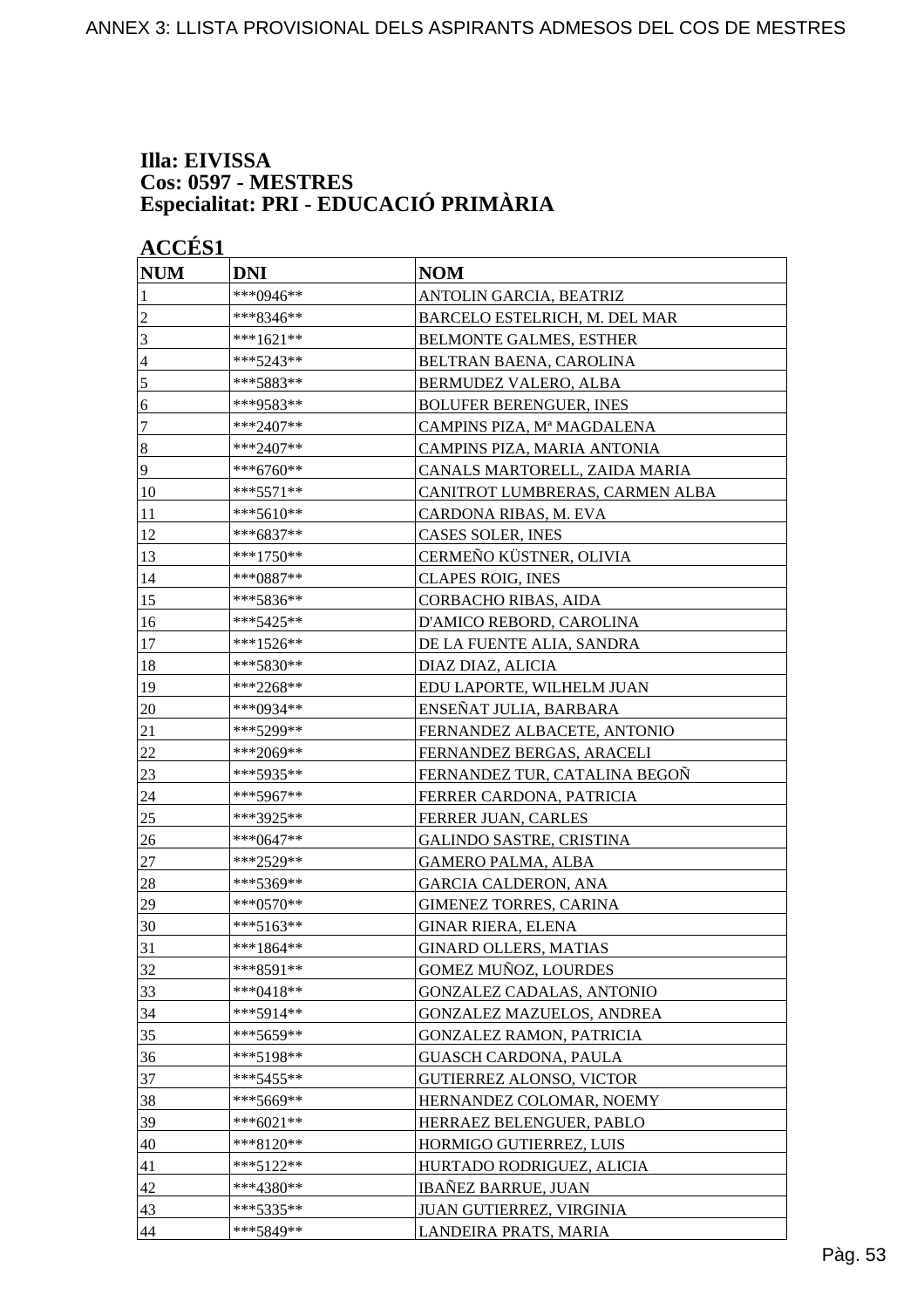| 45 | ***1835**   | LLABRES MORENO, MARIA VICTORIA        |
|----|-------------|---------------------------------------|
| 46 | $***1761**$ | MARTINEZ AGUILO, FRANCISCA            |
| 47 | ***5899**   | <b>MARTINEZ COSTA, LUCIA</b>          |
| 48 | ***3268**   | MASSANET DIEZ, ALBA                   |
| 49 | ***0424**   | <b>MATAS ROCA, PAU</b>                |
| 50 | ***0234**   | MAURA PEREZ, EUFEMIA                  |
| 51 | ***9877**   | MAZA MARTIN, NADINA                   |
| 52 | ***2972**   | MOYA CRESPI, JAUME                    |
| 53 | ***8330**   | <b>MUÑOZ REYES, MONICA</b>            |
| 54 | ***5821**   | NESTARES RECIO, AIDA                  |
| 55 | ***5557**   | OSMA GARCIA, MIRIAM                   |
| 56 | ***5685**   | PADILLA CASTEJON, PILAR               |
| 57 | ***6102**   | PERELLO BATALLER, MARTA               |
| 58 | ***2155**   | PERELLO TORRENS, BARTOMEU             |
| 59 | ***0463**   | PEREZ COVAS, CARLA MARIA              |
| 60 | ***6051**   | PEREZ PANIZA, PALOMA                  |
| 61 | ***7807**   | PERPIÑA AÑO, MERITXELL                |
| 62 | ***0080**   | PLA CATALA, FRANCISCO                 |
| 63 | ***5429**   | POMARES BARRERA, MANUEL ADRIAN        |
| 64 | ***9170**   | PORTILLO GONZALEZ, LAURA              |
| 65 | ***5422**   | PRIU RODAS, MARIA DEL MAR             |
| 66 | ***5950**   | RAMIS PRATS, FRANCESC                 |
| 67 | ***3088**   | RAYA SARRIONANDIA, SANDRA             |
| 68 | ***5355**   | RIBAS MARTINEZ, DAVID                 |
| 69 | ***5553**   | RIBAS RIBAS, CARMEN                   |
| 70 | ***9584**   | RIOS ORPI, JORDI                      |
| 71 | ***5438**   | ROLDAN RIPOLL, ANTONIO                |
| 72 | ***8639**   | RUBIO CAÑADA, JERONIMO                |
| 73 | ***5725**   | RUIZ SLAWINSKI, YASMINA               |
| 74 | ***5497**   | SANCHEZ CARMONA, ISABEL               |
| 75 | ***5735**   | SANCHEZ GARCIA DE LA CRUZ, CANDELARIA |
| 76 | ***5030**   | SANCHEZ JIMENEZ, MIRIAM               |
| 77 | ***5907**   | SANCHEZ PAEZ, LETICIA                 |
| 78 | ***5385**   | SERRA COSTA, ANA MARIA                |
| 79 | ***2543**   | SERRA RECASENS, JOSEP MARIA           |
| 80 | ***2750**   | SERRA URIBE, JOANA                    |
| 81 | $***1328**$ | TERCERO MOLLA, MIRTA                  |
| 82 | ***5792**   | TIJERAS MORENO, OSCAR                 |
| 83 | ***5619**   | TINEO SALVADOR, HELENA                |
| 84 | ***5046**   | TOMAS RIERA, MIGUEL                   |
| 85 | $***5706**$ | TORRES GUILLEN, MARGARITA             |
| 86 | ***4589**   | TORRES JIMENEZ, EULALIA               |
| 87 | $***5658**$ | TORRES VINGUT, IRENE                  |
| 88 | ***4745**   | TUR SERRA, ANTONIA                    |
| 89 | ***5740**   | TUR TORRES, JOSE                      |
| 90 | $***5291**$ | VALERA PARRA, ALICIA                  |
| 91 | ***5028**   | VALVERDE OLIVARES, MARIA ROSA         |
| 92 | ***5558**   | VENTEO GARCIA, SORAYA                 |
| 93 | $***3077**$ | VEREDA GORDILLO, ANDREA               |
| 94 | ***5936**   | VIDAL LABADIE, MARIA ELENA            |
| 95 | ***5258**   | VIDE MORENO, ALEJANDRO                |
| 96 | ***0506**   | ZAFRA MUÑOZ, DAVID                    |
|    |             |                                       |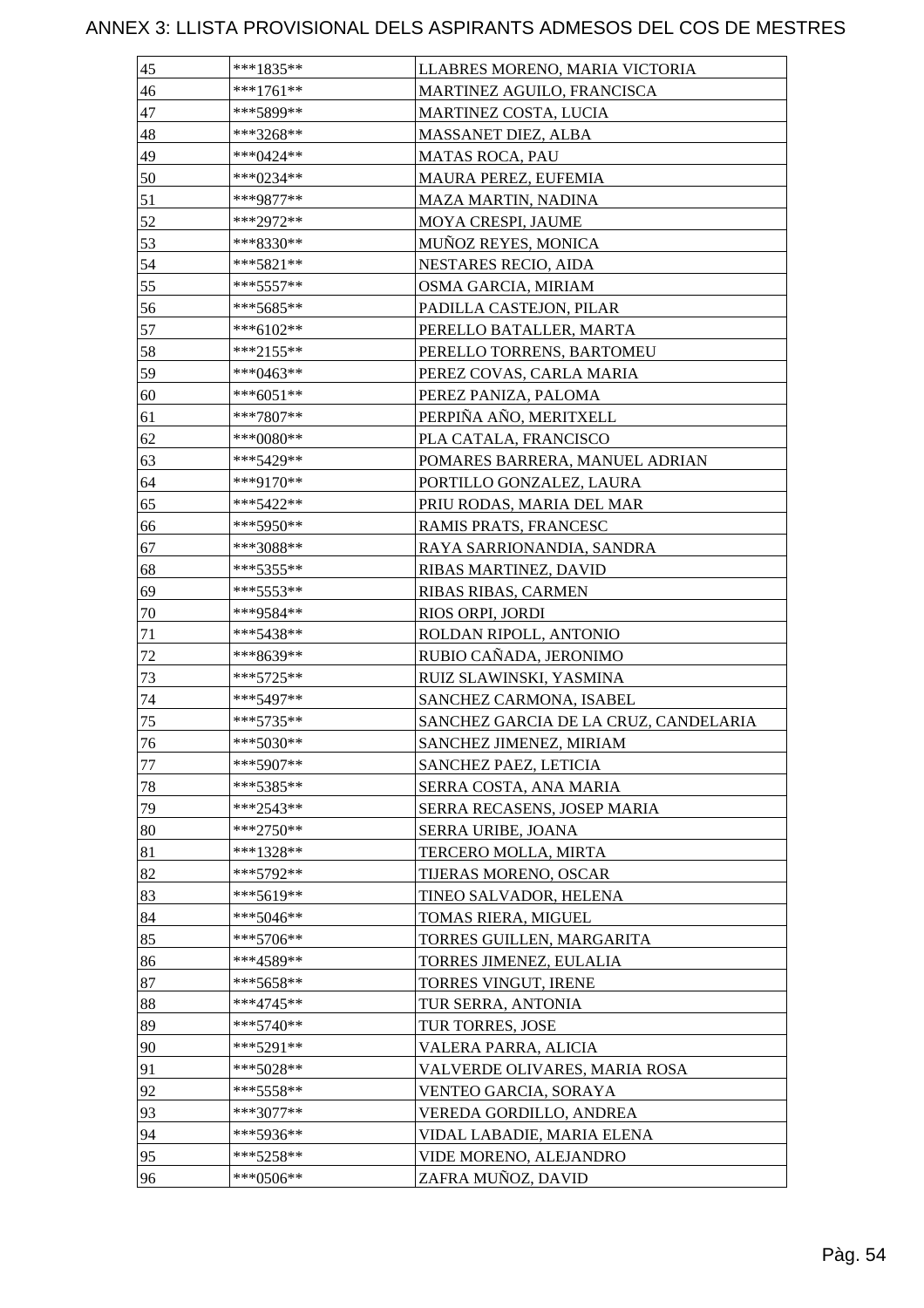# **Illa: FORMENTERA** Cos: 0597 - MESTRES<br>Especialitat: PRI - EDUCACIÓ PRIMÀRIA

**ACCÉS 1** 

| $\bf NUM$      | <b>DNI</b>  | <b>NOM</b>                           |
|----------------|-------------|--------------------------------------|
|                | $***5731**$ | AROCA CASTRO, LUIS ALBERTO           |
| $\overline{2}$ | $***5563**$ | <b>BARBERO PEREZ, M. ENCARNACION</b> |
| 3              | $***4292**$ | CARMONA PULIDO, DANIEL               |
| 4              | ***6024**   | CASTELLO MOYA, LETICIA               |
| 5              | ***4669**   | COBACHO NAVARRO, ANGEL               |
| 6              | $***5336**$ | COLOMAR MARI, ESPERANZA              |
|                | $***6022**$ | HARO GARCIA, LAURA                   |
| 8              | ***6005**   | MONTERO HIDALGO, BEATRIZ             |
| 19             | $***2414**$ | QUESADA VAILLO, ALEXANDER            |
| 10             | $***6040**$ | RODRIGUEZ FERRER, ROSA               |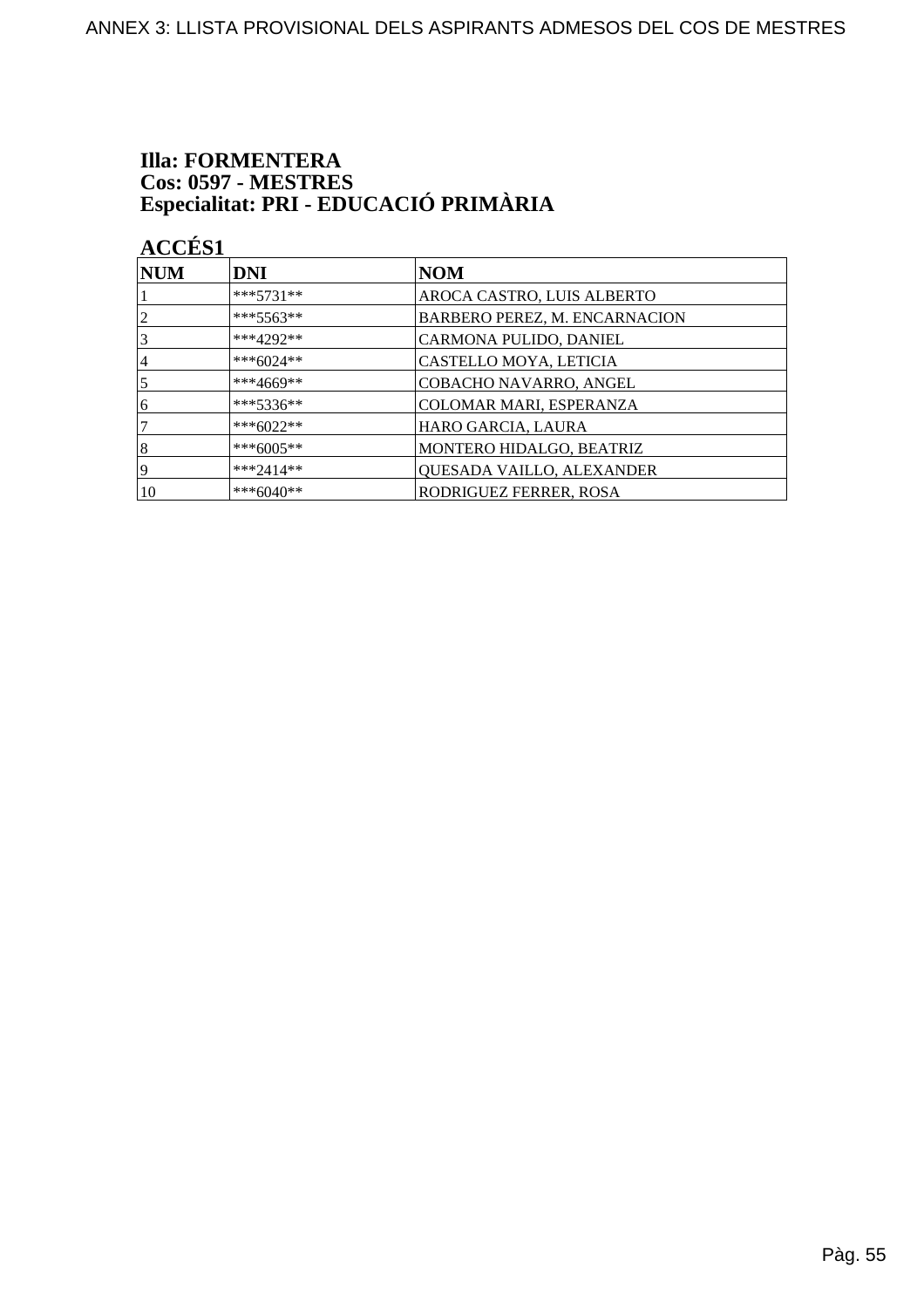#### **Illa: MALLORCA Cos: 0597 - MESTRES Especialitat: PT - PEDAGOGIA TERAPÈUTICA**

| <b>NUM</b>       | <b>DNI</b>  | <b>NOM</b>                          |
|------------------|-------------|-------------------------------------|
| 1                | ***7793**   | AGUILO ESCODA, MARINA               |
| $\overline{c}$   | ***7222**   | <b>AGUILO VICH, BELEN</b>           |
| 3                | ***0022**   | ALCALDE MENA, ISABEL                |
| 4                | ***5056**   | ALVAREZ SOSA, DIEGO                 |
| 5                | ***7765**   | AMENGUAL ALVAREZ, AINA              |
| 6                | ***6601**   | AMENGUAL CALDES, MARIA MAGDALEN     |
| 7                | ***2168**   | AMENGUAL ROSSELLO, AINA M.          |
| $\boldsymbol{8}$ | ***9345**   | AMER REINA, PATRICIA                |
| 9                | ***8412**   | ANTICH ARTIGUES, MARTA              |
| 10               | ***1350**   | AQUINO CHUQUICHAMBI, YOVANA JULIETA |
| <sup>11</sup>    | ***2667**   | ARIZA LOPEZ, CRISTINA V.            |
| 12               | ***3708**   | ATAN CASTRIOTA, TAMARA PAOLA        |
| 13               | ***6345**   | BAIDEZ TOMAS, INMACULADA C.         |
| 14               | ***7230**   | <b>BARCELO BOSCH, CRISTINA</b>      |
| 15               | ***0278**   | <b>BAREA RIOS, JUAN JOSE</b>        |
| 16               | ***1967**   | BARRERA CABOT, CATALINA M.          |
| 17               | ***0023**   | BATALLER GARCIA, M. ANTONIA         |
| 18               | ***4054**   | <b>BAUZA FERRER, NEUS</b>           |
| 19               | ***8962**   | <b>BAUZA OLIVER, JOAN</b>           |
| $20\,$           | ***9348**   | BERMUDEZ SANCHEZ, RAQUEL            |
| 21               | ***1537**   | BERNAL SILVENTE, RUBEN              |
| 22               | ***6935**   | BERNAT ESTEBAN, ELENA               |
| 23               | ***2316**   | BESTARD NIETO-MORENO, LAURA         |
| 24               | ***7745**   | BESTARD PONS, ROSA M.               |
| 25               | ***3440**   | <b>BIBILONI CLUA, BARBARA</b>       |
| 26               | ***5173**   | BIBILONI FRONTERA, CATALINA         |
| 27               | ***3353**   | <b>BLANCO TOMAS, AINA TERESA</b>    |
| 28               | ***3512**   | <b>BLASCO LORENTE, ANNA</b>         |
| 29               | ***4024**   | <b>BONET GIBERT, BERNAT</b>         |
| 30               | ***4063**   | BONET NADAL, SEBASTIANA             |
| 31               | ***4142**   | <b>BONET SANCHIS, JUANA ROSA</b>    |
| 32               | $***7312**$ | BORDAL BETETA, VIRGINIA MARIA       |
| 33               | $***2757**$ | <b>BOSCH ZUCCARINO, RAQUEL</b>      |
| 34               | ***8286**   | <b>BUENO RODRIGUEZ, PAULA</b>       |
| 35               | ***2549**   | BURGUERA CLAR, MARIA MERCEDES       |
| 36               | ***1586**   | BURGUERA GARCIA, MARIA DEL MAR      |
| 37               | ***4138**   | CACERES COLL, RAUL                  |
| 38               | ***1019**   | CALAFELL FRANCO, BARTOMEU           |
| 39               | $***3365**$ | CALDENTEY JULIA, TOMEU              |
| 40               | ***2383**   | CANO PEREZ, EVA MARIA               |
| 41               | ***6165**   | CAÑAMAQUE BATLE, ANA M.             |
| 42               | ***1832**   | CAÑELLAS VICH, NEUS                 |
| 43               | $***6071**$ | CAPELLA RAMIS, AINA MARIA           |
| 44               | $***2664**$ | CAPO BUSQUETS, M. ANTONIA           |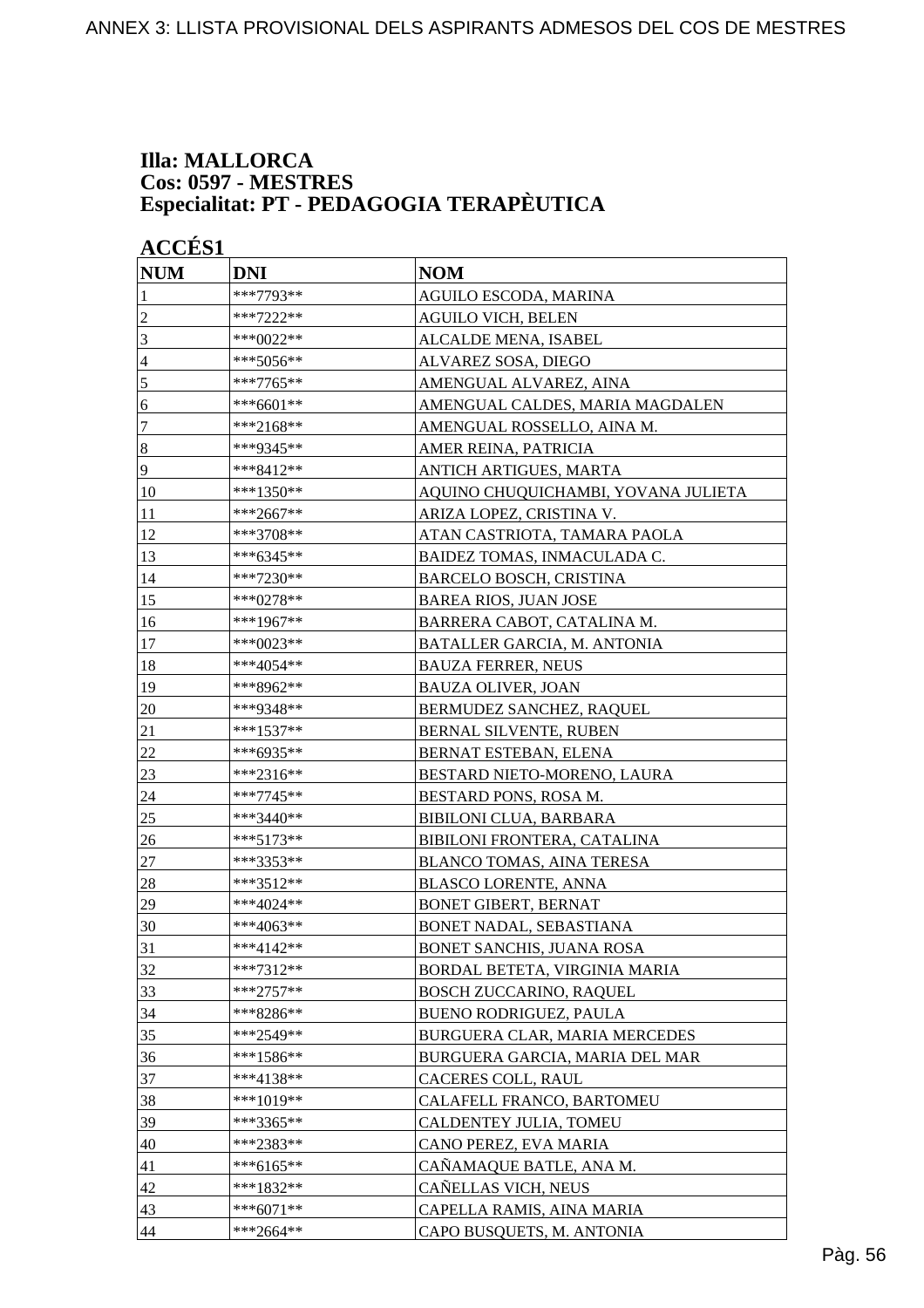| 45     | ***0167**   | CASAU CHUECOS, MONICA            |  |
|--------|-------------|----------------------------------|--|
| 46     | ***0780**   | CASTRO GONZALEZ, ELVIRA          |  |
| 47     | $***6344**$ | CATALA MORRO, ANTONIA M.         |  |
| 48     | $***2734**$ | CATALA PERICAS, PETRA MARIA      |  |
| 49     | ***0065**   | CERDA SOLA, FRANCESCA            |  |
| 50     | ***5336**   | <b>CLADERA ARBOS, ELIONOR</b>    |  |
| 51     | $***1772**$ | COIRADAS PEREZ, BARBARA          |  |
| 52     | ***1512**   | COLL CANTALLOPS, MARGALIDA       |  |
| 53     | ***1779**   | COLL CASTELLO, BARBARA           |  |
| 54     | $***2241**$ | COLL MESTRE, FRANCISCA           |  |
| 55     | ***7818**   | COLL REVUELTA, ANA MARIA         |  |
| 56     | ***3596**   | COMAS SERRA, ESPERANÇA           |  |
| 57     | ***4705**   | COMECHE TEROL, AURORA            |  |
| 58     | ***5700**   | CRESPI DE ARRIBA, ANTONIA        |  |
| 59     | $***3750**$ | CUERDA RIUTORT, MARIA            |  |
| 60     | ***4039**   | DE OLEZA JAUME, MARIA            |  |
| 61     | $***2535**$ | DELGADO FRAU, MARINA             |  |
| 62     | ***2813**   | DIAZ FABIO, ANA MARIA            |  |
| 63     | $***6057**$ | DOMENECH MACIAS, FELIPE          |  |
| 64     | ***3769**   | DURAN GIL, JAQUELIN              |  |
| 65     | ***3746**   | DURAN RIERA, ALICIA              |  |
| 66     | $***8274**$ | ESCRIBANO BESTARD, MARIA ISABEL  |  |
|        |             |                                  |  |
| 67     | ***1438**   | ESPINOSA PASTOR, FRANCISCA       |  |
| 68     | $***7251**$ | ESTADES MUNTANER, PAULA          |  |
| 69     | $***7162**$ | EXPOSITO BOHORQUEZ, GUADALUPE    |  |
| 70     | ***5960**   | FELIX ARRANZ, ALBERTO            |  |
| 71     | ***9930**   | FERNANDEZ DE MESA REYNES, ANDREA |  |
| $72\,$ | ***2119**   | FERNANDEZ MARTINEZ, ROCIO        |  |
| 73     | ***7895**   | FERNANDEZ MOYA, MARIA JOSE       |  |
| 74     | ***6939**   | FERNANDEZ ORTEGA, ROSA INES      |  |
| 75     | ***2612**   | FERNANDEZ ROMERO, SANDRA         |  |
| 76     | $***4052**$ | FERRER ISERN, MARIA AURORA       |  |
| 77     | ***9227**   | FERRIOL BOADA, JAVIER            |  |
| 78     | ***1950**   | FIOL CIRER, ISABEL               |  |
| 79     | ***6760**   | FIOL SALOM, CARME                |  |
| 80     | ***7325**   | FLAQUER LLULL, MARIA DEL MAR     |  |
| 81     | $***2525**$ | FLAQUER RODRIGUEZ, ANA MARIA     |  |
| 82     | ***1994**   | FLORES ALAMINOS, EVA LORENA      |  |
| 83     | $***7044**$ | FLORIT BAUZA, M. BARBARA         |  |
| 84     | $***1634**$ | FLORIT CERRATO, BEATRIZ          |  |
| 85     | $***4410**$ | FLORIT GARCIA, ROSA              |  |
| 86     | $***5311**$ | FOLCH MAYOL, MARIA               |  |
| 87     | ***4891**   | FONT CLAR, MARIA ANGELS          |  |
| 88     | ***5963**   | FURNIET COSTA, SILVIA            |  |
| 89     | ***1686**   | FUSTER BONNIN, FRANCESC          |  |
| 90     | $***2156**$ | <b>GALMES BARCELO, JOAN PERE</b> |  |
| 91     | $***7316**$ | <b>GALMES GENOVART, AINA</b>     |  |
| 92     | $***0183**$ | <b>GALMES SEGUI, CATALINA</b>    |  |
| 93     | ***1915**   | <b>GALVEZ MENCIAS, SALVADOR</b>  |  |
| 94     | $***6144**$ | <b>GARCERA MARTIN, BEATRIZ</b>   |  |
| 95     | $***2847**$ | GARCIA CORDOBA, ESPERANZA        |  |
| 96     | $***7735**$ | <b>GARCIA FONT, PAULA</b>        |  |
| 97     | ***9666**   | <b>GARCIA GALLARDO, SARA</b>     |  |
| 98     | $***1100**$ | <b>GARCIA MARTINEZ, JESICA</b>   |  |
|        |             |                                  |  |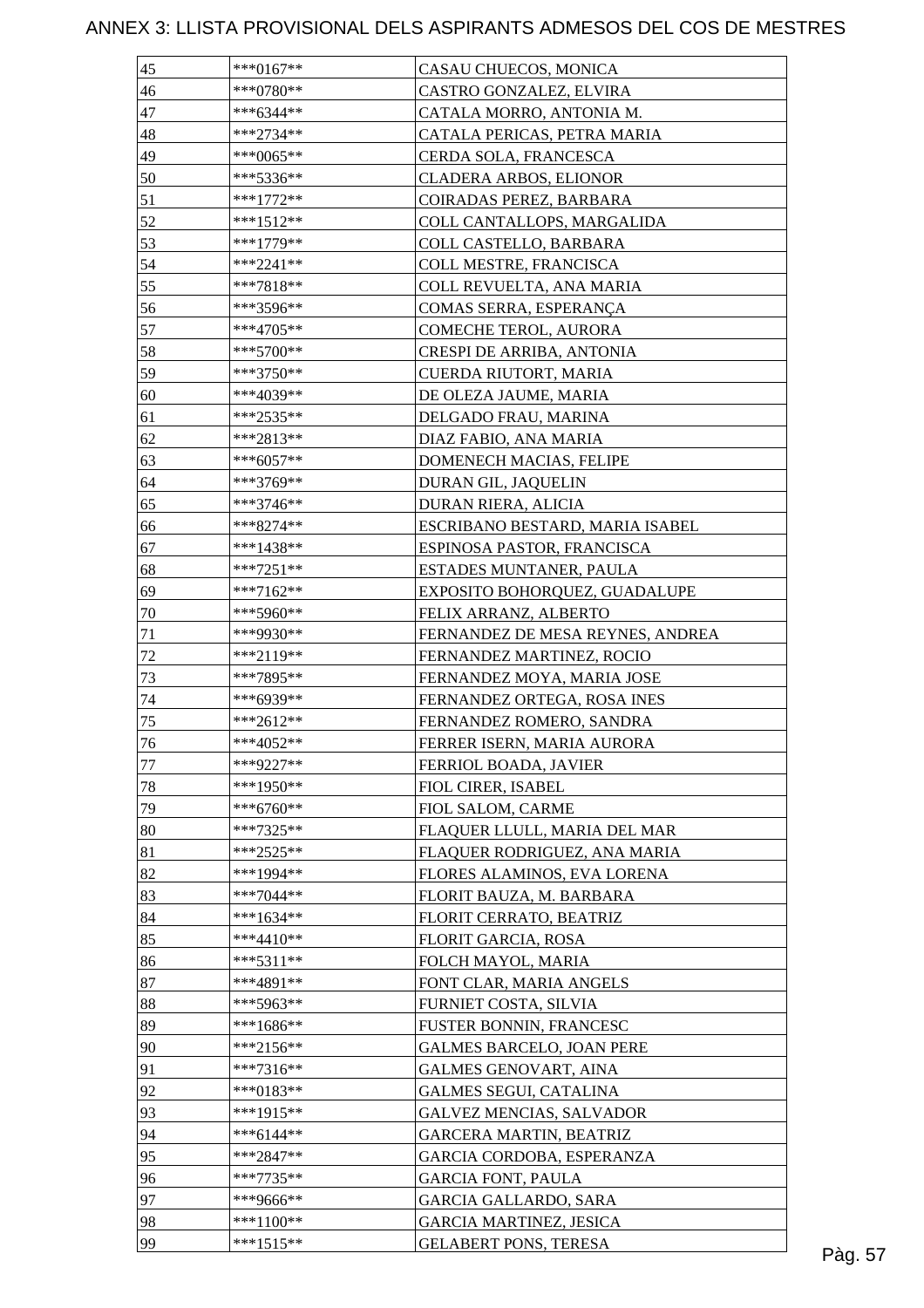| 100        | ***2402**   | GILI PALOU, INMACULADA CON                          |  |
|------------|-------------|-----------------------------------------------------|--|
| 101        | ***3859**   | <b>GODOY MORENO, LUCIA</b>                          |  |
| 102        | ***5837**   | GONZALEZ LOPEZ, ANA ISABEL                          |  |
| 103        | ***5450**   | GONZALEZ RODRIGO, EVA MARIA                         |  |
| 104        | $***6039**$ | GOÑALONS LLABRES, M. JOSE                           |  |
| 105        | ***1107**   | <b>GUAL MIR, BERNARDO</b>                           |  |
| 106        | $***2143**$ | <b>GUARDIOLA RIBOT, PILAR</b>                       |  |
| 107        | $***8610**$ | <b>GUERRERO VIDAL, NEUS</b>                         |  |
| 108        | ***1528**   | GUTIERREZ LIÑEIRA, LAURA                            |  |
| 109        | $***0572**$ | GUTIERREZ SASTRE, M. GABRIELA                       |  |
| 110        | ***9805**   | HERMIDA MASSANET, ALBA                              |  |
| 111        | ***9570**   | HERNANDEZ MARI, MARINA                              |  |
| 112        | ***1950**   | HORRACH COLL, NURIA                                 |  |
| 113        | ***0998**   | HORRACH MORELL, MARGALIDA                           |  |
| 114        | $***6741**$ | HOYO UCEDA, M. JOSEFA                               |  |
| 115        | ***4311**   | ISERN SANCHEZ, FRANCISCA                            |  |
| 116        | $***2108**$ | JAUME BAUZA, MAGDALENA                              |  |
| 117        | ***4285**   | <b>JIMENEZ FRANCES, BEATRIZ</b>                     |  |
| 118        | ***3035**   | <b>JUAN MUT, PETRA</b>                              |  |
| 119        | ***0884**   | LLOPIS AGÜERA, AURORA                               |  |
| 120        | ***7191**   | LUCENA SIERRA, LYDIA                                |  |
| 121        | ***2085**   | LUQUE MATAS, CRISTINA                               |  |
| 122        | $***5031**$ | MARIN SEGUI, RAQUEL                                 |  |
| 123        | $***5470**$ | MARQUEZ LOZANO, RAQUEL                              |  |
| 124        | ***9851**   | MARTINEZ MENDOZA, MIREYA                            |  |
| 125        | $***7245**$ |                                                     |  |
| 126        | $***7136**$ | MARTINEZ PICO, RAQUEL<br>MARTINEZ PORTELL, CATALINA |  |
| 127        | ***9695**   | MARTINEZ RIBAS, MARIA LOURDES                       |  |
|            | ***2192**   |                                                     |  |
| 128<br>129 |             | MAS RIGO, JAUME                                     |  |
|            | ***3824**   | MAS TUGORES, JOSEP MARIA                            |  |
| 130        | ***8564**   | MASCARO FONT, JERONIA                               |  |
| 131        | $***2755**$ | MATAMALAS RUESCAS, PERE                             |  |
| 132        | $***7179**$ | MEJIAS DURAN, BRENDA                                |  |
| 133        | ***1879**   | <b>MELERO SEGUI, PILAR</b>                          |  |
| 134        | $***7732**$ | MENDEZ ARTAL, JORDI                                 |  |
| 135        | ***4606**   | MENDOZA JUAN, FRANCISCA                             |  |
| 136        | ***3078**   | MESTRE CANO, MARINA                                 |  |
| 137        | ***9960**   | MIRALLES PIZA, LAURA                                |  |
| 138        | $***5417**$ | MOLINA MEDINA, JULIAN                               |  |
| 139        | ***3643**   | MOLINA SANCHEZ, ANA BELEN                           |  |
| 140        | ***2949**   | MOLINA SOCIAS, TERESA                               |  |
| 141        | $***4501**$ | MOLL BAGUR, SERGI                                   |  |
| 142        | ***7099**   | MORATINOS MORAGUES, CATALINA                        |  |
| 143        | $***1767**$ | MORCILLO MARROIG, M. CRISTINA                       |  |
| 144        | $***2008**$ | MORENO JIMENEZ, M. JACINTA                          |  |
| 145        | ***1842**   | MOREY CRU, MARGALIDA                                |  |
| 146        | ***5723**   | MOREY FIOL, CATALINA                                |  |
| 147        | ***6076**   | MOREY JAUME, NATIVIDAD                              |  |
| 148        | ***1673**   | MOYA MULET, CATALINA                                |  |
| 149        | $***2417**$ | MULET AMENGUAL, MARGALIDA                           |  |
| 150        | ***0690**   | MUNAR ADROVER, FRANCISCA                            |  |
| 151        | ***5497**   | MUNTANER ARTIGUES, CARME                            |  |
| 152        | ***1699**   | NICOLAU PALOU, MARTA                                |  |
| 153        | ***9292**   | OCETE RIENDA, YOLANDA                               |  |
| 154        | ***3855**   | OLIVER BINIMELIS, JOAN ANTONI                       |  |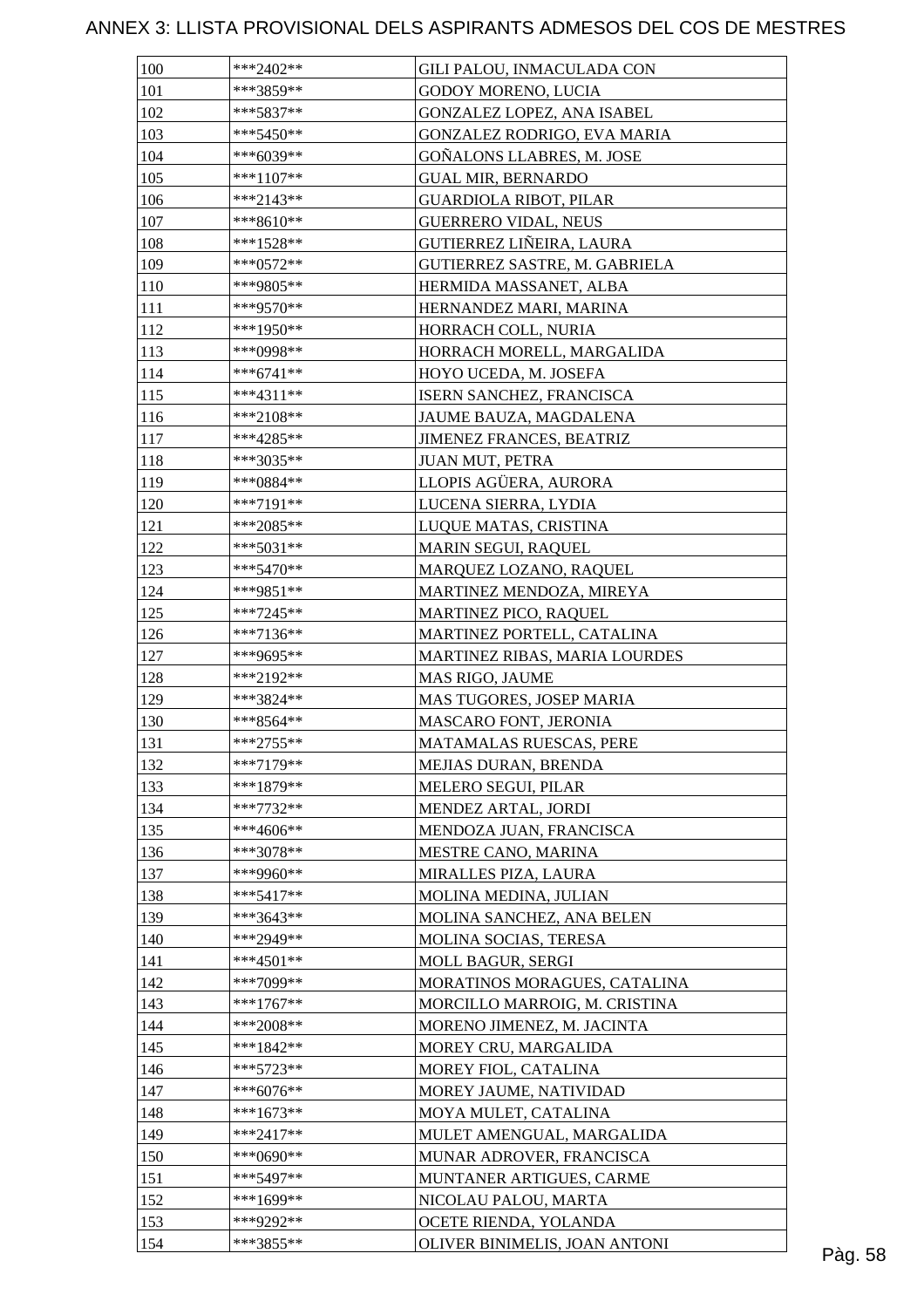| 155 | ***9888**   | <b>OLIVER LLABRES, MARTA</b>     |         |
|-----|-------------|----------------------------------|---------|
| 156 | $***2678**$ | OLIVER RIUTORT, ISABEL           |         |
| 157 | $***4123**$ | OLIVER TOMAS, SOFIA CATALINA     |         |
| 158 | $***4571**$ | OZONAS GREGORI, MARGA            |         |
| 159 | ***6710**   | PACHECO BECERRIL, ZORAIDA        |         |
| 160 | ***7429**   | PASCUAL GARCIA, PAULA            |         |
| 161 | $***7633**$ | PAYERAS MULET, LAURA MARGALID    |         |
| 162 | ***1934**   | PERELLO FLORIT, FRANCISCA        |         |
| 163 | ***1393**   | PERELLO RIGO, LAURA              |         |
| 164 | ***9342**   | PEREZ BARCELO, M. PAZ            |         |
| 165 | $***2208**$ | PERICAS REYNES, MARTA            |         |
| 166 | $***4051**$ | PERICAS SANCHO, LAURA            |         |
| 167 | ***7309**   | PIÑERO MOTA, ANA MARIA           |         |
| 168 | ***2889**   | PIZA VIVES, INES                 |         |
| 169 | $***0550**$ | PLANAS VALIENTE, ANA             |         |
| 170 | $***1543**$ | POL CIFRE, MARIA                 |         |
| 171 | $***4268**$ | PONS BOSCH, MARIA DEL MAR        |         |
| 172 | $***1756**$ | PONS CARBONELL, NURIA            |         |
| 173 | ***3360**   | PONS CARBONELL, ONOFRE           |         |
| 174 | ***0398**   | PONS MAS, MARIA                  |         |
| 175 | ***8043**   | PONS PAYERAS, MARIA DEL MAR      |         |
| 176 | $***7261**$ | PONT REUS, AÏDA MARIA            |         |
| 177 | ***4963**   | POU SERVERA, DEBORAH             |         |
| 178 | ***7564**   | PRATS CASTEDO, PATRICIA          |         |
| 179 | $***0218**$ | PRIETO AMENGUAL, ELENA           |         |
| 180 | ***9614**   | PUJOL ALEMANY, TONI              |         |
| 181 | ***4011**   | QUETGLAS LLULL, M. ANTONIA       |         |
| 182 | $***3060**$ | RAMIS MUNTANER, M. MARGALIDA     |         |
| 183 | $***4152**$ | RAMIS SERRA, MARIA MAGDALEN      |         |
| 184 | ***0909**   | RAMIS TORRENS, CATALINA MARIA    |         |
| 185 | $***6532**$ | RAMIS TORRENS, M. DEL MAR        |         |
| 186 | $***2030**$ |                                  |         |
|     | $***4543**$ | RAMOS RAYO, NATALIA              |         |
| 187 | ***8344**   | RAMOS ROLDOS, OSCAR              |         |
| 188 |             | REAL AMENGUAL, M. MAGDALENA      |         |
| 189 | ***6010**   | RECHACH VERT, MARGARITA          |         |
| 190 | $***4567**$ | REINA JIMENEZ, SANDRA            |         |
| 191 | ***8191**   | REUS BUSQUETS, MARINA            |         |
| 192 | ***3129**   | REUS PAREDES, ANA MARIA          |         |
| 193 | $***5717**$ | REVIRIEGO LARA, JORGE            |         |
| 194 | ***3553**   | REXACH SANCHEZ, CATALINA         |         |
| 195 | ***2034**   | RIBAS MARINO, LAURA              |         |
| 196 | ***2037**   | RIBAS MARTORELL, SEBASTIANA      |         |
| 197 | ***1953**   | RIBAS NICOLAU, MIGUEL            |         |
| 198 | ***3694**   | RIBAS SALVADOR, MARGARITA M.     |         |
| 199 | ***2922**   | ROCA RAMIS, MARIA MAGDALEN       |         |
| 200 | ***6868**   | RODRIGUEZ BUITRAGO, M. TERESA    |         |
| 201 | ***1109**   | RODRIGUEZ DELGADO, ELISABET      |         |
| 202 | ***3138**   | RODRIGUEZ FIOL, M. TERESA        |         |
| 203 | ***1840**   | RODRIGUEZ GOMEZ, NOELIA          |         |
| 204 | $***7074**$ | RODRIGUEZ MARQUES, CRISTINA      |         |
| 205 | ***1832**   | RODRIGUEZ ORDOÑEZ, ROSA M.       |         |
| 206 | $***1822**$ | RODRIGUEZ REXACH, NATALIA        |         |
| 207 | ***7359**   | ROIG NICOLAU, FRANCISCA          |         |
| 208 | ***5929**   | ROMERO BIRLANGA, M. CANDELARIA   |         |
| 209 | $***7035**$ | ROSSELLO NICOLAU, CATERINA MARIA | Pàg. 59 |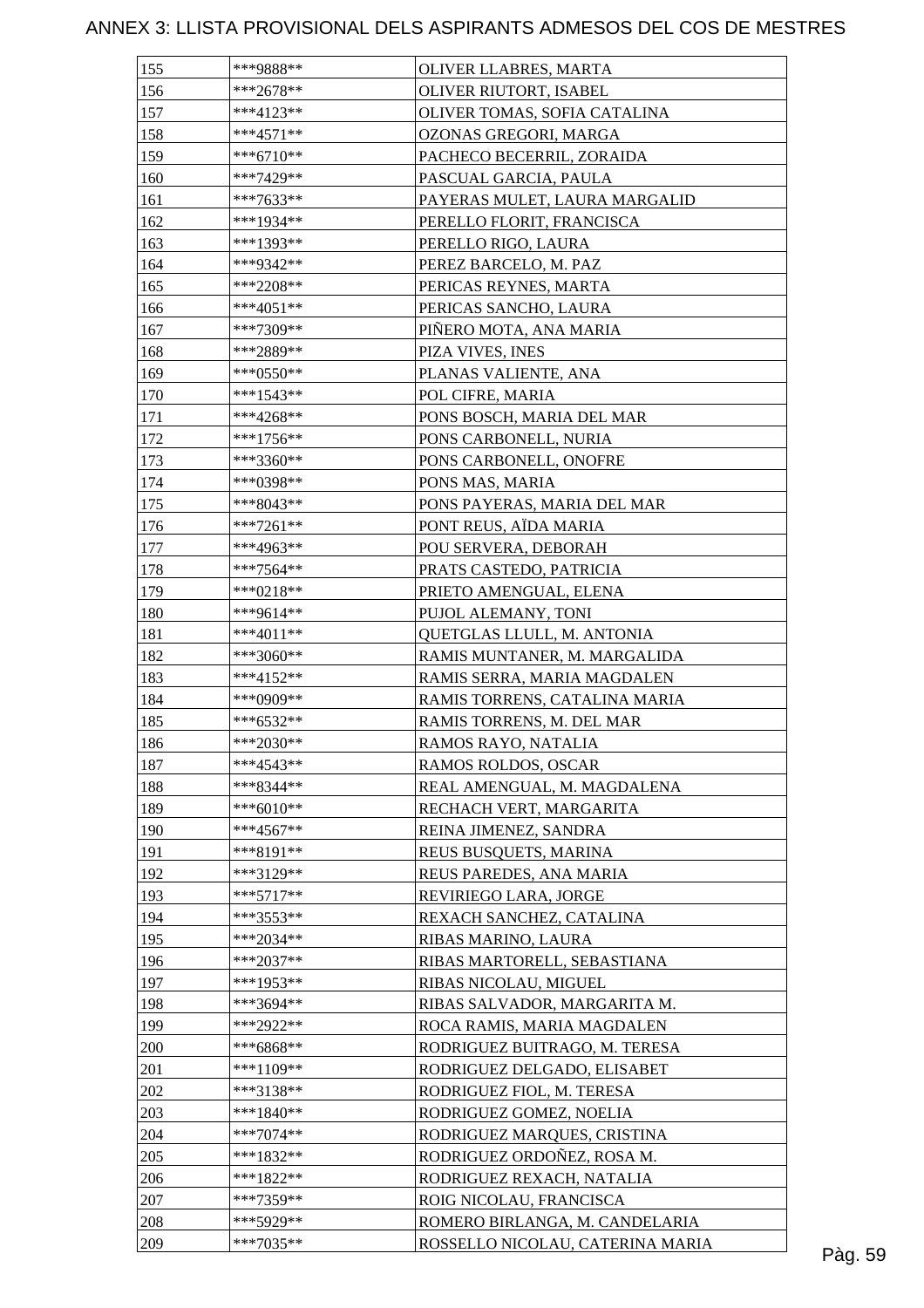| 210 | ***7963**    | ROSSELLO VILANOVA, ESTEFANIA F.                         |
|-----|--------------|---------------------------------------------------------|
| 211 | ***8364**    | ROTGER ALABARCE, ARIADNA                                |
| 212 | $***0447**$  | RUBIO ALAMOS, CRISTINA                                  |
| 213 | ***8702**    | RUBIO GINARD, MARIA MAGDALEN                            |
| 214 | $***4167**$  | RUIZ PARETS, MARINA                                     |
| 215 | ***1574**    | SALAS ROS, ROSA MARINA                                  |
| 216 | ***4421**    | SALAS TUGORES, MARGALIDA                                |
| 217 | ***3536**    | SAN JOSE NAVARRO, CELIA                                 |
| 218 | $***2670**$  | SANCHEZ GIL, M. DEL CARMEN                              |
| 219 | ***6280**    | SANCHEZ RODRIGUEZ, REBECA                               |
| 220 | ***7008**    | SANCHO BRUNET, MARIA ISABEL                             |
| 221 | *** 5537**   | SANS JULIA, SEBASTIAN                                   |
| 222 | ***4086**    | SANTANDREU BAUZA, CATALINA MARIA                        |
| 223 | ***4068**    | SANTANDREU RIERA, CATALINA                              |
| 224 | ***3433**    | SASTRE CAÑELLAS, GUILLEM                                |
| 225 | $***7426**$  | SASTRE GRACIA, ANA MARIA                                |
| 226 | ***5443**    | SEGURA MIR, MARGARITA                                   |
| 227 | $***2064**$  | SERRA GARRIGA, MARTA ISABEL                             |
| 228 | ***1933**    | SERRA POL, SEBASTIANA                                   |
| 229 | ***0598**    | SIMONET COLL, MARGALIDA                                 |
| 230 | $***1555***$ | SITJAS MARTORELL, CATALINA                              |
| 231 | ***2700**    | SOBERATS REUS, Mª APOL·LONIA                            |
| 232 | ***8922**    | SOBRINO NUÑEZ, M. OLGA                                  |
| 233 | $***9601**$  | SOCIAS RAMIREZ, MARIA                                   |
| 234 | $***0645**$  | SOCIAS SABATER, JAIME                                   |
| 235 | ***7350**    | SOLER FORNES, ANTONIA I.                                |
| 236 | $***7071**$  | SOLER MUNTANER, JAUME                                   |
| 237 | ***6652**    | SOLER SOLER, FRANCISCO J.                               |
| 238 | ***3359**    | SORIA ARELLANO, RAQUEL                                  |
| 239 | $***1466**$  | SUAREZ SUAREZ, TAMARA ISABEL                            |
| 240 | ***3606**    | <b>SUAU VILA, ANTONIA</b>                               |
| 241 | ***2133**    | SUREDA GARCIA, MARIA ISABEL                             |
| 242 | $***2211**$  | TAILLEFER JUAN, CATALINA                                |
| 243 | $***1594**$  | TALENS CORREOSO, CLARA                                  |
| 244 | ***8932**    | TORRENS CORTES, PAULA                                   |
| 245 | ***1642**    | TORRENS MORELL, CATALINA MARIA                          |
| 246 | $***2843**$  | TORRENTE RUIZ, LORENA VICTORI                           |
| 247 | ***6846**    | TRIAY CARBONELL, MARIA EUGENIA                          |
| 248 | ***1912**    | TROBAT MUNAR, MARIA ANTONIA                             |
| 249 | $***2875**$  | TUR PALOU, PEP                                          |
| 250 | ***1897**    | VALLES VARGAS, NOELIA                                   |
| 251 | ***8978**    | VALLS TORANDELL, MARGALIDA                              |
| 252 | $***5275**$  | VAZQUEZ COBOS, LIDIA                                    |
| 253 | ***6596**    | VEGA PEREZ, YOLANDA                                     |
| 254 | ***4135**    | VENY SERRA, M. ANTONIA                                  |
| 255 | ***2433**    | VICENTE DIAZ, JESSICA                                   |
| 256 | ***9584**    | VIDAL DE VILLALONGA RAMIS DE AYREFLOR,<br><b>CARMEN</b> |
| 257 | ***5675**    | VIDAL MATEU, NEUS                                       |
| 258 | ***9773**    | VIDAL PERELLO, CRISTINA                                 |
| 259 | $***7223**$  | VIDAL PIZA, ANTONIA                                     |
| 260 | ***3657**    | VIGO AGUILO, ANTONIO                                    |
| 261 | ***1787**    | VILCHES MARTINEZ, SEBASTIAN                             |
| 262 | ***3556**    | VIVES HERNANDEZ, MARIA                                  |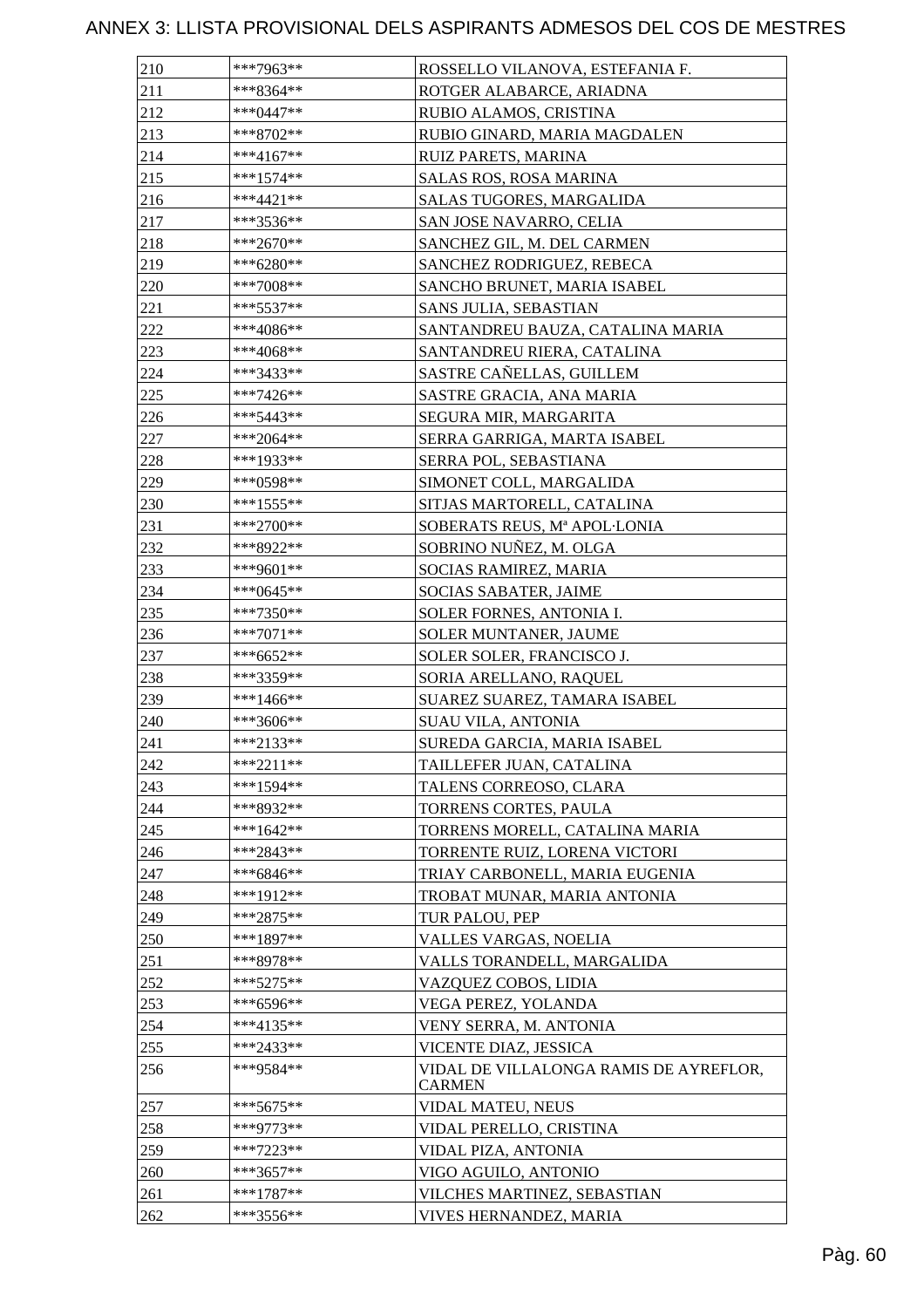# **Illa: MALLORCA** Cos: 0597 - MESTRES<br>Especialitat: PT - PEDAGOGIA TERAPÈUTICA

ACCÉS<sub>2</sub>

| <b>NU</b> <sup></sup><br>IМ | DNI       | NOM                                                           |
|-----------------------------|-----------|---------------------------------------------------------------|
|                             | ***5889** | CAPARROS,<br><b>JOSE</b><br><b>MARIA</b><br>.RC<br>`I A<br>ĴΑ |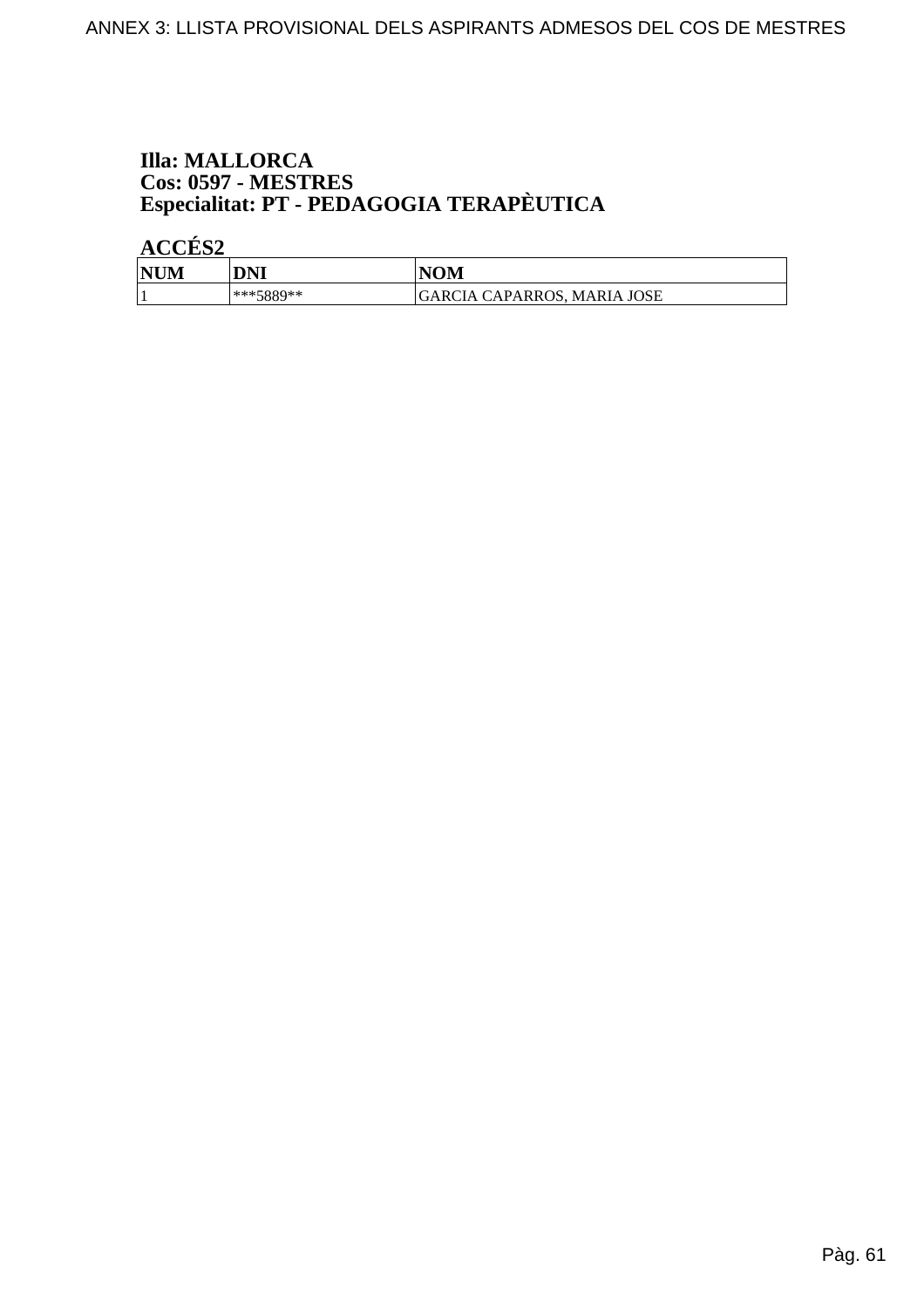# **Illa: MALLORCA** Cos: 0597 - MESTRES<br>Especialitat: PT - PEDAGOGIA TERAPÈUTICA

**ACCÉS 5** 

| <b>NUM</b>     | <b>DNI</b>  | NOM                         |
|----------------|-------------|-----------------------------|
|                | ***1638**   | AMER MENENDEZ, FRANCISCA    |
| $\overline{2}$ | ***9294**   | <b>GARCIA GARCIA, EMMA</b>  |
|                | $***2248**$ | MORA TERRADES, CATALINA     |
| 4              | $***1749**$ | MORENO ARENAS, MARIA        |
|                | $***1919**$ | POQUET MARTORELL, JORDI     |
| 6              | ***1662**   | ROSSELLO ARENAS, Mº ANTONIA |
|                | $***2571**$ | SUAU COLOM, MARGARITA       |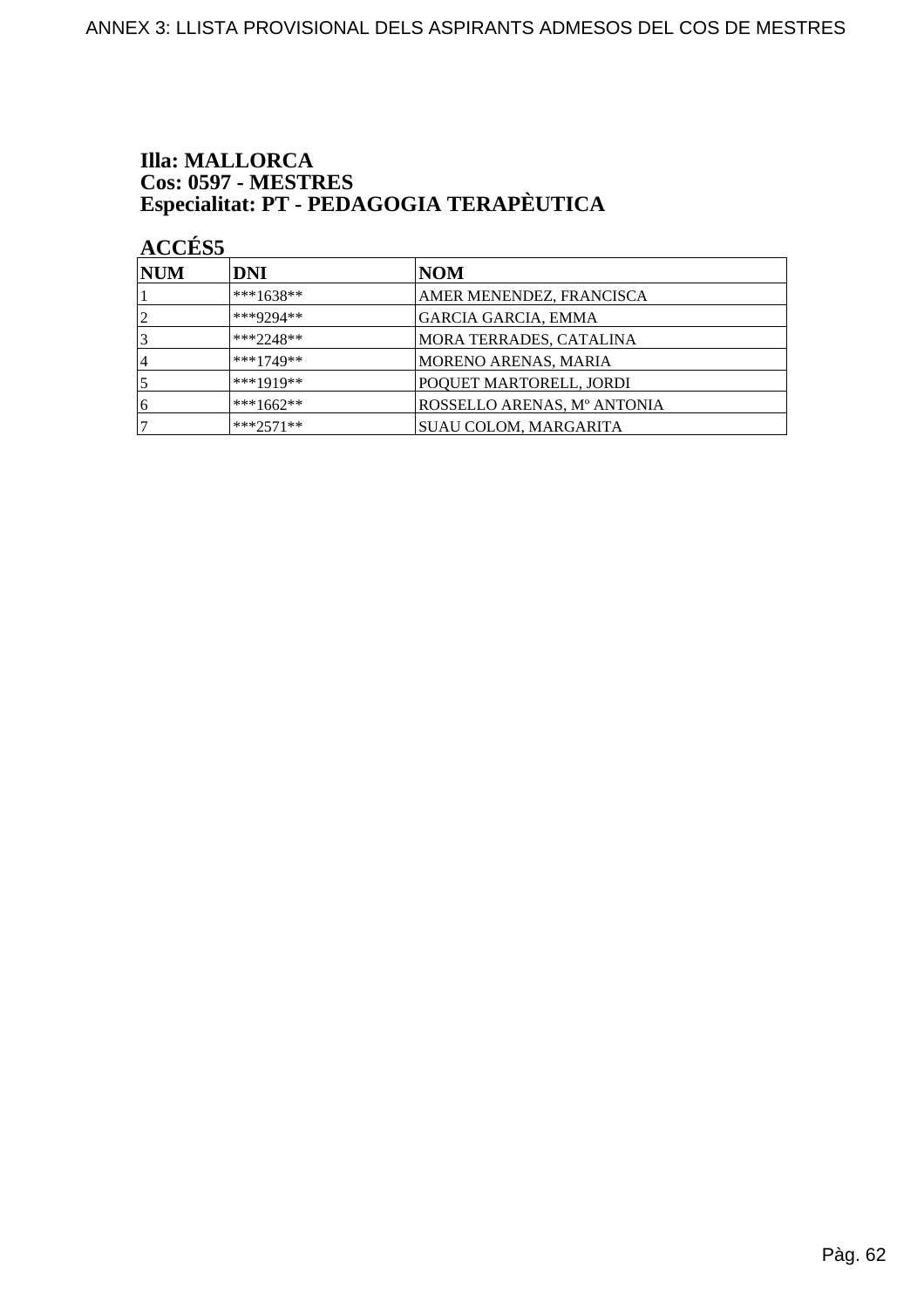#### **Illa: MENORCA Cos: 0597 - MESTRES Especialitat: PT - PEDAGOGIA TERAPÈUTICA**

| <b>NUM</b>     | <b>DNI</b>  | <b>NOM</b>                      |
|----------------|-------------|---------------------------------|
| 1              | ***1688**   | ABRIL HERVAS, MARIA JOSE        |
| $\overline{2}$ | ***4169**   | ALEMANY RIERA, JUDIT            |
| 3              | $***4331**$ | ALLES GONZALEZ, BELEN           |
| $\overline{4}$ | ***8971**   | ALVARO FROTTE, JUAN PABLO       |
| 5              | ***1227**   | ALZINA MARTI, FRANCINA          |
| 6              | ***4611**   | ARROYO RODRIGUEZ, ESTEFANIA     |
| $\overline{7}$ | ***4553**   | BENEJAM BOUTIN, MARTA           |
| $\vert 8$      | ***1379**   | <b>BORRAS SINTES, MARIA</b>     |
| $\overline{9}$ | ***4188**   | <b>BOSCH LLORENS, JUANA</b>     |
| 10             | ***4270**   | DOMINGUEZ GARCIA, LORENA        |
| 11             | ***3985**   | FLORIT LLORENS, KARINA          |
| 12             | ***8358**   | GARCIA ADROVER, Mª MAGDALENA    |
| 13             | ***4174**   | <b>GENER LLOPIS, MAITE</b>      |
| 14             | ***4396**   | JOFRE GUASCH, M. ASSUMPTA       |
| 15             | ***4192**   | LLUCH TALTAVULL, CATALINA JUANA |
| 16             | ***1192**   | <b>MARQUES AGUILO, RITA</b>     |
| 17             | ***4305**   | <b>MARTI BARBER, EVA</b>        |
| 18             | ***1014**   | MARTI PIERES, CRISTINA          |
| 19             | ***0814**   | MASCARO HUGUET, LUCIA           |
| 20             | ***0276**   | MASCARO NEVADO, OLGA            |
| 21             | ***4988**   | MESQUIDA PONS, SANDRA           |
| 22             | ***4346**   | MOLL BENEJAM, GEMA MARIA        |
| 23             | ***1044**   | OLIVER SANZ, MARIA CARLOTA      |
| 24             | ***8025**   | PEY COS, QUERALT                |
| 25             | ***0967**   | PONS CARRERAS, NURIA            |
| 26             | ***0645**   | REYES OLIVES, EMMA              |
| 27             | ***0619**   | RIERA PALLAS, MARC              |
| 28             | $***0685**$ | RIERA PALLAS, MARIONA           |
| 29             | ***0999**   | SEGUI CAMPS, MARIA ANA          |
| 30             | $***1203**$ | SEOANE VAN WALRE, BLANCA        |
| 31             | ***9306**   | SINTES GUARDIA, PAULA           |
| 32             | ***4544**   | TOLEDO FRANCO, ROSER            |
| 33             | $***4410**$ | URIS CAPO, ALEJANDRA            |
| 34             | ***1535**   | VECINA MARTINEZ, PATRICIA       |
| 35             | ***1182**   | VIDAL MARQUES, BARBARA          |